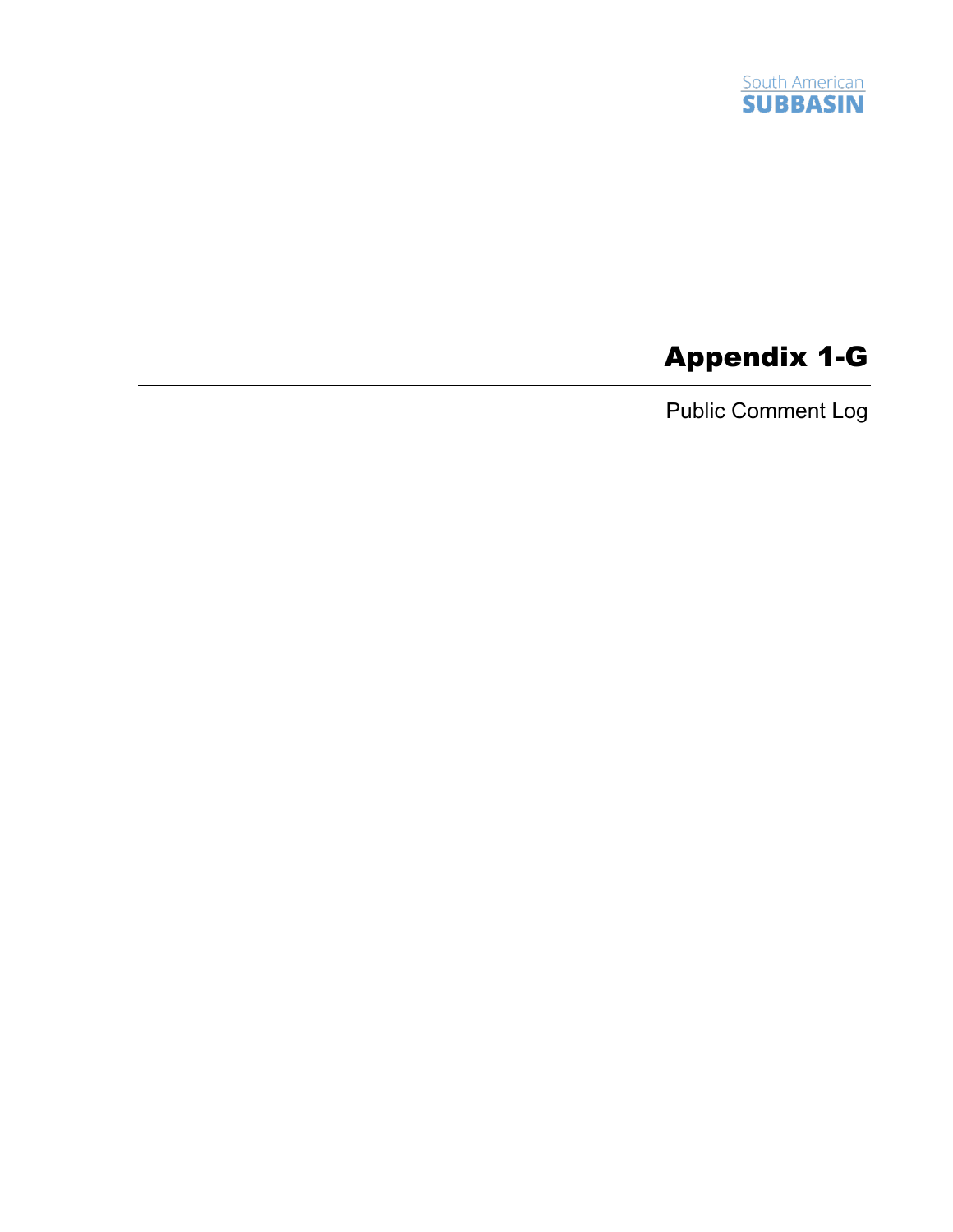| Comment        | Commenting                                                                                                                                                                                    |                                                                                                                  | Date of   | Section/         | <b>PDF Page</b>                                                                | <b>PDF Line Number or</b> |                                                                                                                                                                                                                                                                                                                                                                                                                                                                                                                                                                                                                                                                                                                                                                                                                                                                                                                                                                                                                                                                                                                                                                                                                                                                                                                                                                                                                                                                                                                                                                                                                                                                                                                                  |                  |                                                                   |
|----------------|-----------------------------------------------------------------------------------------------------------------------------------------------------------------------------------------------|------------------------------------------------------------------------------------------------------------------|-----------|------------------|--------------------------------------------------------------------------------|---------------------------|----------------------------------------------------------------------------------------------------------------------------------------------------------------------------------------------------------------------------------------------------------------------------------------------------------------------------------------------------------------------------------------------------------------------------------------------------------------------------------------------------------------------------------------------------------------------------------------------------------------------------------------------------------------------------------------------------------------------------------------------------------------------------------------------------------------------------------------------------------------------------------------------------------------------------------------------------------------------------------------------------------------------------------------------------------------------------------------------------------------------------------------------------------------------------------------------------------------------------------------------------------------------------------------------------------------------------------------------------------------------------------------------------------------------------------------------------------------------------------------------------------------------------------------------------------------------------------------------------------------------------------------------------------------------------------------------------------------------------------|------------------|-------------------------------------------------------------------|
| No.            | Organization                                                                                                                                                                                  | <b>Comment By</b>                                                                                                | Comment   | <b>Appendix#</b> | Number                                                                         | <b>Figure Number</b>      | Comment<br>The Department is writing to support ecosystem preservation in                                                                                                                                                                                                                                                                                                                                                                                                                                                                                                                                                                                                                                                                                                                                                                                                                                                                                                                                                                                                                                                                                                                                                                                                                                                                                                                                                                                                                                                                                                                                                                                                                                                        | Comment noted.   | <b>Response to Comment</b>                                        |
| $\mathbf{1}$   | California<br>Department of<br>Fish and Wildlife                                                                                                                                              | Kevin Thomas                                                                                                     | 8/17/2021 | General          |                                                                                |                           | compliance with SGMA and its implementing regulations based on<br>Department expertise and best available information and science.<br>The Department recognizes and appreciates the effort of the GSAs<br>to thoroughly and quantitatively consider all beneficial users of<br>groundwater in the subbasin, and the draft GSP includes thoughtful<br>analysis of modeled scenarios to evaluate the identified<br>management criteria for undesirable results. However, the<br>Department disagrees with the GSP's assessment of what impacts<br>constitute an unreasonable impact for environmental users and<br>believes the GSP could improve its methods for identifying<br>environmental users of groundwater and establish more protective<br>management criteria. Accordingly, the Department recommends<br>that South American Subbasin GSAs address the following<br>comments before submitting the GSP to the Department of Water<br>Resources (DWR).                                                                                                                                                                                                                                                                                                                                                                                                                                                                                                                                                                                                                                                                                                                                                                   |                  |                                                                   |
| $\overline{2}$ | California<br>Department of<br>Fish and Wildlife                                                                                                                                              | Kevin Thomas                                                                                                     | 8/17/2021 | General          |                                                                                |                           | In conclusion, the draft GSP thoughtfully discusses all beneficial uses Comment noted and addressed in other comment items.<br>and users of groundwater, provides detailed characterization of<br>groundwater conditions in the basin, and incorporates robust<br>modeling of future scenarios; however, the GSP can further refine<br>its management criteria to better avoid potential impacts to GDEs<br>and ISW, and provide additional detail for planned projects and<br>management actions. The Department recommends that the South<br>American Subbasin GSAs address the above comments before GSP<br>submission to DWR to best prepare for the following regulatory<br>criteria for plan evaluation:<br>1. The assumptions, criteria, findings, and objectives, including the<br>sustainability goal, undesirable results, minimum thresholds,<br>measurable objectives, and interim milestones are not reasonable<br>and/or not supported by the best available information and best<br>available science. [23 CCR § 355.4(b)(1)] (See Comments #1, 2, 3, 4,<br>5)<br>2. The GSP does not identify reasonable measures and schedules to<br>eliminate data gaps. [23 CCR § 355.4(b)(2)] (See Comment #6)<br>3. The interests of the beneficial uses and users of groundwater in<br>the basin, and the land uses and property interests potentially<br>affected by the use of groundwater in the basin, have not been<br>considered. [23 CCR § 355.4(b)(4)] (See Comments #1, 3, 4, 5)<br>4. The projects and management actions are not feasible and/or not<br>likely to prevent undesirable results and ensure that the basin is<br>operated within its sustainable yield. [23 CCR § 355.4(b)(5)] (See<br>Comment #7) |                  |                                                                   |
| $\overline{3}$ | Clean Water<br>Action/Clean<br><b>Water Fund</b><br>Union of<br>Concerned<br>Scientists<br>Audubon<br>California<br>Local Government E.J. Remson &<br>Commission<br>The Nature<br>Conservancy | Ngodoo Atume<br>J. Pablo Ortiz-<br>Partida, Ph.D.<br>Samantha Arthur<br>Danielle V. Dolan<br>Melissa M.<br>Rohde | 8/10/2021 | Overall          | See attached<br>letter for<br>comments<br>regarding<br>specific<br>attachments |                           | Based on our review, we have significant concerns regarding the<br>treatment of key beneficial users in the Draft GSP and consider the<br>GSP to be insufficient under SGMA. We highlight the following<br>findings:<br>1. Beneficial uses and users are not sufficiently considered in GSP<br>development.<br>a. Human Right to Water considerations are not sufficiently<br>incorporated.<br>b. Public trust resources are not sufficiently considered.<br>c. Impacts of Minimum Thresholds, Measurable Objectives and<br>Undesirable Results on beneficial uses and users are not sufficiently<br>analyzed.<br>2. Climate change is not sufficiently considered.<br>3. Data gaps are not sufficiently identified and the GSP needs<br>additional plans to eliminate them.<br>4. Projects and Management Actions do not sufficiently consider<br>potential impacts or benefits to beneficial uses and users.<br>Our specific comments related to the deficiencies of the South<br>American Subbasin Draft GSP along with recommendations on how<br>to reconcile them, are provided in detail in Attachment A.<br>Please refer to the enclosed list of attachments for additional<br>technical recommendations:<br>Attachment A GSP Specific Comments<br>Attachment B SGMA Tools to address DAC, drinking water, and<br>environmental beneficial uses and users<br>Conceptually, the GSPD includes two conservative assumptions that Comment noted. Implementation of the GSP includes consideration                                                                                                                                                                                                                            |                  | Specific comments addressed in other sections.                    |
|                |                                                                                                                                                                                               |                                                                                                                  |           |                  |                                                                                |                           | deserve clarification. First, regarding the projected impacts from<br>pending climate change, the selection of the 'central tendency'                                                                                                                                                                                                                                                                                                                                                                                                                                                                                                                                                                                                                                                                                                                                                                                                                                                                                                                                                                                                                                                                                                                                                                                                                                                                                                                                                                                                                                                                                                                                                                                            | additional data. | of updates to the CoSANA model in light of changing conditions or |

Environmental Council of Sacramento (ECOS)

6/18/2021 Overall

climate forecast understates the impacts of climate change on

future water supply and demand, which would have a negative bact on the SAS's sustainability. The GSPD should the climate change study, its assumptions, and the arguments for and against using the central tendency forecast. Second, the GSPD does not include demand reduction as a Project and, therefore, does not reduce groundwater demand resulting from the associated water conservation and efficiency actions and programs that are expected to take place. These demand reducing programs should be described along with the logic for not including them in this GSP. The effect is to potentially overstate future groundwater pumping in the SAS. We urge that: 1) the GSPD include a more robust discussion of the climate change forecast, and 2) both climate assessment and demand reduction approaches be reassessed and included in a future GSP annual report to DWR or, at a minimum, in the 2025 GSP update.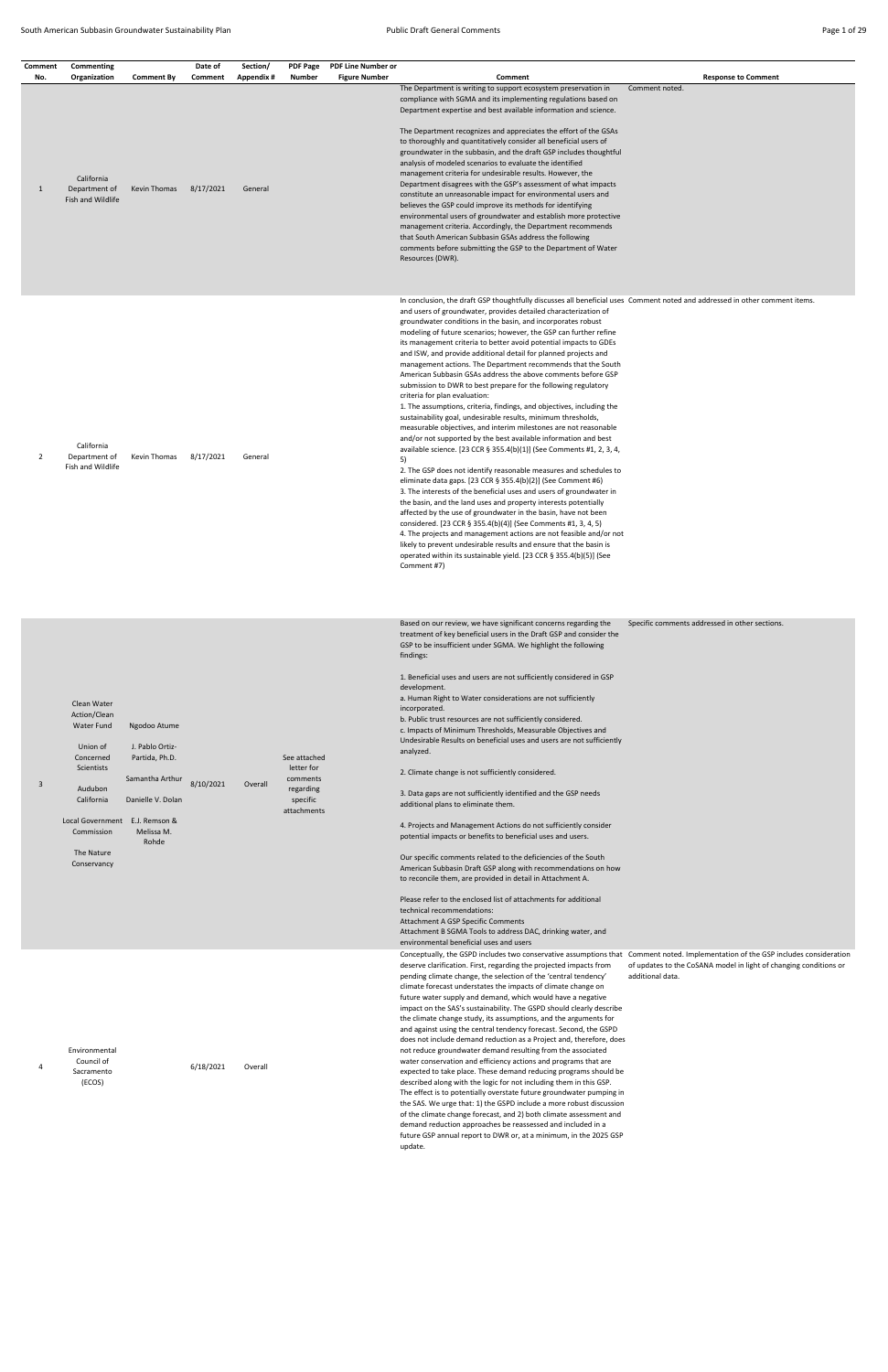| Comment<br>No. | Commenting<br>Organization                          | <b>Comment By</b> | Date of<br>Comment | Section/<br>Appendix# | PDF Page<br>Number | <b>PDF Line Number or</b><br><b>Figure Number</b> | Comment                                                                                                                                                                                                                                                                                                                                                                                                                                                                                                                                                                                                                                                                                                                                                                                                                                                                                                                                                                                                                                                                                                                                                                                                                                                                                                                                                      | <b>Response to Comment</b>                                                                                                                                                                                                                                                                                                                                                                                                                                                                                       |
|----------------|-----------------------------------------------------|-------------------|--------------------|-----------------------|--------------------|---------------------------------------------------|--------------------------------------------------------------------------------------------------------------------------------------------------------------------------------------------------------------------------------------------------------------------------------------------------------------------------------------------------------------------------------------------------------------------------------------------------------------------------------------------------------------------------------------------------------------------------------------------------------------------------------------------------------------------------------------------------------------------------------------------------------------------------------------------------------------------------------------------------------------------------------------------------------------------------------------------------------------------------------------------------------------------------------------------------------------------------------------------------------------------------------------------------------------------------------------------------------------------------------------------------------------------------------------------------------------------------------------------------------------|------------------------------------------------------------------------------------------------------------------------------------------------------------------------------------------------------------------------------------------------------------------------------------------------------------------------------------------------------------------------------------------------------------------------------------------------------------------------------------------------------------------|
| 5              | Environmental<br>Council of<br>Sacramento<br>(ECOS) |                   | 6/18/2021          | Overall               |                    |                                                   | We are concerned about how GDEs are impacted by the Sustainable This 80 ft metric concerns one paper from 1964 that studied<br>Management Criteria. We acknowledge that the GSPD presents a<br>comprehensive assessment of both interconnected surface water<br>(ISW) and Groundwater Dependent Ecosystems (GDE) based on<br>current science. However, new information was presented recently<br>(Lewis and Burgy 1964 study) to the GSP Working Group suggesting a system comparable to the SASb.<br>the root depth analysis used for GDEs should use a depth of 80 feet,<br>not the 30 feet used in the GSPD. In addition, The Nature<br>Conservancy (TNC) is about to publish a study indicating root depths<br>for certain oak species are 25 meters. Also, a recent TNC study<br>identifies the inability of oak woodlands to reproduce when ground<br>water levels are too low. Therefore, a determination of appropriate<br>root depths to maintain GDEs should be included as a priority<br>Management Action in the final GSP.                                                                                                                                                                                                                                                                                                                      | injected isotope tracers (particles moving through the subsurface) in<br>a fractured rock aquifer in hilly topography on $(n = 15)$ trees. Results<br>are specific to geology and do not hold for a relatively flat, alluvial,<br>aquifer-aquitard system. Reproducible, recent results are needed for                                                                                                                                                                                                           |
| 6              | Environmental<br>Council of<br>Sacramento<br>(ECOS) |                   | 6/18/2021          | Overall               |                    |                                                   | We are concerned about the measures being taken to protect GDEs. The GSP identifies undesirable results for GDEs not when<br>While we understand the rationale behind the three-year trigger for groundwater levels are below the root zone for 3 years, but rather,<br>ISW, we believe another approach is necessary for the protection of when the area of GDEs decreases below 44% (2012-2016<br>GDEs. If groundwater levels fall below the root zone for three years groundwater levels), or when the GDE "greenness" measured by<br>before any action is taken, then the need for action has passed<br>because the plants located in the area of concern will already be<br>dead. We urge further work in this area and that the final document<br>include more protective measures for GDEs; or if further study is<br>needed, this be identified as a high priority Management Action.                                                                                                                                                                                                                                                                                                                                                                                                                                                                | satellites declines below historically observed values. In other<br>words, GDEs won't shrink or dry out beyond what we've previously<br>seen in the basin. Importantly, GDE area and greenness has<br>improved since the past drought, indicating the ability to come back<br>from those groundwater lows. Furthermore, projected management<br>and climate change are expected to impact GDE area by -3 to +4 %,<br>with a median impact slightly greater than 0, largely due to PMA<br>near GDEs (Firgue 3-6). |
| 7              | Environmental<br>Council of<br>Sacramento<br>(ECOS) |                   | 6/18/2021          | Overall               |                    |                                                   | Finally, with respect to communicating, we recommend that that<br>monitoring data be presented to the public in a form that allows<br>local property owners to track information from sampling events<br>that are of immediate interest to them. We suggest that the GSAs<br>incorporate telemetry into the well monitoring program so that<br>frequent sampling if the need arises.                                                                                                                                                                                                                                                                                                                                                                                                                                                                                                                                                                                                                                                                                                                                                                                                                                                                                                                                                                         | Section 3.5.3 summarizes the protocols for data collection and<br>monitoring. Section 3.5. assesses and provides recommendations for<br>improving the monitoring network, including installation of<br>telemetry and data loggers, as well as protocols for data<br>management. As part of the implementation of the GSP, the<br>results can be recorded on a real-time basis. This will allow for more monitoring network will also be reassessed regularly for adequacy in<br>tracking Subbasin conditions.    |
| 8              | Environmental<br>Council of<br>Sacramento<br>(ECOS) |                   | 6/18/2021          | Overall               |                    |                                                   | The Group 2 project list should be expanded to include a priority list Additional projects and management actions may be developed,<br>of water purveyor projects that best contribute to the sustainable<br>management of the basin. Water purveyors have a significant list of GSAs as part of the implementation phase of the GSP.<br>system connectivity, conjunctive use, and recharge projects. We<br>recognize that the GSAs have no direct authority over any of these<br>projects, but it is important to send a signal to the water purveyors<br>and the public at large regarding which projects fit best with the<br>management of the SAS and what completion priority each project<br>has with respect to attaining subbasin sustainability.                                                                                                                                                                                                                                                                                                                                                                                                                                                                                                                                                                                                   | discussed, and considered for inclusion into the GSP update by the                                                                                                                                                                                                                                                                                                                                                                                                                                               |
| 9              | Environmental<br>Council of<br>Sacramento<br>(ECOS) |                   | 6/18/2021          | Overall               |                    |                                                   | Finally, we note the important insights made possible by research<br>and monitoring that guides Project development so that both<br>recharge and ecological value are increased. An example is the<br>investment made by OHWD and SAFCA to work with research teams<br>to fully understand the site characteristics and to identify all the<br>opportunities for both principal aquifer recharge and flood<br>protection, and ecological uplift. This information will enhance<br>funding opportunities and support effective and responsible<br>groundwater banking. We encourage SAS GSAs efforts to support<br>individual GSA projects like this, and suggest including a thorough<br>description of the many benefits of the project in the DGSP.                                                                                                                                                                                                                                                                                                                                                                                                                                                                                                                                                                                                        | Additional projects and management actions may be developed,<br>discussed, and considered for inclusion into the GSP update by the<br>GSAs as part of the implementation phase of the GSP.                                                                                                                                                                                                                                                                                                                       |
| 10             | Environmental<br>Council of<br>Sacramento<br>(ECOS) |                   | 6/18/2021          | Overall               |                    |                                                   | This Section also contains Management Action. We endorse the<br>concept of a Shallow/ Vulnerable Well Protection Program and the<br>Well Permit Coordination actions. The GSPD should specify<br>responsibilities and timeframes for these Actions' development,<br>funding, and implementation. Additionally, we recognize that the<br>Shallow/Vulnerable Well Protection Program is still in the formative<br>stage and offer these suggestions: The Program should focus on<br>shallow wells (domestic and agricultural) that become dry resulting<br>from MT exceedance, and should not apply to localized dry well<br>conditions. We support efforts to engage the local agricultural and<br>residential landowners in the development of the program. We<br>suggest that the GSPD's initial focus include voluntary, private well<br>owner data gathering and coordination. We recommend that the<br>GSPD include enough information about the effort to support any<br>subsequent funding opportunities from outside sources. The tie<br>between shallow wells and conjunctive use/recharge should also be<br>assessed as part of program development and implementation.<br>Additionally, with enhanced private well owner monitoring, these<br>well owners will have information they can use to carry out their<br>own water conservation efforts. | Management actions are not all equally developed. The information<br>provided is what was available at the time of the development of<br>the GSP.                                                                                                                                                                                                                                                                                                                                                                |

The GSPD's Management Actions section should be expanded to include specific lists of work, studies, and monitoring system

| 11 | Environmental<br>Council of<br>Sacramento<br>(ECOS) | 6/18/2021 | Overall | improvements, including the responsible GSA(s). The same level of the GSP.<br>detail should be included in Management Action write-ups for the<br>additional monitoring system improvements (including those we<br>have recommended) noted as needed to be performed within the<br>GSPD. The GSAs may find it difficult to plan and budget for these<br>Actions unless they are called out in the final GSP that is approved<br>by the GSAs. |  |
|----|-----------------------------------------------------|-----------|---------|----------------------------------------------------------------------------------------------------------------------------------------------------------------------------------------------------------------------------------------------------------------------------------------------------------------------------------------------------------------------------------------------------------------------------------------------|--|
|    |                                                     |           |         |                                                                                                                                                                                                                                                                                                                                                                                                                                              |  |
|    |                                                     |           |         |                                                                                                                                                                                                                                                                                                                                                                                                                                              |  |
|    |                                                     |           |         |                                                                                                                                                                                                                                                                                                                                                                                                                                              |  |
|    |                                                     |           |         | We believe the GSPD's Management Actions section should be                                                                                                                                                                                                                                                                                                                                                                                   |  |
|    |                                                     |           |         | expanded to include the following additional Management Actions:                                                                                                                                                                                                                                                                                                                                                                             |  |
|    |                                                     |           |         | (see the next 2 rows)                                                                                                                                                                                                                                                                                                                                                                                                                        |  |
|    |                                                     |           |         |                                                                                                                                                                                                                                                                                                                                                                                                                                              |  |

Management actions are not all equally developed. The information provided is what was available at the time of the development of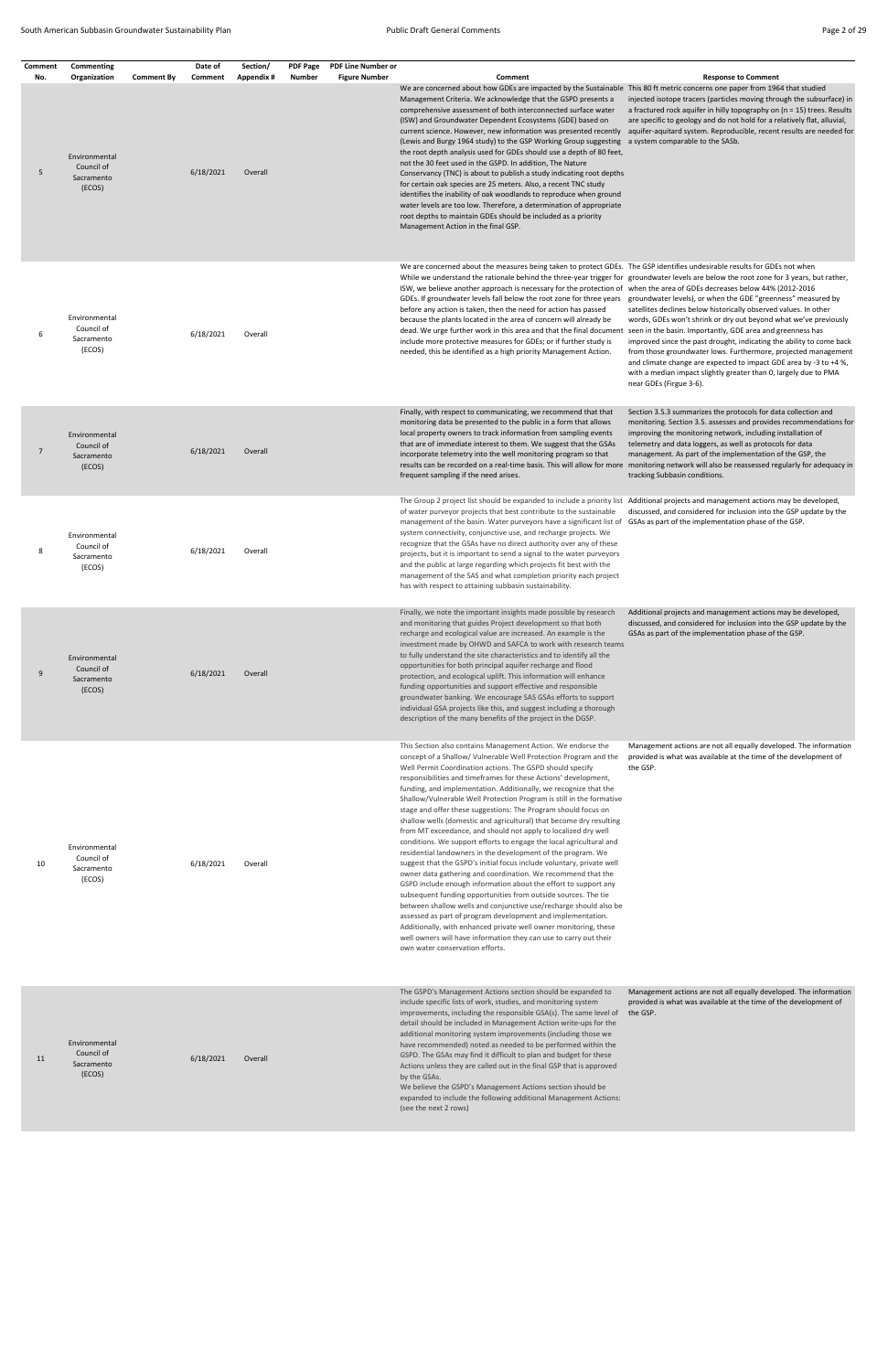| Comment | Commenting                                           |                           | Date of   | Section/   | <b>PDF Page</b> | <b>PDF Line Number or</b> |                                                                                                                                                                                                                         |                                                                    |
|---------|------------------------------------------------------|---------------------------|-----------|------------|-----------------|---------------------------|-------------------------------------------------------------------------------------------------------------------------------------------------------------------------------------------------------------------------|--------------------------------------------------------------------|
| No.     | Organization                                         | <b>Comment By</b>         | Comment   | Appendix # | Number          | <b>Figure Number</b>      | Comment                                                                                                                                                                                                                 | <b>Response to Comment</b>                                         |
|         |                                                      |                           |           |            |                 |                           | 1) A Management Action should commission a climate impacts                                                                                                                                                              | Addition of these studies and analyses, including updates to the   |
|         |                                                      |                           |           |            |                 |                           | assessment that results in revised climate impact inputs for the five- CoSANA model will be considered during the implementation phase<br>year GSP update. This new climate impacts assessment should build of the GSP. |                                                                    |
|         |                                                      |                           |           |            |                 |                           | upon the American River Basin Study used as the basis for the                                                                                                                                                           |                                                                    |
|         |                                                      |                           |           |            |                 |                           | current GSPD analysis. The yet-to-be-published American River Basin                                                                                                                                                     |                                                                    |
|         |                                                      |                           |           |            |                 |                           | Study is expected to include over 60 climate forecasts and the                                                                                                                                                          |                                                                    |
|         |                                                      |                           |           |            |                 |                           | version that the GSPD uses is based on climate information and                                                                                                                                                          |                                                                    |
|         |                                                      |                           |           |            |                 |                           | forecasts do not reflect the region's recent climate experience and                                                                                                                                                     |                                                                    |
|         |                                                      |                           |           |            |                 |                           | the latest climate forecasts. Fortunately, the local agencies who                                                                                                                                                       |                                                                    |
|         |                                                      |                           |           |            |                 |                           | helped fund the study have briefed the Water Forum and others on<br>its findings and have indicated that the American River Basin Study                                                                                 |                                                                    |
|         |                                                      |                           |           |            |                 |                           | does have climate data that is more reflective of current conditions                                                                                                                                                    |                                                                    |
|         |                                                      |                           |           |            |                 |                           | and these newer forecasts. The study's project managers have                                                                                                                                                            |                                                                    |
|         | Environmental                                        |                           |           |            |                 |                           | advised that the study's forecasting models can be run with that                                                                                                                                                        |                                                                    |
|         | Council of                                           |                           |           |            |                 |                           | information. Given the repeated references in the GSPD to the                                                                                                                                                           |                                                                    |
| 12      | Sacramento                                           |                           | 6/18/2021 | Overall    |                 |                           | importance of the impacts of climate change on basin management,                                                                                                                                                        |                                                                    |
|         | (ECOS)                                               |                           |           |            |                 |                           | a new assessment should be conducted so that it is available in time<br>for a future annual update to DWR or, by the latest, the next plan                                                                              |                                                                    |
|         |                                                      |                           |           |            |                 |                           | update in five years. To that end, the GSAs should reach out now to                                                                                                                                                     |                                                                    |
|         |                                                      |                           |           |            |                 |                           | the other subbasin GSAs, RWA and the Water Forum to develop an                                                                                                                                                          |                                                                    |
|         |                                                      |                           |           |            |                 |                           | agreement to perform that work so that it can be included in the                                                                                                                                                        |                                                                    |
|         |                                                      |                           |           |            |                 |                           | region's three GSP updates. The same inputs should be used in the                                                                                                                                                       |                                                                    |
|         |                                                      |                           |           |            |                 |                           | next round of UWMPs and by the RWA and Water Forum in their                                                                                                                                                             |                                                                    |
|         |                                                      |                           |           |            |                 |                           | planning efforts. ECOS and RWA are members of the Water Forum                                                                                                                                                           |                                                                    |
|         |                                                      |                           |           |            |                 |                           | and participate in the Water Forum 2 renegotiation process, which is<br>committed to actions that lead to the Region's water supplies being                                                                             |                                                                    |
|         |                                                      |                           |           |            |                 |                           | able to best adapt to climate change. This includes how                                                                                                                                                                 |                                                                    |
|         |                                                      |                           |           |            |                 |                           | groundwater is a significant, sustainable resource for providing for                                                                                                                                                    |                                                                    |
|         |                                                      |                           |           |            |                 |                           | our water needs - both for people and the environment. We believe                                                                                                                                                       |                                                                    |
|         |                                                      |                           |           |            |                 |                           | that the Water Forum 2 process, and successor efforts, should help                                                                                                                                                      |                                                                    |
|         |                                                      |                           |           |            |                 |                           | in the development of studies linking our water supply with future                                                                                                                                                      |                                                                    |
|         |                                                      |                           |           |            |                 |                           | 2) A Management Action should direct the GSAs to develop a policy                                                                                                                                                       | Additional projects and management actions may be developed,       |
|         |                                                      |                           |           |            |                 |                           | and procedure for reviewing, formally commenting on, and                                                                                                                                                                | discussed, and considered for inclusion into the GSP update by the |
|         |                                                      |                           |           |            |                 |                           | approving (when appropriate) groundwater transfers, water banking GSAs as part of the implementation phase of the GSP.<br>activities including the accounting framework, and conjunctive use                            |                                                                    |
|         |                                                      |                           |           |            |                 |                           | operations. The document should include GSA ongoing monitoring                                                                                                                                                          |                                                                    |
|         |                                                      |                           |           |            |                 |                           | and management responsibilities in each area, and how costs for                                                                                                                                                         |                                                                    |
|         |                                                      |                           |           |            |                 |                           | these activities are recovered. The policy and procedure should lay                                                                                                                                                     |                                                                    |
|         |                                                      |                           |           |            |                 |                           | out how water banking and recharge programs will be implemented                                                                                                                                                         |                                                                    |
|         |                                                      |                           |           |            |                 |                           | in the SAS including governance, water accounting, banking and                                                                                                                                                          |                                                                    |
|         | Environmental                                        |                           |           |            |                 |                           | recharge operations, and SAS banking premiums of water left in the                                                                                                                                                      |                                                                    |
|         | Council of                                           |                           |           |            |                 |                           | SAS, over and above deposits, to adjust for natural storage loss,                                                                                                                                                       |                                                                    |
| 13      | Sacramento                                           |                           | 6/18/2021 | Overall    |                 |                           | environmental premiums, and basin supply enhancement. Some<br>Projects (Harvest Water Project and OHWD) are investments that                                                                                            |                                                                    |
|         | (ECOS)                                               |                           |           |            |                 |                           | enhance the subbasin's storage and provide multiple benefits for                                                                                                                                                        |                                                                    |
|         |                                                      |                           |           |            |                 |                           | the subbasin. These efforts contribute to subbasin sustainability and                                                                                                                                                   |                                                                    |
|         |                                                      |                           |           |            |                 |                           | the ability to utilize the subbasin for transfers, conjunctive use, and                                                                                                                                                 |                                                                    |
|         |                                                      |                           |           |            |                 |                           | water banking. The policy and procedure should address how these                                                                                                                                                        |                                                                    |
|         |                                                      |                           |           |            |                 |                           | types of Projects are able to participate in transfers, conjunctive use,                                                                                                                                                |                                                                    |
|         |                                                      |                           |           |            |                 |                           | and water banking operations, and/or other transactions that add<br>value to their basin contributions.                                                                                                                 |                                                                    |
|         |                                                      |                           |           |            |                 |                           |                                                                                                                                                                                                                         |                                                                    |
|         |                                                      |                           |           |            |                 |                           |                                                                                                                                                                                                                         |                                                                    |
|         |                                                      |                           |           |            |                 |                           |                                                                                                                                                                                                                         |                                                                    |
|         |                                                      |                           |           |            |                 |                           | In 1963, Huhtamaki began production of groundwater from two                                                                                                                                                             | Comment noted                                                      |
|         |                                                      |                           |           |            |                 |                           | water supply wells on the Property for overlying use in Huhtamaki's                                                                                                                                                     |                                                                    |
|         |                                                      |                           |           |            |                 |                           | consumer products manufacturing operations From 1990 until 2005,                                                                                                                                                        |                                                                    |
|         |                                                      |                           |           |            |                 |                           | the volume of water pumped by Huhtamaki ranged from 200,000 to                                                                                                                                                          |                                                                    |
|         |                                                      |                           |           |            |                 |                           | 3.5 million gallons per day (MGD) or 220 to 3,900 acre-feet per year                                                                                                                                                    |                                                                    |
|         |                                                      |                           |           |            |                 |                           | (AFY). In 2001, groundwater pumping ranged between 300,000 and<br>1.5 MGD (335 to 1,680 AFY). In 2002, at a time when its production                                                                                    |                                                                    |
|         |                                                      |                           |           |            |                 |                           | process was using approximately 600,000 to 750,000 gallons per day                                                                                                                                                      |                                                                    |
|         |                                                      |                           |           |            |                 |                           | (approximately 672 to 840 AFY), Huhtamaki was forced to                                                                                                                                                                 |                                                                    |
|         |                                                      |                           |           |            |                 |                           | temporarily pause all groundwater production after third-party                                                                                                                                                          |                                                                    |
| 14      | Huhtamaki                                            | Amy Steinfeld             | 8/17/2021 | General    |                 |                           | groundwater pollution from operations on a neighboring property                                                                                                                                                         |                                                                    |
|         | Foodservice, Inc.                                    |                           |           |            |                 |                           | caused elevated levels of the contaminant tetrachloroethylene (PCE)                                                                                                                                                     |                                                                    |
|         |                                                      |                           |           |            |                 |                           | in groundwater beneath the Property.2 During this interim period,                                                                                                                                                       |                                                                    |
|         |                                                      |                           |           |            |                 |                           | Huhtamaki was forced to connect to the local municipal water                                                                                                                                                            |                                                                    |
|         |                                                      |                           |           |            |                 |                           | system (California-American Water's (Cal-Am) Parkway System) as                                                                                                                                                         |                                                                    |
|         |                                                      |                           |           |            |                 |                           | an interim water supply to replace groundwater supplies. Clean-up<br>efforts are ongoing, and Huhtamaki intends to resume groundwater                                                                                   |                                                                    |
|         |                                                      |                           |           |            |                 |                           | production from the Subbasin once groundwater quality conditions                                                                                                                                                        |                                                                    |
|         |                                                      |                           |           |            |                 |                           | improve.                                                                                                                                                                                                                |                                                                    |
|         |                                                      |                           |           |            |                 |                           |                                                                                                                                                                                                                         |                                                                    |
|         |                                                      |                           |           |            |                 |                           |                                                                                                                                                                                                                         |                                                                    |
|         |                                                      |                           |           |            |                 |                           |                                                                                                                                                                                                                         |                                                                    |
|         |                                                      |                           |           |            |                 |                           | We appreciate the GSP incorporating Harvest Water as a project and Comment noted.                                                                                                                                       |                                                                    |
|         |                                                      |                           |           |            |                 |                           | management action that contributes to the sustainability of the                                                                                                                                                         |                                                                    |
|         | Sacramento                                           |                           |           |            |                 |                           | basin. Regional San is developing Harvest Water to provide a safe<br>and reliable supply of tertiary-treated recycled water for agricultural                                                                            |                                                                    |
| 15      | <b>Regional County</b><br><b>Sanitation District</b> | Terrie Mitchell 8/18/2021 |           | General    |                 |                           | uses, reducing the need for groundwater pumping in the region,                                                                                                                                                          |                                                                    |
|         | (Regional San)                                       |                           |           |            |                 |                           | supporting habitat protection and enhancement efforts, and                                                                                                                                                              |                                                                    |
|         |                                                      |                           |           |            |                 |                           | providing near-term benefits to the Sacramento-San Joaquin Delta.                                                                                                                                                       |                                                                    |
|         |                                                      |                           |           |            |                 |                           |                                                                                                                                                                                                                         |                                                                    |
|         |                                                      |                           |           |            |                 |                           | We believe Harvest Water is an exceptional opportunity to                                                                                                                                                               | Comment noted.                                                     |

proactively restore and manage groundwater, while improving

17

| Sacramento<br><b>Regional County</b><br><b>Sanitation District</b><br>(Regional San) | Terrie Mitchell | 8/18/2021 | General | stream flows in the lower Cosumnes River, enhancing riparian<br>habitats and wetlands, sustaining prime agricultural lands, and<br>improving regional water supply reliability through conjunctive use.<br>By delivering recycled water in-lieu of groundwater pumping,<br>Harvest Water will increase groundwater storage by approximately<br>245,000 acre-feet within 10 years. This in-lieu recharge is expected<br>to raise groundwater levels up to 35 feet in the center of the Harvest<br>Water Program area, and 15 to 25 feet in other parts of the<br>groundwater basin in the vicinity of the Program.                                            |
|--------------------------------------------------------------------------------------|-----------------|-----------|---------|--------------------------------------------------------------------------------------------------------------------------------------------------------------------------------------------------------------------------------------------------------------------------------------------------------------------------------------------------------------------------------------------------------------------------------------------------------------------------------------------------------------------------------------------------------------------------------------------------------------------------------------------------------------|
| Sacramento<br><b>Regional County</b><br><b>Sanitation District</b><br>(Regional San) | Terrie Mitchell | 8/18/2021 | General | The GSP's measurable objectives for groundwater levels incorporate Comment noted.<br>the estimated increases in groundwater levels in the vicinity of the<br>Harvest Water Program. We believe this is not only appropriate, but<br>vital to ensuring that the on-going management of groundwater in<br>the basin supports the success of the Harvest Water Program.<br>Regional San plans to continue our involvement in GSP development<br>and implementation to ensure that Harvest Water benefits are<br>realized in the form of elevated groundwater levels, protection of<br>groundwater dependent ecosystems, and the related ecological<br>benefits. |

We are available to provide additional information on the Harvest Water Program as needed and look forward to continuing our involvement as the GSP is adopted and implemented.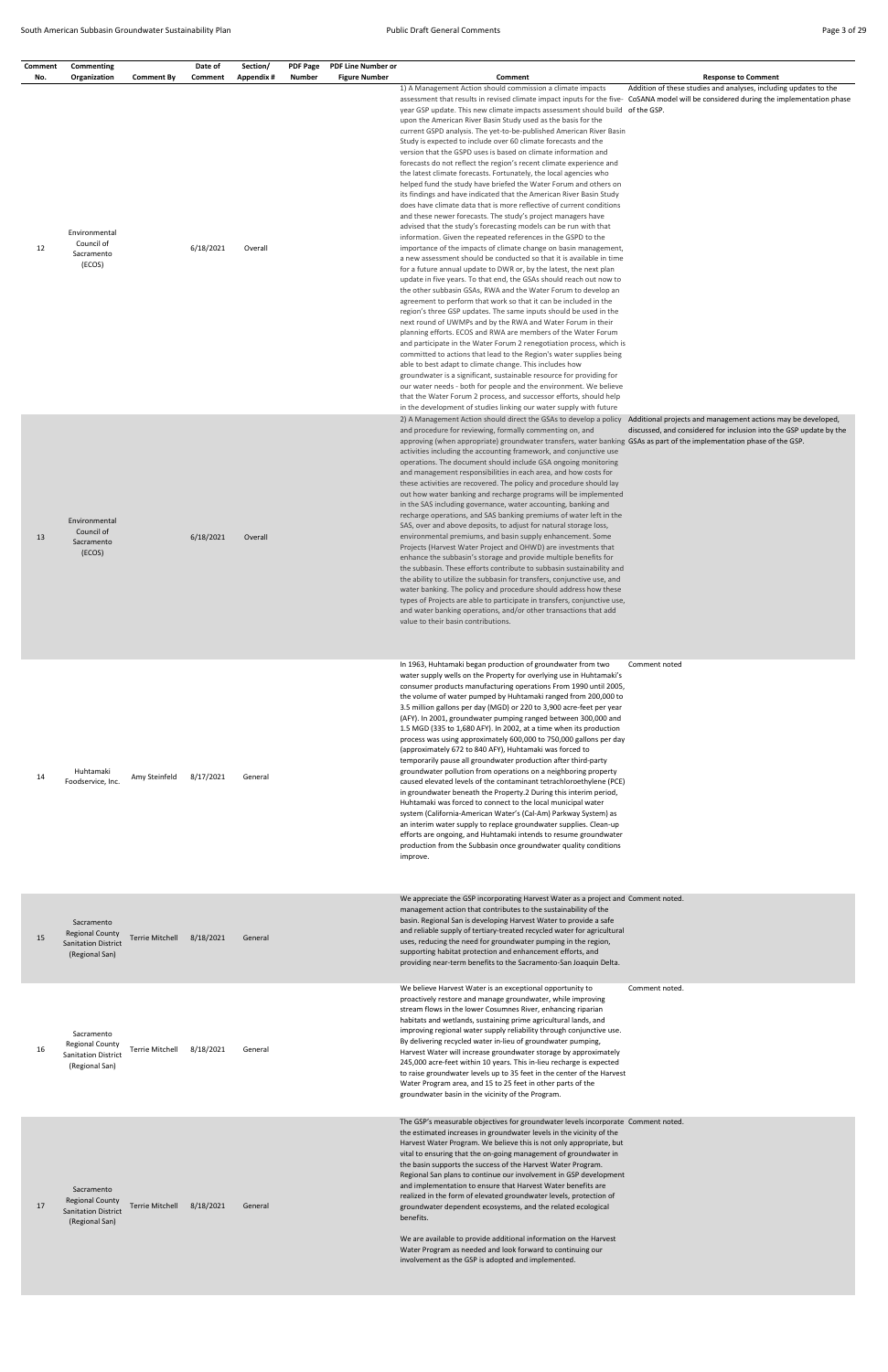| Comment | Commenting   |                                     | Date of   | Section/   | <b>PDF Page</b> | <b>PDF Line Number or</b> |                                                                                                                                                                                                                                                                                                                                                                                                                                                                                                                                                                                                                                                                                                                                                                                                                                                                            |                                                                                                                                                            |
|---------|--------------|-------------------------------------|-----------|------------|-----------------|---------------------------|----------------------------------------------------------------------------------------------------------------------------------------------------------------------------------------------------------------------------------------------------------------------------------------------------------------------------------------------------------------------------------------------------------------------------------------------------------------------------------------------------------------------------------------------------------------------------------------------------------------------------------------------------------------------------------------------------------------------------------------------------------------------------------------------------------------------------------------------------------------------------|------------------------------------------------------------------------------------------------------------------------------------------------------------|
| No.     | Organization | <b>Comment By</b>                   | Comment   | Appendix # | Number          | <b>Figure Number</b>      | Comment                                                                                                                                                                                                                                                                                                                                                                                                                                                                                                                                                                                                                                                                                                                                                                                                                                                                    | <b>Response to Comment</b>                                                                                                                                 |
| 18      |              | Carl Werder                         | 7/5/2021  | Overall    |                 |                           | General comment: Section 1 is currently 204 pages and more pages Comment noted<br>to be added. Other sections are less than 100 pages. Recommend<br>dividing Section 1 into two parts or adding another section. Same<br>for appendix 2-B, it is two big at 459 pages to be useful. May want<br>to divide the basin into four or five areas of hydrographs.                                                                                                                                                                                                                                                                                                                                                                                                                                                                                                                |                                                                                                                                                            |
|         |              |                                     |           |            |                 |                           | As a 34 year resident of Elk Grove and active participant in local<br>government, it was only after another community member began<br>sharing information with me on SCGA meetings and the GSP, did I<br>begin attending meetings and reading documents--and it was only<br>after taking these steps did I begin to understand the importance in<br>developing and implementing a plan. Were it not for the<br>community member reaching out to me and discussing the GSP and<br>meetings of the various GSA's would I have had any idea of the<br>future of water in our area. This document suggested there has<br>been extensive outreach. I believe the final GSP document needs to<br>further elaborate on "extensive". Many in my community have no<br>idea what will be required of them in the future and the cost burden<br>of implementing the various projects. | Comment noted. See Section 1 and Appendix 1-E for summaries of<br>public outreach and noticing. See Section 5 for discussion on<br>implementation funding. |
| 19      |              | Lynn Wheat<br>Wheat91@yaho<br>o.com | 8/18/2021 | General    |                 |                           | How have the members of the SCGA board been communicating to<br>the general public they represent? I had requested the City of Elk<br>Grove communicate with the residents in a manner which would<br>peak curiosity; what will be required of the residents? Will residents<br>be required to reduce use and carry the financial obligations of<br>program implementation imposed by increasing fees, taxes and<br>water bills?                                                                                                                                                                                                                                                                                                                                                                                                                                           |                                                                                                                                                            |
|         |              |                                     |           |            |                 |                           | As a resident of Elk Grove, I pay taxes and fees to the City of Elk<br>Grove, Elk Grove Water District, and Sacramento County Sanitation<br>District. All are members of SCGA who contribute monies to support<br>the functions of SCGA. There will be costs to implementing the<br>programs and the costs should be clearly estimated and defined<br>within the GSP. Who will cover the costs? How will the cost burden<br>be distributed? Will there be equity in sharing the burden of the<br>costs? What about "Unknown" costs of programs and facilities.<br>"Costs of facilities and activities uncertain and will be developed as                                                                                                                                                                                                                                   |                                                                                                                                                            |
| 20      |              | Lynn Wheat<br>Wheat91@yaho<br>o.com | 8/18/2021 | General    |                 |                           | What will the quality of local groundwater be when GSP projects are Comment noted. See Section 4. PMAs are in various levels of<br>implemented? Will there be significant changes to the quality of the development, and details are provided as available. All projects will<br>water and treatment process? Will our groundwater become<br>contaminated? What will be the estimated costs of treating the<br>water to make it drinkable and meeting minimal State/EPA<br>standards? The GSP needs to evaluate this and include it in the<br>document. It is of no value to have water available that is more<br>contaminated and harmful to the health and environment of the<br>region and therefore unusable.                                                                                                                                                          | be required to obtain applicable state and federal environmental<br>clearances as well as other permits as required.                                       |
| 21      |              | Suman Singha,<br>PhD                | 8/16/2021 | General    |                 |                           | It is heartening to learn that there is no significant aquifer<br>drawdown in the SASb and future management should ensure long<br>term sustainability.                                                                                                                                                                                                                                                                                                                                                                                                                                                                                                                                                                                                                                                                                                                    | Comment noted                                                                                                                                              |
| 22      |              | Suman Singha,<br>PhD                | 8/16/2021 | General    |                 |                           | It is equally heartening to learn that the contaminant plumes at<br>Mather AFB, Aerojet and Kiefer Landfill are being closely monitored<br>and that the remediation plans are working.                                                                                                                                                                                                                                                                                                                                                                                                                                                                                                                                                                                                                                                                                     | Comment noted                                                                                                                                              |
| 23      |              | Suman Singha,<br>PhD                | 8/16/2021 | General    |                 |                           | However, I do have a major concern that the CoSANA projections<br>are based on past and current parameters. Given that climate<br>change is a reality, I believe the model should also include a<br>protracted/severe drought scenario that has the potential of<br>occurring; especially when we consider the 20- and 50-year<br>timelines for the plan.                                                                                                                                                                                                                                                                                                                                                                                                                                                                                                                  | Comment noted. Implementation of the GSP includes consideration<br>of updates to the CoSANA model in light of changing conditions or<br>additional data.   |
| 24      |              | Suman Singha,<br>PhD                | 8/16/2021 | General    |                 |                           | Although outside the scope of this report, I believe we need to start Comment noted<br>considering water as a finite and precious resource. Change in<br>consumer behavior regarding water conservation and usage is going<br>to be an important component of this. Part of this should include<br>tiered pricing for water. Action on this is needed at all levels, else<br>the scenario playing out in Mendocino will no longer be the<br>exception but the rule.                                                                                                                                                                                                                                                                                                                                                                                                        |                                                                                                                                                            |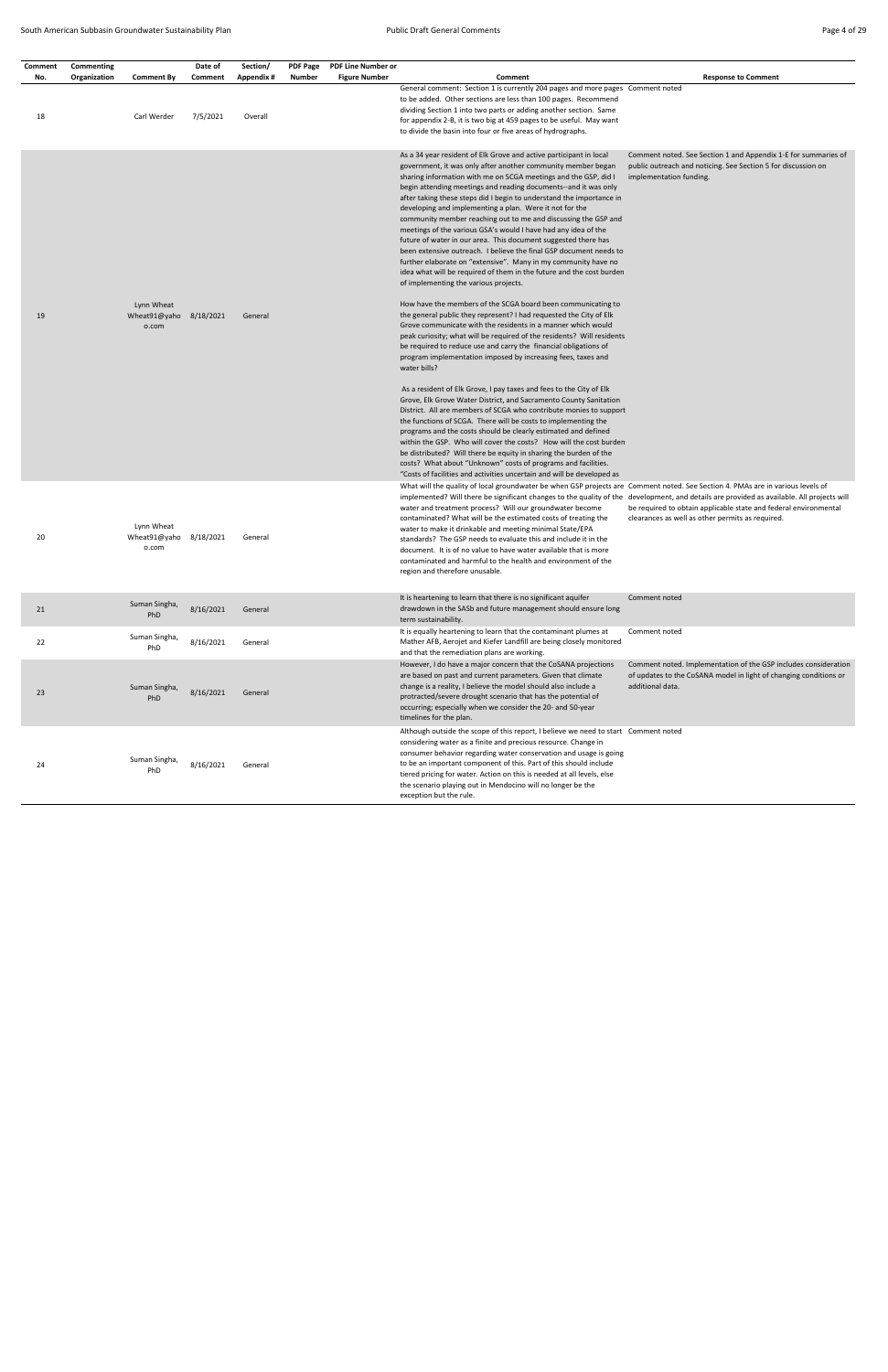| Comment      | Commenting                                                                  |                   | Date of   | Section/             | <b>PDF Page</b> | <b>PDF Line Number or</b> |                                                                                                                                                                                                                                                                                                                                                                                                                                                                                                                                                                                                                                                                                                                                                                                                                                                                                                                                                                                                                                                             |                                                                                                                                |
|--------------|-----------------------------------------------------------------------------|-------------------|-----------|----------------------|-----------------|---------------------------|-------------------------------------------------------------------------------------------------------------------------------------------------------------------------------------------------------------------------------------------------------------------------------------------------------------------------------------------------------------------------------------------------------------------------------------------------------------------------------------------------------------------------------------------------------------------------------------------------------------------------------------------------------------------------------------------------------------------------------------------------------------------------------------------------------------------------------------------------------------------------------------------------------------------------------------------------------------------------------------------------------------------------------------------------------------|--------------------------------------------------------------------------------------------------------------------------------|
| No.          | Organization                                                                | <b>Comment By</b> | Comment   | Appendix #           | <b>Number</b>   | <b>Figure Number</b>      | Comment                                                                                                                                                                                                                                                                                                                                                                                                                                                                                                                                                                                                                                                                                                                                                                                                                                                                                                                                                                                                                                                     | <b>Response to Comments</b>                                                                                                    |
| $\mathbf{1}$ | Environmental<br>Council of<br>Sacramento<br>(ECOS)                         |                   | 6/18/2021 | Executive<br>Summary |                 |                           | The Executive Summary (ES) does not adequately include the<br>impacts and importance of climate change on SAS sustainability<br>even though this information is found in the body of the GSPD. The GSP (Sections 2,3,4 and 5).<br>ES focuses on the need for a plan to address human water needs,<br>but the SGMA makes it clear that environmental groundwater needs<br>must also be addressed. The ES also focuses on past plans and<br>actions, and while these contribute to why we are engaged in a<br>GSPD, the ES should focus on the future. Terms and concepts should<br>be better defined, along with their relevance to groundwater<br>assessments and planning. For example, "groundwater conditions",<br>"conceptual model", and "water budget" need definitions/relevance<br>narratives for the lay reader. Many readers may only read the ES, so<br>it is important that the ES communicate effectively. Our specific<br>comments on the GSPD's technical work, conclusions, and findings<br>are discussed in the following section reviews. | Executive Summary has been modified, in part, to address<br>comment. The detail requested is provided in later sections of the |
| 2            | Sacramento<br>County<br>Department of<br>Waste<br>Management &<br>Recycling | Mike Koza         | 8/17/2021 | Executive<br>Summary | IX              | 129                       | Please revise the first sentence of the Kiefer Landfill Description,<br>contained within Table ES-2, as follows: "The Kiefer Landfill is a<br>1,084-acre site with an active class III 300 335-acre solid waste<br>disposal site that is owned and operated by Sacramento County."<br>Source info for revision: Page 2 of<br>https://www.waterboards.ca.gov/centralvalley/board decisions/ad<br>opted orders/sacramento/r5-2016-0013.pdf The number was<br>adjusted upward by 30 acres to account for recently opened landfill<br>Module M4.                                                                                                                                                                                                                                                                                                                                                                                                                                                                                                                | Edit accepted                                                                                                                  |
| 3            | Sacramento<br>County<br>Department of<br>Waste<br>Management &<br>Recycling | Mike Koza         | 8/17/2021 | Executive<br>Summary | IX              | 129                       | We would prefer that the last sentence of the Kiefer Landfill<br>Description (within Table ES-2), which lists the number of<br>monitoring wells, be removed, as these details are more properly<br>provided in Section 2. If this sentence must be retained within the<br>Executive Summary, then it should be revised as follows: "Currently,<br>the monitoring network at Kiefer consists of 23 65 monitoring<br>wells." If the sentence is retained, the numbers of monitoring wells<br>for the Mather and Aerojet sites (570 and 2000, respectively) should<br>also be listed within this table. Source info for revision to number of<br>wells: Page 10 of<br>https://www.waterboards.ca.gov/centralvalley/board decisions/ad<br>opted orders/sacramento/r5-2016-0013.pdf                                                                                                                                                                                                                                                                              | Edit accepted                                                                                                                  |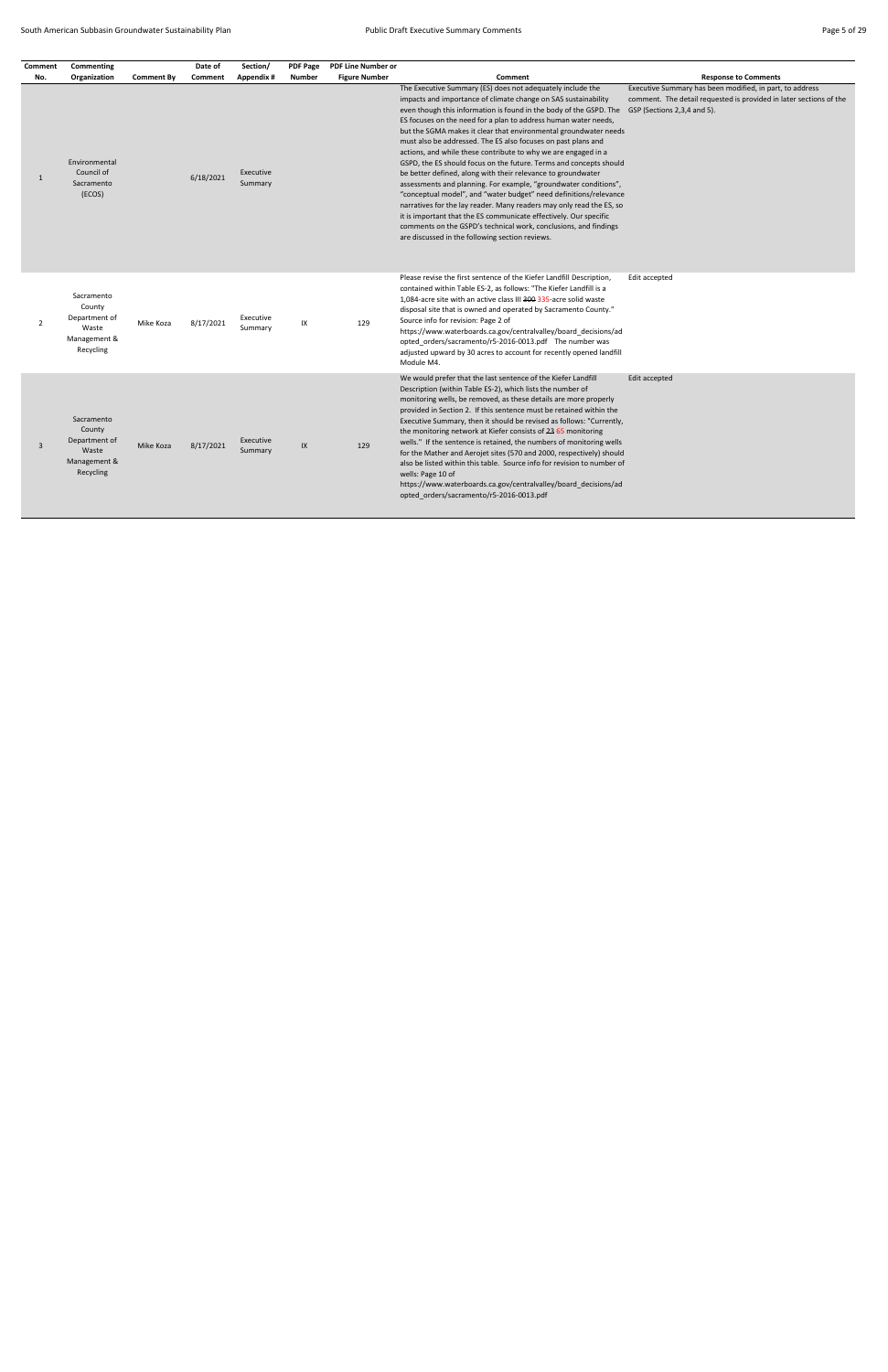| Comment<br>No.          | Commenting<br>Organization                                                                                                                                           | <b>Comment By</b>                                                                                          | Date of<br>Comment | Section/<br>Appendix # | <b>PDF Page</b><br>Number | <b>PDF Line Number or</b><br><b>Figure Number</b> | Comment                                                                                                                                                                                                                                                                                                                                                                                                                                                                                                                                         | <b>Response to Comments</b>                                                                                                                                                                                                                                                                                                                                                                                                                                                                                                                                                                                                    |
|-------------------------|----------------------------------------------------------------------------------------------------------------------------------------------------------------------|------------------------------------------------------------------------------------------------------------|--------------------|------------------------|---------------------------|---------------------------------------------------|-------------------------------------------------------------------------------------------------------------------------------------------------------------------------------------------------------------------------------------------------------------------------------------------------------------------------------------------------------------------------------------------------------------------------------------------------------------------------------------------------------------------------------------------------|--------------------------------------------------------------------------------------------------------------------------------------------------------------------------------------------------------------------------------------------------------------------------------------------------------------------------------------------------------------------------------------------------------------------------------------------------------------------------------------------------------------------------------------------------------------------------------------------------------------------------------|
| 1                       | Huhtamaki<br>Foodservice, Inc.                                                                                                                                       | Amy Steinfeld                                                                                              | 8/17/2021          | Section<br>1.5.3.1     |                           |                                                   | The Draft Plan list of SASb Beneficial Uses and Users (Section 1.5.3.1) Water uses listed in 1-D have been added to 1.5.3.1<br>does not include "commercial" or "industrial" uses of groundwater<br>as beneficial uses within the Subbasin. Although the Draft Plan<br>mentions these types of uses elsewhere and in the Sustainability<br>Goal (see, e.g., Plan, § 3.1, App. 1-D), "commercial" and/or<br>"industrial" uses should be added to this list. (See Wat. Code, §§<br>10723.2, 10727.2(b)(2); Cal. Code Regs., tit 23, § 354.10(a).) |                                                                                                                                                                                                                                                                                                                                                                                                                                                                                                                                                                                                                                |
| $\overline{2}$          | The Nature<br>Conservancy<br>Audubon<br>California<br>Local Government Samantha Arthur<br>Commission<br>Union of<br>Concerned<br>Scientists<br>Clean Water<br>Action | Ngodoo Atume<br>J. Pablo Ortiz-<br>Partida, Ph.D.<br>Danielle V. Dolan<br>EJ Remson<br>Melissa M.<br>Rohde |                    | 8/10/2021 Appendix 1D  | 69-71                     |                                                   | Provide a map of tribal lands in the subbasin. The GSP states (p. 2-<br>10): "The only tribal land that falls within the SASb is located south<br>of Elk Grove near the intersection of Kammerer Road and Hwy 99."<br>However no map, acreage, or population is provided.                                                                                                                                                                                                                                                                       | Although we do not provide maps, acreage, or population counts,<br>tribal governments and entities were contacted during engagement<br>and outreach (detailed in Appendix 1D) and are involved in ongoing<br>communication and outreach. Tribal groups involved in ongoing C&E<br>include: Wilton Rancheria, Buena Vista Rancheria Mewuk Indians,<br>Ione Band of Miwok Indians, Nashville Enterprise Miwok-Maidu-<br>Nishinam Tribes, Shingle Springs Brand of Miwok Indians, Tsi Akim<br>Maidu, United Auburn Indian Community of the Auburn Rancheria,<br>Colfax-Todds Valley Consolidated Tribe, Yocha Dehe Wintun Nation. |
| $\overline{\mathbf{3}}$ | The Nature<br>Conservancy<br>Audubon<br>California<br>Local Government Samantha Arthur<br>Commission<br>Union of<br>Concerned<br>Scientists<br>Clean Water<br>Action | Ngodoo Atume<br>J. Pablo Ortiz-<br>Partida, Ph.D.<br>Danielle V. Dolan<br>EJ Remson<br>Melissa M.<br>Rohde | 8/12/2021          |                        |                           |                                                   | the population dependent on groundwater for their domestic water were contacted during engagement and outreach (detailed in<br>use.                                                                                                                                                                                                                                                                                                                                                                                                             | Provide the population of each identified DAC and include details on Although we do not provide population counts of DACs, DAC groups<br>Appendix 1D) and are involved in ongoing communication and<br>outreach. DAC-representative groups involved in ongoing C&E<br>include: Environmental Justice Coalition for Water, Florin Census-<br>Designated Place (CDP) DAC, Lemon Hill CDP DAC, Parkway CDP<br>DAC, Fruitridge Pocket CDP DAC, Freeport CDP DAC. The GSP<br>comprehensively evaluates impacts to domestic wells - which may<br>be used by DACs - and finds them to be minimal (Appendix 3A).                       |
| $\overline{4}$          | The Nature<br>Conservancy<br>Audubon<br>California<br>Local Government Samantha Arthur<br>Commission<br>Union of<br>Concerned<br>Scientists<br>Clean Water<br>Action | Ngodoo Atume<br>J. Pablo Ortiz-<br>Partida, Ph.D.<br>Danielle V. Dolan<br>EJ Remson<br>Melissa M.<br>Rohde |                    | 8/16/2021 Appendix 1D  |                           |                                                   | Describe efforts to engage with stakeholders during the GSP<br><i>implementation</i> phase in the Stakeholder Communication and<br>Engagement Plan. Refer to Attachment B for specific<br>recommendations on how to actively engage stakeholders during all (i.e., public notices and meetings before amending a GSP or prior to<br>phases of the GSP process.                                                                                                                                                                                  | The GSAs are in the process of developing an implementation MOU<br>that includes public engagement provisions. The GSAs will follow<br>DWR guidance in stakeholder engagement during implementation<br>imposing or increasing a fee, and ongoing efforts to encourage<br>active involvement).                                                                                                                                                                                                                                                                                                                                  |
| 5                       | The Nature<br>Conservancy<br>Audubon<br>California<br>Local Government Samantha Arthur<br>Commission<br>Union of<br>Concerned<br>Scientists<br>Clean Water<br>Action | Ngodoo Atume<br>J. Pablo Ortiz-<br>Partida, Ph.D.<br>Danielle V. Dolan<br>EJ Remson<br>Melissa M.<br>Rohde |                    | 8/17/2021 Appendix 1D  |                           |                                                   | Describe efforts to consult and engage with tribes within the<br>subbasin. Refer to the DWR guidance entitled Engagement with<br>Tribal Governments for specifics on how to consult with tribes.                                                                                                                                                                                                                                                                                                                                                | We received a list of potentially interested tribes after making a<br>direct request to the Native American Heritage Commission. Contact<br>was made with all of the listed tribes and those that indicated<br>interest were added to the subbasin outreach lists. However, we will<br>maintain ongoing communication with tribes following DWR<br>guidance in stakeholder engagement during implementation.                                                                                                                                                                                                                   |
| 6                       |                                                                                                                                                                      | Carl Werder                                                                                                | 7/5/2021           | Section 1              |                           |                                                   | Section 1, -- This section offers nothing but a rehash of existing<br>documentation concerning the GSP process, therefore no comment                                                                                                                                                                                                                                                                                                                                                                                                            | Noted. No changes made.                                                                                                                                                                                                                                                                                                                                                                                                                                                                                                                                                                                                        |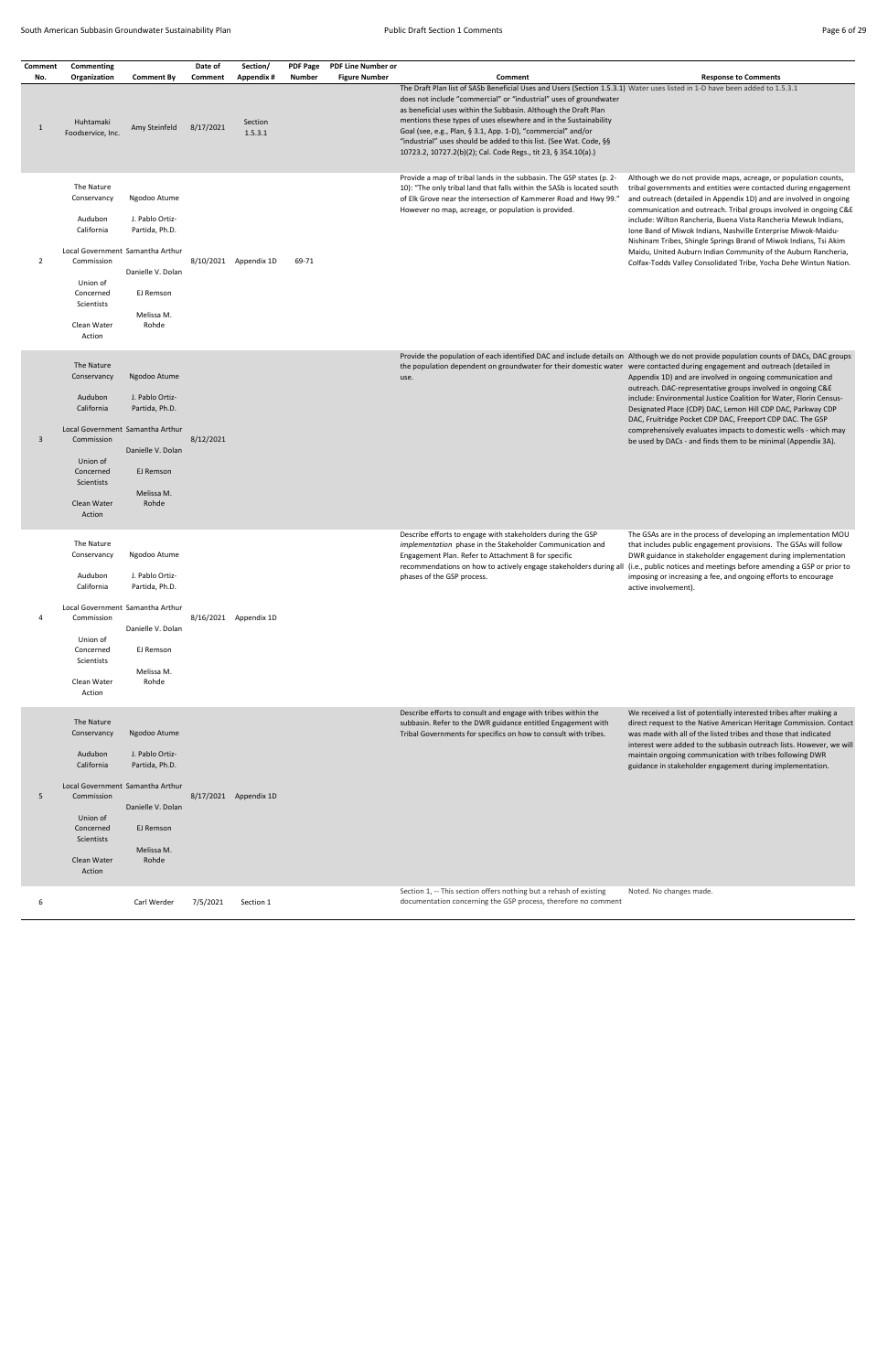| Comment<br>No. | Commenting<br>Organization                       | <b>Comment By</b>   | Date of<br>Comment | Section/<br>Appendix #                                                                                                    | <b>PDF Page</b><br>Number | PDF Line Number or<br><b>Figure Number</b> | Comment                                                                                                                                                                                                                                                                                                                                                                                                                                                                                                                                                                                                                                                                                                                                                                                                                                                                                                                                                                                                                                                                                                                                                                                                                                                                                                                                                                                                                                                                                                                                                                                                                                                                                                                                                                                                                                                                                                                                                                                                                                                                                                                                                                                                     | <b>Response to Comment</b>                                                                                                                                                                                                                                                                                                                                                                                                                                                                                                                                                                                                                                                                                                                                                                                                                                                                                                                                                                                                                                                                                                                                                                                                                                                                                                                                                                                                                                                 |
|----------------|--------------------------------------------------|---------------------|--------------------|---------------------------------------------------------------------------------------------------------------------------|---------------------------|--------------------------------------------|-------------------------------------------------------------------------------------------------------------------------------------------------------------------------------------------------------------------------------------------------------------------------------------------------------------------------------------------------------------------------------------------------------------------------------------------------------------------------------------------------------------------------------------------------------------------------------------------------------------------------------------------------------------------------------------------------------------------------------------------------------------------------------------------------------------------------------------------------------------------------------------------------------------------------------------------------------------------------------------------------------------------------------------------------------------------------------------------------------------------------------------------------------------------------------------------------------------------------------------------------------------------------------------------------------------------------------------------------------------------------------------------------------------------------------------------------------------------------------------------------------------------------------------------------------------------------------------------------------------------------------------------------------------------------------------------------------------------------------------------------------------------------------------------------------------------------------------------------------------------------------------------------------------------------------------------------------------------------------------------------------------------------------------------------------------------------------------------------------------------------------------------------------------------------------------------------------------|----------------------------------------------------------------------------------------------------------------------------------------------------------------------------------------------------------------------------------------------------------------------------------------------------------------------------------------------------------------------------------------------------------------------------------------------------------------------------------------------------------------------------------------------------------------------------------------------------------------------------------------------------------------------------------------------------------------------------------------------------------------------------------------------------------------------------------------------------------------------------------------------------------------------------------------------------------------------------------------------------------------------------------------------------------------------------------------------------------------------------------------------------------------------------------------------------------------------------------------------------------------------------------------------------------------------------------------------------------------------------------------------------------------------------------------------------------------------------|
| 1              | Ag/Res resident                                  | Amelia<br>Vankeuren | 8/17/2021          | $\overline{2}$                                                                                                            | 102                       | 1577                                       | Section 2.2.7 Natural Water Quality Characterization only<br>summarizes older groundwater quality data (pre-2016) in public<br>supply wells, which tend to be deeper than shallow domestic wells.<br>The summary in this section should also incorporate the more<br>recent data downloaded from the GAMA Groundwater Information<br>System Data Download in 2020 (as mentioned on page 2-142) as<br>that would include shallow well information from the 2017 GAMA<br>Sacramento-Metro Study Unit - Shallow Assessment.                                                                                                                                                                                                                                                                                                                                                                                                                                                                                                                                                                                                                                                                                                                                                                                                                                                                                                                                                                                                                                                                                                                                                                                                                                                                                                                                                                                                                                                                                                                                                                                                                                                                                    | The document was developed using the data that was available at<br>the time it was written. More recent data can be reported in Annual<br>Reports to be submitted after the GSP is completed.                                                                                                                                                                                                                                                                                                                                                                                                                                                                                                                                                                                                                                                                                                                                                                                                                                                                                                                                                                                                                                                                                                                                                                                                                                                                              |
| 2              | Ag/Res resident                                  | Amelia<br>Vankeuren | 8/17/2021          | $\overline{2}$                                                                                                            | 125                       | 1938                                       | The declining trend in groundwater levels in the eastern portion of Comment noted. The text has been edited to clarify the discussion<br>the subbasin is highly concerning. "Not well understood" declines of of groundwater elevations in this section.<br>40 ft over 50 years are unacceptable, particularly as well 244 is<br>relatively close to an area with a high concentrations of shallow<br>domestic wells.                                                                                                                                                                                                                                                                                                                                                                                                                                                                                                                                                                                                                                                                                                                                                                                                                                                                                                                                                                                                                                                                                                                                                                                                                                                                                                                                                                                                                                                                                                                                                                                                                                                                                                                                                                                       |                                                                                                                                                                                                                                                                                                                                                                                                                                                                                                                                                                                                                                                                                                                                                                                                                                                                                                                                                                                                                                                                                                                                                                                                                                                                                                                                                                                                                                                                            |
| 3              | Ag/Res resident                                  | Amelia<br>Vankeuren | 8/17/2021          | $\overline{2}$                                                                                                            | 132                       | 2019                                       | The hydrographs for the 4 shallower wells show that the shallow<br>aquifer groundwater elevation is generally 30 ft higher than the<br>deeper aquifer wells, so there is a strong downward vertical<br>gradient. The shift from an upward vertical gradient in other<br>locations in the subbasin to the downward vertical gradient in Elk<br>Grove suggests that the deeper aquifer is being heavily exploited in<br>this location. Why is this downward gradient not mentioned in the<br>summary of this section?                                                                                                                                                                                                                                                                                                                                                                                                                                                                                                                                                                                                                                                                                                                                                                                                                                                                                                                                                                                                                                                                                                                                                                                                                                                                                                                                                                                                                                                                                                                                                                                                                                                                                         | Comment noted. The text has been edited to clarify the discussion<br>of groundwater elevations in this section.                                                                                                                                                                                                                                                                                                                                                                                                                                                                                                                                                                                                                                                                                                                                                                                                                                                                                                                                                                                                                                                                                                                                                                                                                                                                                                                                                            |
| $\overline{4}$ | California<br>Department of<br>Fish and Wildlife | Kevin Thomas        | 8/17/2021          | Plan Area and<br><b>Basin Setting,</b><br>2.1.3<br>Description<br>of Beneficial<br>Uses and<br>Users of<br>Groundwater    | page 2-19                 |                                            | 1. Comment #1 Beneficial Uses and Users (Plan Area and Basin<br>Setting, 2.1.3 Description of Beneficial Uses and Users of<br>Groundwater, page 2-19): The GSP does not specifically identify<br>environmental uses and users as beneficial users of groundwater in<br>the subbasin.<br>a. Issue: The GSP defines beneficial uses of groundwater in the<br>subbasin as municipal and domestic water supply, agricultural<br>supply, industrial service supply, and industrial process supply. GSAs<br>are required to consider all beneficial uses of groundwater, including<br>environmental uses [Water Code 10723.2(e)].<br>b. Recommendation: The Department recommends revising the<br>Section 2.1.3 description of beneficial uses and users to more<br>accurately describe all groundwater users in the subbasin, similar to<br>the more inclusive description of environmental beneficial users<br>included in Section 1.5.3.1 (page 1-14).                                                                                                                                                                                                                                                                                                                                                                                                                                                                                                                                                                                                                                                                                                                                                                                                                                                                                                                                                                                                                                                                                                                                                                                                                                                         | Environmental uses has been added as a beneficial use.                                                                                                                                                                                                                                                                                                                                                                                                                                                                                                                                                                                                                                                                                                                                                                                                                                                                                                                                                                                                                                                                                                                                                                                                                                                                                                                                                                                                                     |
| 5              | California<br>Department of<br>Fish and Wildlife | Kevin Thomas        | 8/17/2021          | Plan Area and<br><b>Basin Setting,</b><br>2.2<br>Hydrogeologi<br>c Conceptual<br>Model, 2.4<br>Water<br><b>Budget</b>     |                           |                                            | 2. Comment #2 CoSANA Model (Plan Area and Basin Setting, 2.2<br>Hydrogeologic Conceptual Model, 2.4 Water Budget): The GSP does<br>not include sufficient detail on CoSANA model development.<br>a. Issue: The GSP states that "The CoSANA model and model layers<br>are described in detail in the Model Development technical<br>memorandum" (page 2-78) and that "Additional information on the<br>data and assumptions used to develop the CoSANA model is<br>included as an appendix to the GSP" (page 2-172). However, neither<br>of these documents are included with the draft GSP.<br>b. Recommendation: The Department recommends the technical<br>information referenced regarding CoSANA model development be<br>included to facilitate careful review of the GSP.                                                                                                                                                                                                                                                                                                                                                                                                                                                                                                                                                                                                                                                                                                                                                                                                                                                                                                                                                                                                                                                                                                                                                                                                                                                                                                                                                                                                                              | The CoSANA model appendix has now been provided for review                                                                                                                                                                                                                                                                                                                                                                                                                                                                                                                                                                                                                                                                                                                                                                                                                                                                                                                                                                                                                                                                                                                                                                                                                                                                                                                                                                                                                 |
| 6              | California<br>Department of<br>Fish and Wildlife | Kevin Thomas        | 8/17/2021          | Plan Area and<br>Basin Setting,<br>2.3.6<br>Interconnect<br>ed Surface<br>Water<br>Systems,<br>starting page<br>$2 - 159$ |                           |                                            | 3. Comment #3 Interconnected Surface Waters (Plan Area and Basin (i) We agree with the reviewer that correctly classifying ISW is very<br>Setting, 2.3.6 Interconnected Surface Water Systems, starting page 2 important. For this reason, we conservatively include entire reaches<br>159): GSP identification of interconnected surface waters (ISW),<br>defined by 23 CCR § 351(o) as surface water hydraulically connected seasons evaluated in the historical record from 2005-2018<br>"at any point" to the underlying aquifer, is based on a methodology<br>that relies on a narrower definition of ISW than the definition<br>included in the regulations and that risks misidentifying surface<br>waters as disconnected.<br>a. Issues:<br>i. ISW Identification: The methodology for identifying a surface<br>water reach as interconnected requires a majority of CoSANA<br>stream nodes to be connected for a season in order to be<br>considered ISW (line 2358, Appendix_3-C). However, this<br>methodology applies a narrower definition of interconnected<br>surface waters than 23 CCR § 351(o), which defines surface water as<br>ISW if the surface water is hydraulically connected to groundwater<br>"at any point." Therefore, surface water reaches that have<br>connected nodes, regardless of whether those nodes represent a<br>majority for a given season, meet the definition of interconnected<br>surface water and should be evaluated accordingly in the GSP.<br>Additionally, the GSP applies this ISW identification methodology<br>inconsistently by identifying the Cosumnes River approximately<br>between Deer Creek and Twin Cities Road as a data gap due to "sub- an abundance of caution. Furthermore, scant evidence from high<br>seasonal connection" (line 2366). The GSP does not discuss whether frequency 15-minute data suggests that a few days in the past 10<br>other surface waters throughout the basin were evaluated for sub-<br>seasonal connections. 23 CCR § 351(o) does not require connection<br>to last for the duration of a season for a reach to be interconnected. occur in wells more than a mile from the river - it is highly unlikely | when a majority of nodes are interconnected for at least 1 of 22<br>(Appendix 3-C, Figure 24). Unlike the reviewer suggests, this<br>classification system actually leads to more surface water being<br>considered ISW (compare subplots A and B in Figure 24) than if we<br>only classified ISW at the nodal level. This increases ISW protection<br>under SGMA because it includes portions of surface water that may<br>actually be disconnected. We believe it reasonable that<br>"interconnection" is an average state during a season and disagree<br>with the reviewer that the scant evidence of sub-seasonal<br>connection along the Cosumnes River between Deer Creek and Twin<br>Cities Road should be considered "interconnection". Out of an<br>abundance of caution we classify this section a "Data Gap" and seek<br>to study whether the scant evidence of sub-seasonal connection in a<br>small number of wells may be the result of air entrapment, perched<br>aquifer dynamics, or another essential function that supports ISW.<br>Bear in mind: groundwater conditions in this reach show persistent<br>disconnection from 2005-2018. The GSP's decision to call this a Data<br>Gap and to coordinate with environmental groups and the<br>neighboring Cosumnes basin on studying this reach is taken out of<br>years groundwater levels sharply increased above river stage in the<br>Cosumnes Data Gap. Notably, these groundwater level increases |

are connected at any node, regardless of whether the nodes reach connection as ISW because they exist on reaches where a majority the majority threshold or are connected for a full seasonal duration, of nodes experience at least 1 season of interconnection of out the are considered ISW. The reach of the Cosumnes River between Deer 22 evaluated (Appendix 3‐C, Figure 24). The reach of the Cosumnes (i) As previously stated, we maintain that the methodology for classifying ISW is conservative and includes many more persistently disconnected for all 22 seasons evaluated from 2005‐2018. We include it as a Data Gap out of an abundance of caution and due to scant evidence from high frequency 15‐minute data that suggests a few days in the past 10 years when groundwater levels sharply increased. Notably, these groundwater level increases occur in wells more than a mile from the river ‐ it is highly unlikely this these pulse events propagate to the river, and they may well represent air entrapment following floodplain inundation, or perched aquifer heads. We maintain that this area is best classified as a Data Gap, and have plans for additional monitoring, interbasin coordination, and outreach to conclusively determine the location, timing, and magnitude of ISW (should data show that it exists) in this region. (ii) This point is well taken and the section has been clarified.

ii. Streamflow Depletion: The GSP states that increased streamflow will increase the hydraulic gradient and therefore increase ISW

depletion (page 3‐11, line 397).

this these pulse events propagate to the river, and they may well represent air entrapment following floodplain inundation, or

perched aquifer heads. This data is simply not available across all surface water reaches in the basin, nor is it necessary in locations

7

Plan Area and

California Department of Fish and Wildlife Kevin Thomas 8/17/2021 Basin Setting, Interconnect ed Surface Systems, starting page

2.3.6

Water

2‐159

### b. Recommendations:

i. ISW Identification: The Department recommends revising the methodology for identifying ISW so that surface water reaches that disconnected surface water nodes with no strong evidence of Creek and Twin Cities Road should be classified as ISW, rather than River between Deer Creek and Twin Cities Road is persistently as a data gap. Additionally, the GSP should provide additional clarification on the sub‐seasonal interconnection analysis and whether other surface water reaches in the subbasin similarly demonstrated short term interconnectedness.

ii. Streamflow Depletion: The Department recommends clarifying that increased streamflow may increase the rate of stream water seeping from ISW into the underlying aquifer; but increased streamflow will not necessarily cause greater depletion of surface waters.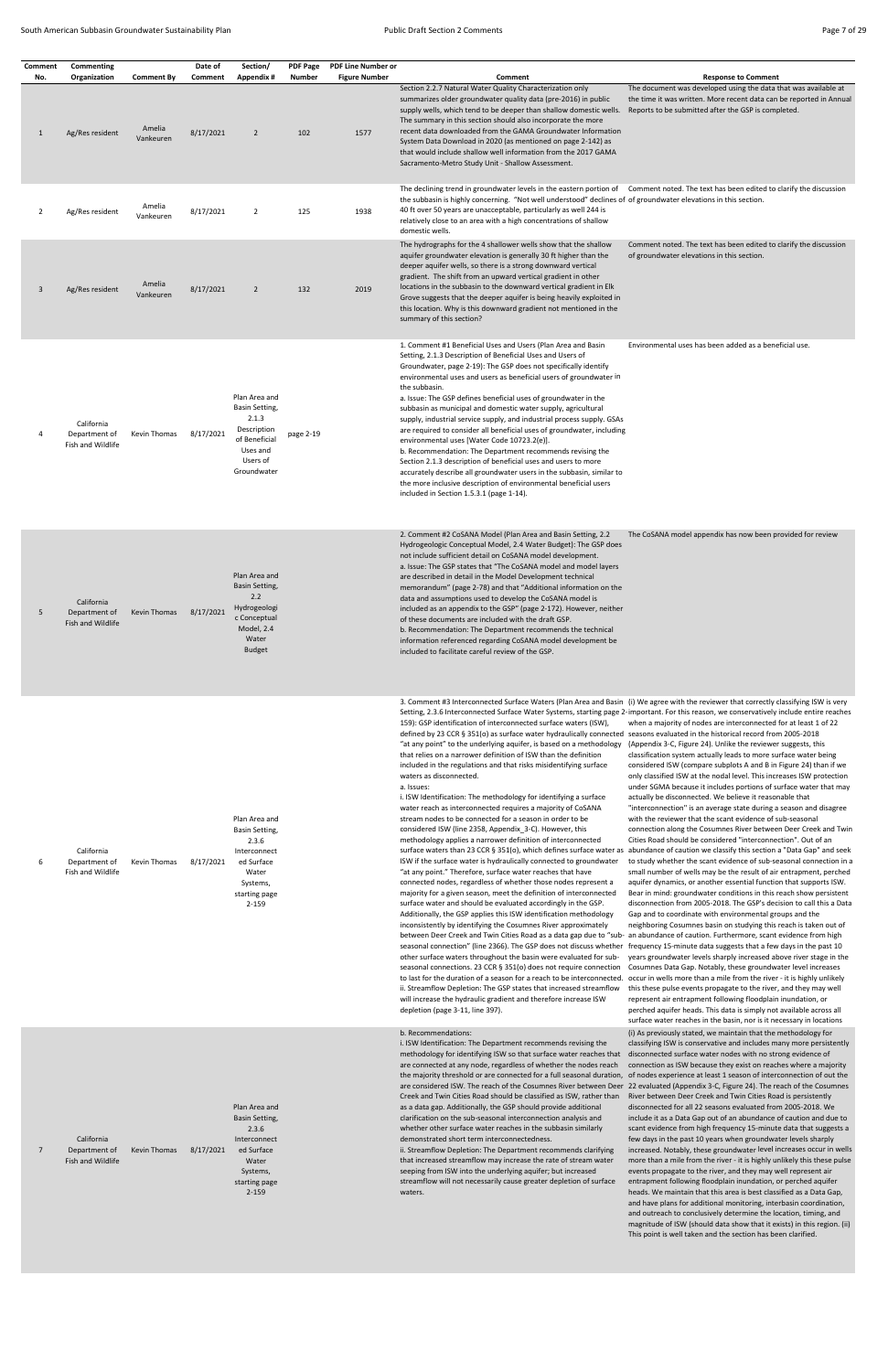## South American Subbasin Groundwater Sustainability Plan **Public Draft Section 2 Comments** Public Draft Section 2 Comments **Public Draft Section 2 Comments** Page 8 of 29

| Comment  | Commenting                                                       |                                          | Date of              | Section/                                                                                                                    | <b>PDF Page</b> | <b>PDF Line Number or</b> |                                                                                                                                                                                                                                                                                                                                                                                                                                                                                                                                                                                                                                                                                                                                                                                                                                                                                                                                                                                                                                                                                                                                                                                                                                                                                                                                                                                |                                                                                                                                                                                                                                                                                                                                                                                                                                                                                                                                                                                                                                                                                                                                                                                                                       |
|----------|------------------------------------------------------------------|------------------------------------------|----------------------|-----------------------------------------------------------------------------------------------------------------------------|-----------------|---------------------------|--------------------------------------------------------------------------------------------------------------------------------------------------------------------------------------------------------------------------------------------------------------------------------------------------------------------------------------------------------------------------------------------------------------------------------------------------------------------------------------------------------------------------------------------------------------------------------------------------------------------------------------------------------------------------------------------------------------------------------------------------------------------------------------------------------------------------------------------------------------------------------------------------------------------------------------------------------------------------------------------------------------------------------------------------------------------------------------------------------------------------------------------------------------------------------------------------------------------------------------------------------------------------------------------------------------------------------------------------------------------------------|-----------------------------------------------------------------------------------------------------------------------------------------------------------------------------------------------------------------------------------------------------------------------------------------------------------------------------------------------------------------------------------------------------------------------------------------------------------------------------------------------------------------------------------------------------------------------------------------------------------------------------------------------------------------------------------------------------------------------------------------------------------------------------------------------------------------------|
| No.<br>8 | Organization<br>California<br>Department of<br>Fish and Wildlife | Comment By<br>Kevin Thomas               | Comment<br>8/17/2021 | Appendix #<br>Plan Area and<br>Basin Setting,<br>2.3.7<br>Groundwater<br>Dependent<br>Ecosystems,<br>starting page<br>2-164 | Number          | <b>Figure Number</b>      | Comment<br>4. Comment #4 Groundwater Dependent Ecosystems (Plan Area and (i) The consultant team has reviewed the study in question (Lewis<br>Basin Setting, 2.3.7 Groundwater Dependent Ecosystems, starting<br>page 2-164): GDE identification, required by 23 CCR § 354.16(g), is<br>based on methods that risk exclusion of ecosystems that may<br>depend on groundwater.<br>a. Issues:<br>i. Depth to Groundwater: Methods applied to the Natural<br>Communities Commonly Associated with Groundwater dataset to<br>eliminate potential GDEs may exclude deep rooted vegetation. The<br>GSP removes potential GDEs with a depth to groundwater greater<br>than 30 feet; however, mature Valley Oak (Quercus lobata) can<br>access groundwater up to 80 feet below the ground surface<br>(Howard 1992, Lewis & Burgy, 1964). The use of a 30-foot threshold SASb (see technical Memo 3B (groundwater dependent<br>may incorrectly exclude Valley Oak communities within the subbasin ecosystems). (ii) This appendix is now included.<br>from further consideration as a GDE.<br>ii. Special Status Species: Though Appendix 3-B of the GSP<br>references a compiled resource of GDE beneficial uses and users,<br>the annotated list of species and their groundwater dependence<br>(Appendix E to Appendix 3-B) has not been included for review with<br>this draft GSP. | <b>Response to Comment</b><br>and Burgy, 1964) and does not find merit in the results. The study<br>concerns an isotope-tracer study in a fractured rock aquifer in hilly<br>topography using a small sample ( $n = 15$ ) of trees. These results are<br>highly specific to geology (i.e., isotope transport in fractured rock<br>and alluvium are not at all comparable), and hydraulics (i.e.,<br>topographic driven flow patterns in mountainous regions are much<br>different than those in relatively flat valley floors). Moreover, other<br>literature reviewed by TNC suggest rooting depths of around 30<br>feet. The scientific de-merits outlined above give cause to not<br>consider an 80 foot rooting depth parameter, and hence, we<br>maintain the GDE study carried out the Freshwater Trust for the |
| 9        | California<br>Department of<br>Fish and Wildlife                 | Kevin Thomas                             | 8/17/2021            | Plan Area and<br><b>Basin Setting,</b><br>2.3.7<br>Groundwater<br>Dependent<br>Ecosystems,<br>starting page<br>$2 - 164$    |                 |                           | b. Recommendations:<br>i. Depth to Groundwater: The Department recommends the GSP<br>update the methodology for GDE identification to reflect accurate<br>maximum rooting depth specifically for Valley Oak communities. The<br>Department recommends use of the NCAAG, field verification,<br>and/or other local data to identify the locations of Valley Oak within<br>the subbasin. For those areas, the GDE analysis should apply a<br>threshold of 80 feet below the ground surface as the maximum<br>potential depth at which the potential GDE could access<br>groundwater. The Department accepts the use of a 30-foot<br>threshold as sufficiently conservative for other potential GDEs<br>within the subbasin that likely do not contain Valley Oak.<br>ii. Special Status Species: The Department recommends including<br>the list of GDE environmental users of groundwater within an<br>appendix to the GSP.                                                                                                                                                                                                                                                                                                                                                                                                                                                     | (i-ii) addressed in the response to Comment No. 8.                                                                                                                                                                                                                                                                                                                                                                                                                                                                                                                                                                                                                                                                                                                                                                    |
| 10       | Environmental<br>Council of<br>Sacramento<br>(ECOS)              | Ralph Propper &<br>Robert Burness        |                      | 6/18/2021 Section 2.5                                                                                                       |                 |                           | We find the introductory materials to be duplicative of the material<br>presented in Section 1 of the Draft GSP and do not materially<br>contribute to the technical presentation of the South American<br>Subbasin's (SASb) Sustainable Yield under SGMA. If there is<br>reference to the former level of 273,000 AFY within this section of<br>the GSP analysis, then a full technical analysis of why the basin<br>sustainable level has changed from 273,000 AFY as late as last year<br>to the new sustainable average level of 235,000 AFY should be<br>included. One can only conclude that moving from a 20-year-old<br>single value to a range that has a substantially lower midpoint, is the<br>result of improved data and analysis carried out as part of the GSP<br>process. In addition, there is an omission in the several paragraphs<br>that discuss the uncertainties associated with the analysis<br>underpinning the Sustainable Yield Estimate. These paragraphs<br>neglect to mention the uncertainty posed by climate change. In our<br>earlier comments on the draft GSP, we pointed out the importance<br>of thoroughly documenting the climate change analysis that<br>underpins the GSP analysis including the basis for the Sustainable<br>Yield estimates.                                                                                       | The Background section was included because it provides context<br>for how the GSP's sustainable yield estimate relates to previous<br>Basin management. The remainder of the section provides a<br>discussion of why the new value of 235,000 AFY is recommended.                                                                                                                                                                                                                                                                                                                                                                                                                                                                                                                                                    |
| 11       | Environmental<br>Council of<br>Sacramento<br>(ECOS)              | Ralph Propper &<br><b>Robert Burness</b> |                      | 6/18/2021 Section 2.5                                                                                                       |                 |                           | We find that the materials meant to describe how the Sustainable<br>Yield estimates were determined and why 235,000 AFY is the<br>average sustainable yield, are not sufficiently explanatory for the lay typical operational patterns and was not meant to be prescriptive.<br>person. The presentation needs to explain how the range of<br>pumping was developed and, using one or more of the charts,<br>identify what the points on these charts mean, and why and how the<br>X and Y axis are developed. Also, if 0 change in groundwater storage<br>is the desired point (as presented in figures 2.5.2(a & b) why is there<br>no X and Y axis lining up on figure c and what is the significance of<br>the negative value under the corresponding point of 235,000 AFY?                                                                                                                                                                                                                                                                                                                                                                                                                                                                                                                                                                                                | The section narrative has been revised to make more clear that the<br>range of pumping shown by year type is meant to be descriptive of                                                                                                                                                                                                                                                                                                                                                                                                                                                                                                                                                                                                                                                                               |
| 12       | Environmental<br>Council of<br>Sacramento<br>(ECOS)              | Ralph Propper &<br>Robert Burness        |                      | 6/18/2021 Section 2.5                                                                                                       |                 |                           | We do not find a compelling analysis that determines why a range of The section narrative has been revised to explain what is meant by<br>there is no description of what "various year types" are, who<br>determines them, and how are they factored into basin<br>management. If this analysis is dependent on past years weather<br>and hydraulic conditions projected forward, then an additional<br>caution is warranted given that more recent conditions are tending<br>to diverge from the past. It is not apparent from the analysis<br>presented whether the SASb could withstand successive years like<br>the past two continuing for another one or two years while being<br>operated on the premise that 270,000 AFY can be withdrawn from<br>the basin without Sustainable Yield consequences. More<br>information is needed to put context around the "year types" and<br>the GSAs' management responsibilities vis a vis the SASb's                                                                                                                                                                                                                                                                                                                                                                                                                            | pumping between 210,000 AFY and 270,000 AFY is acceptable. Also, year types (i.e. Sacramento River Index) and to make more clear that<br>the range of pumping shown by year type is meant to be descriptive<br>of typical operational patterns and was not meant to be prescriptive.                                                                                                                                                                                                                                                                                                                                                                                                                                                                                                                                  |

Sustainable Yield.

The document presents a table of annual pumping levels which it The pumping levels by water year are reflective of an average of

| 13 | Environmental<br>Council of<br>Sacramento<br>(ECOS) | Ralph Propper &<br><b>Robert Burness</b> | 6/18/2021 | Section 2.5 | asserts, if adhered to, would ensure the SASb is managed so that its<br>Sustainable Yield is maintained. However, there is no description of<br>monitoring or management actions the GSAs will engage in to<br>ensure that the SASb is not drawn down in such a fashion that its<br>Sustainable Yield is negatively impacted. The GSP should include<br>Management Actions to ensure that SASb pumping is managed not<br>to exceed these pumping levels. In addition, there is no base line<br>calculation for the storage level in 2015. It seems obvious that this<br>value is needed so that the Sustainable Yield can be monitored and<br>managed. There is five years of known data that can be used to<br>develop and track the SASb's Sustainable Yield. | 235,000 AFY, and are meant to provide guidelines for operational<br>flexibility to implement water supply projects and to manage year-to-<br>year weather variability. Under projected conditions with the PMAs,<br>there is not a projection of overdraft in the SASb. However,<br>additional adaptive management strategies can be used to maintain<br>long-term sustainability of the basin. These do not necessarily need<br>to be explicitly included in the GSP.                                                                                                                                                                     |
|----|-----------------------------------------------------|------------------------------------------|-----------|-------------|-----------------------------------------------------------------------------------------------------------------------------------------------------------------------------------------------------------------------------------------------------------------------------------------------------------------------------------------------------------------------------------------------------------------------------------------------------------------------------------------------------------------------------------------------------------------------------------------------------------------------------------------------------------------------------------------------------------------------------------------------------------------|--------------------------------------------------------------------------------------------------------------------------------------------------------------------------------------------------------------------------------------------------------------------------------------------------------------------------------------------------------------------------------------------------------------------------------------------------------------------------------------------------------------------------------------------------------------------------------------------------------------------------------------------|
| 14 | Environmental<br>Council of<br>Sacramento<br>(ECOS) | Ralph Propper &<br><b>Robert Burness</b> | 6/18/2021 | Section 2.5 | We believe that Management Actions are needed in at least two<br>areas. First, there is a need to manage data and annually report the<br>amount of annual pumping and how that volume relates to the<br>SASb's sustainability including the Sustainable Yield. This work also<br>needs to include coordination with the Water Forum, The Regional<br>GSAs to better understand if any management actions (e.g. possible to be explicitly included in the GSP.<br>pumping restrictions or demand management actions) are needed                                                                                                                                                                                                                                  | The pumping levels by water year are reflective of an average of<br>235,000 AFY, and are meant to provide guidelines for operational<br>flexibility to implement water supply projects and to manage year-to-<br>year weather variability. Under projected conditions with the PMAs,<br>there is not a projection of overdraft in the SASb. However,<br>Water Authority, and the Bureau of Reclamation regarding forecasts additional adaptive management strategies can be used to maintain<br>of current and future "water years". This coordination will allow the long-term sustainability of the basin. These do not necessarily need |

to maintain basin sustainability.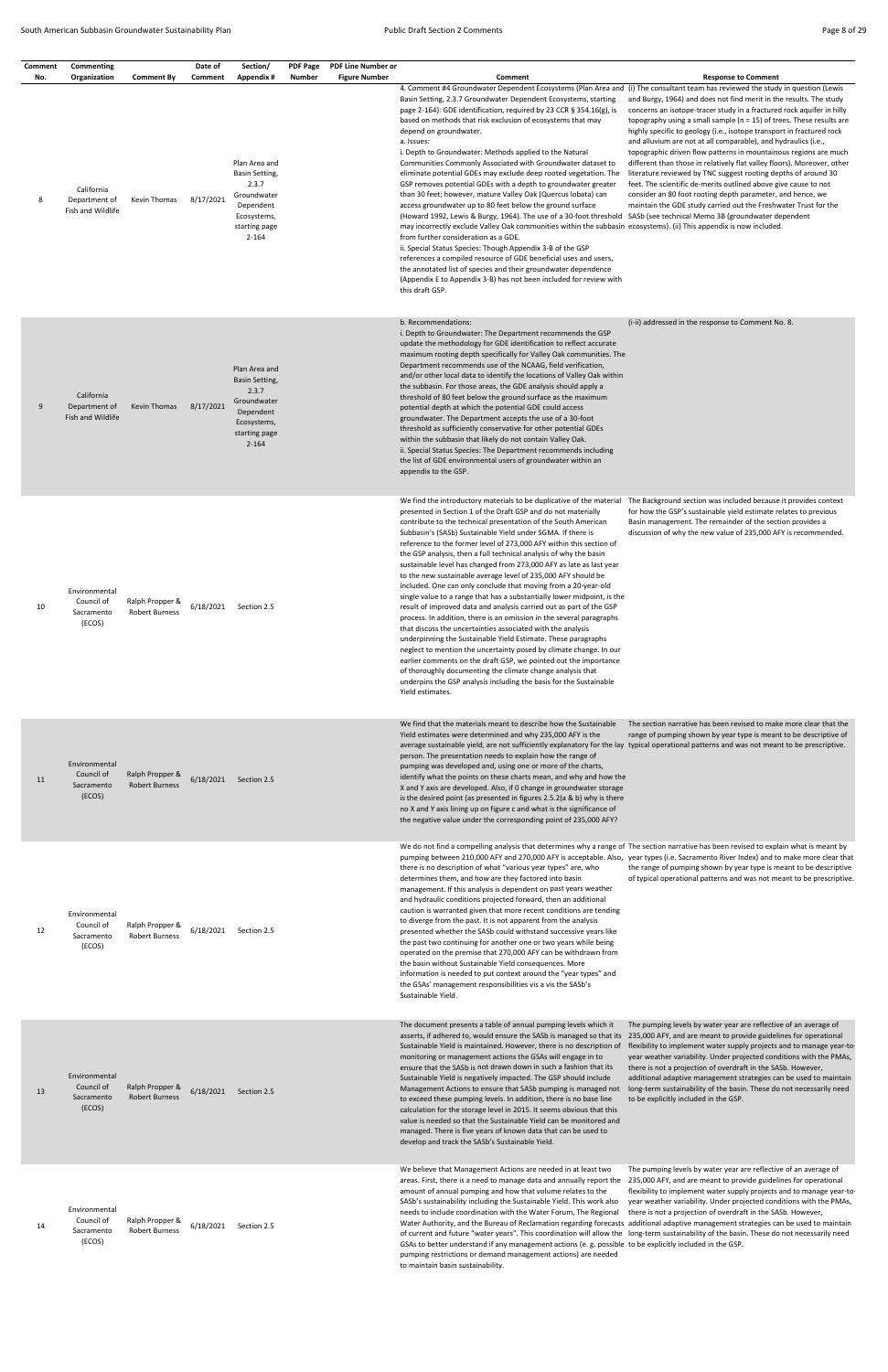| Comment | Commenting                                                                  |                                          | Date of               | Section/                       | <b>PDF Page</b> | <b>PDF Line Number or</b> |                                                                                                                                                                                                                                                                                                                                                                                                                                                                                                                                                                                                                                                                                                                                                                                                                                                                                                                                                                                                                                                                                                                                                                                                                                                                                                                                                           |                                                                                                                                                                                                                                                                                                                                                                                                                                                   |
|---------|-----------------------------------------------------------------------------|------------------------------------------|-----------------------|--------------------------------|-----------------|---------------------------|-----------------------------------------------------------------------------------------------------------------------------------------------------------------------------------------------------------------------------------------------------------------------------------------------------------------------------------------------------------------------------------------------------------------------------------------------------------------------------------------------------------------------------------------------------------------------------------------------------------------------------------------------------------------------------------------------------------------------------------------------------------------------------------------------------------------------------------------------------------------------------------------------------------------------------------------------------------------------------------------------------------------------------------------------------------------------------------------------------------------------------------------------------------------------------------------------------------------------------------------------------------------------------------------------------------------------------------------------------------|---------------------------------------------------------------------------------------------------------------------------------------------------------------------------------------------------------------------------------------------------------------------------------------------------------------------------------------------------------------------------------------------------------------------------------------------------|
| No.     | Organization                                                                | <b>Comment By</b>                        | Comment               | Appendix#                      | <b>Number</b>   | <b>Figure Number</b>      | Comment<br>A second Management Action includes the establishment of                                                                                                                                                                                                                                                                                                                                                                                                                                                                                                                                                                                                                                                                                                                                                                                                                                                                                                                                                                                                                                                                                                                                                                                                                                                                                       | <b>Response to Comment</b><br>The pumping levels by water year are reflective of an average of                                                                                                                                                                                                                                                                                                                                                    |
| 15      | Environmental<br>Council of<br>Sacramento<br>(ECOS)                         | Ralph Propper &<br><b>Robert Burness</b> |                       | 6/18/2021 Section 2.5          |                 |                           | agreements with the water purveyors who plan to utilize the basin's 235,000 AFY, and are meant to provide guidelines for operational<br>groundwater for conjunctive use so that their pumping levels are<br>consistent with figure 2.5-3. Agreements that match pumping levels year weather variability. Under projected conditions with the PMAs,<br>with "water years" will assist the GSAs in exercising their<br>responsibilities under SGMA. Similar agreements will be needed<br>with those purveyors and others who carry out water banking<br>operations.                                                                                                                                                                                                                                                                                                                                                                                                                                                                                                                                                                                                                                                                                                                                                                                         | flexibility to implement water supply projects and to manage year-to-<br>there is not a projection of overdraft in the SASb. However,<br>additional adaptive management strategies can be used to maintain<br>long-term sustainability of the basin. These do not necessarily need<br>to be explicitly included in the GSP.                                                                                                                       |
| 16      | Environmental<br>Council of<br>Sacramento<br>(ECOS)                         |                                          | 6/18/2021             | Section 2                      |                 |                           | Section 2 also discusses water purveyor supply and demand<br>numbers. The GSPD provides information from published 2015<br>Urban Water Management Plans (UWMP). The water purveyors<br>subsequently published their 2020 UWMPs. These plans include<br>updated information including actual supply and demand numbers<br>for 2020, as well as forecasts for future water demand based on<br>current local land use plans. The base numbers for 2020 are actual<br>water supply and demand for that year and will not change so these<br>2020 UWMP numbers should be included in the final GSP.<br>Understanding future groundwater demand is a critical component<br>in the subbasin's water budget and in assuring management actions<br>will have the desired effects in achieving SAS sustainability.<br>Additionally, including 2020 supply and demand numbers as<br>benchmarks improves the accuracy of assessments conducted to<br>determine the effectiveness of purveyor demand reduction<br>programs. Also, the next five-year GSP update should be based on<br>2025 UWMP demand numbers and programs. Therefore, the GSAs<br>should engage in GSP planning and coordination for the next five-<br>year update to ensure the latest water purveyor numbers are<br>provided in advance of the draft and included in the final 2025 GSP<br>update. | Table 2.1-23 has been updated to included data from the 2020<br><b>UWMPs</b>                                                                                                                                                                                                                                                                                                                                                                      |
| 17      | Environmental<br>Council of<br>Sacramento<br>(ECOS)                         |                                          | 6/18/2021             | Section 2                      |                 |                           | Section 2 encompasses a compendium of information about the<br>depends on existing wells and monitoring programs of the GSAs and improving the monitoring network, including installation of<br>other organizations, we urge those deficiencies noted in the system telemetry and data loggers, as well as protocols for data<br>be corrected and that plans be developed, and resources set aside<br>primary aquifer. In addition, time and experience may necessitate<br>additional monitoring associated with ISW and GDE protection.<br>Finally, the existing monitoring system needs to be assessed to<br>determine if it is sufficient to monitor future groundwater banking<br>operations. If additional wells and monitoring are needed, their<br>installation, operation and maintenance costs should be<br>incorporated within the water banking program and borne by its<br>participants.                                                                                                                                                                                                                                                                                                                                                                                                                                                      | Section 3.5.3 summarizes the protocols for data collection and<br>SAS. While we understand that the existing monitoring well system monitoring. Section 3.5. assesses and provides recommendations for<br>management. As part of the implementation of the GSP, the<br>to further the coverage of both the shallow and deep portions of the monitoring network will also be reassessed regularly for adequacy in<br>tracking Subbasin conditions. |
| 18      | Huhtamaki<br>Foodservice, Inc.                                              | Amy Steinfeld                            | 8/17/2021 Section 2.4 |                                |                 |                           | The Water Budget (Section 2.4) should account for Huhtamaki's<br>historical and projected groundwater use within the Subbasin. This<br>section does not present granular detail about groundwater use by<br>commercial and industrial users, but rather estimates urban water<br>demand based on 2015 Urban Water Management Plans (UWMPs)<br>and agricultural demand through land use mapping. (See Plan, §§<br>2.4.1.3.1, 2.4.1.3.2, 2.4.1.3.3.) Accordingly, the Water Budget may<br>not capture large-scale commercial and industrial users, such as<br>Huhtamaki, unless those users are accounted for within the<br>UWMPs.3 As described above, Huhtamaki holds an overlying right to<br>the Subbasin, has previously pumped groundwater from the<br>Subbasin, and plans to resume groundwater pumping when the<br>quality of its water is satisfactory. We thus recommend that the<br>Final Plan assess the groundwater production of commercial and<br>industrial users that may not be included in the UWMPs and<br>incorporate this production into the Water Budget and other<br>sections of the Plan.                                                                                                                                                                                                                                         | The water budgets included in CoSANA reflect the data that was<br>available at the time the model was developed. Updates can be<br>considered for the 2025 GSP Update.                                                                                                                                                                                                                                                                            |
| 19      | Huhtamaki<br>Foodservice, Inc.                                              | Amy Steinfeld                            | 8/17/2021 Section 5.4 | Section 2.4.3<br>Section 2.1.6 |                 |                           | The Draft Plan indicates that three sections are missing: (1)<br>Sustainability Yield Estimate (Section 2.4.3); (2) Funding Sources and<br>Mechanism (Section 5.4); and (3) Interconnected Surface Water<br>Monitoring (Section 2.1.6). The public and stakeholders must have<br>the opportunity to review and comment on these sections prior to<br>approval of the Final Plan by the groundwater sustainability<br>agencies. (Cal. Code Regs., tit 23, § 355.4(b)(10); Plan, App. 1-D, p.<br>16.) Because these are fundamental sections of the Plan, we request<br>that these sections be posted for review and comment as soon as<br>possible.                                                                                                                                                                                                                                                                                                                                                                                                                                                                                                                                                                                                                                                                                                        | These sections have now been provided for review                                                                                                                                                                                                                                                                                                                                                                                                  |
| 20      | Sacramento<br>County<br>Department of<br>Waste<br>Management &<br>Recycling | Mike Koza                                | 8/17/2021             | 2.18.3.1                       | $2 - 51$        | 628                       | Please revise as follows: "Currently, the monitoring network at<br>Kiefer consists of 23 65 monitoring wells." Source info for revision:<br>Page 10 of<br>https://www.waterboards.ca.gov/centralvalley/board_decisions/ad<br>opted_orders/sacramento/r5-2016-0013.pdf                                                                                                                                                                                                                                                                                                                                                                                                                                                                                                                                                                                                                                                                                                                                                                                                                                                                                                                                                                                                                                                                                     | Change has been made                                                                                                                                                                                                                                                                                                                                                                                                                              |
| 21      | Sacramento<br>County<br>Department of<br>Waste<br>Management &<br>Recycling | Mike Koza                                | 8/17/2021             | 2.18.3.1                       | $2 - 51$        | 630                       | Please revise as follows: "The infiltration basin pilot study was<br>successfully, and the County is currently awaiting has received<br>approval for permanent use" Source info for revision:<br>https://www.waterboards.ca.gov/centralvalley/board_decisions/ad<br>opted_orders/general_orders/r5-2015-0012_noas/r5-2015-0012-<br>062.pdf                                                                                                                                                                                                                                                                                                                                                                                                                                                                                                                                                                                                                                                                                                                                                                                                                                                                                                                                                                                                                | Change has been made                                                                                                                                                                                                                                                                                                                                                                                                                              |
| 22      | Sacramento<br>County<br>Department of<br>Waste<br>Management &<br>Recycling | Mike Koza                                | 8/17/2021             | 2.18.3.2                       | $2 - 51$        | 638                       | Please revise quantities (AFY) in Table 2.1-16, Kiefer Groundwater Change has been made<br>Pumping, as follows: 2010 1,099; 2011 1,142; 2012 391; 2013<br>518; 2014 507; 2015 460; 2016 380; 2017 475; 2018 599;<br>2019 650; Average 622. Source info for revision: Spreadsheet<br>data previously supplied to Woodard & Curran for CoSANA model on<br>6/11/2020                                                                                                                                                                                                                                                                                                                                                                                                                                                                                                                                                                                                                                                                                                                                                                                                                                                                                                                                                                                         |                                                                                                                                                                                                                                                                                                                                                                                                                                                   |
| 23      | Sacramento<br>County<br>Department of<br>Waste<br>Management &<br>Recycling | Mike Koza                                | 8/17/2021             | 2.18.5                         | $2 - 53$        | 678                       | Please revise quantity (AFY) in Table 2.1-17 for Kiefer to 622 AFY.<br>Source info for revision: See Line No. 638 comment above.                                                                                                                                                                                                                                                                                                                                                                                                                                                                                                                                                                                                                                                                                                                                                                                                                                                                                                                                                                                                                                                                                                                                                                                                                          | Change has been made                                                                                                                                                                                                                                                                                                                                                                                                                              |
| 24      | Sacramento<br>County<br>Department of<br>Waste<br>Management &<br>Recycling | Mike Koza                                | 8/17/2021             | 2.18                           | $2 - 36$        | 346                       | Please revise the estimated Remediation Water Use for Kiefer<br>Landfill to 612 AF/year for the 2018 Water Year. Source info for<br>revision: Spreadsheet data previously supplied to Woodard & Curran<br>for CoSANA model on 6/11/2020                                                                                                                                                                                                                                                                                                                                                                                                                                                                                                                                                                                                                                                                                                                                                                                                                                                                                                                                                                                                                                                                                                                   | Change has been made                                                                                                                                                                                                                                                                                                                                                                                                                              |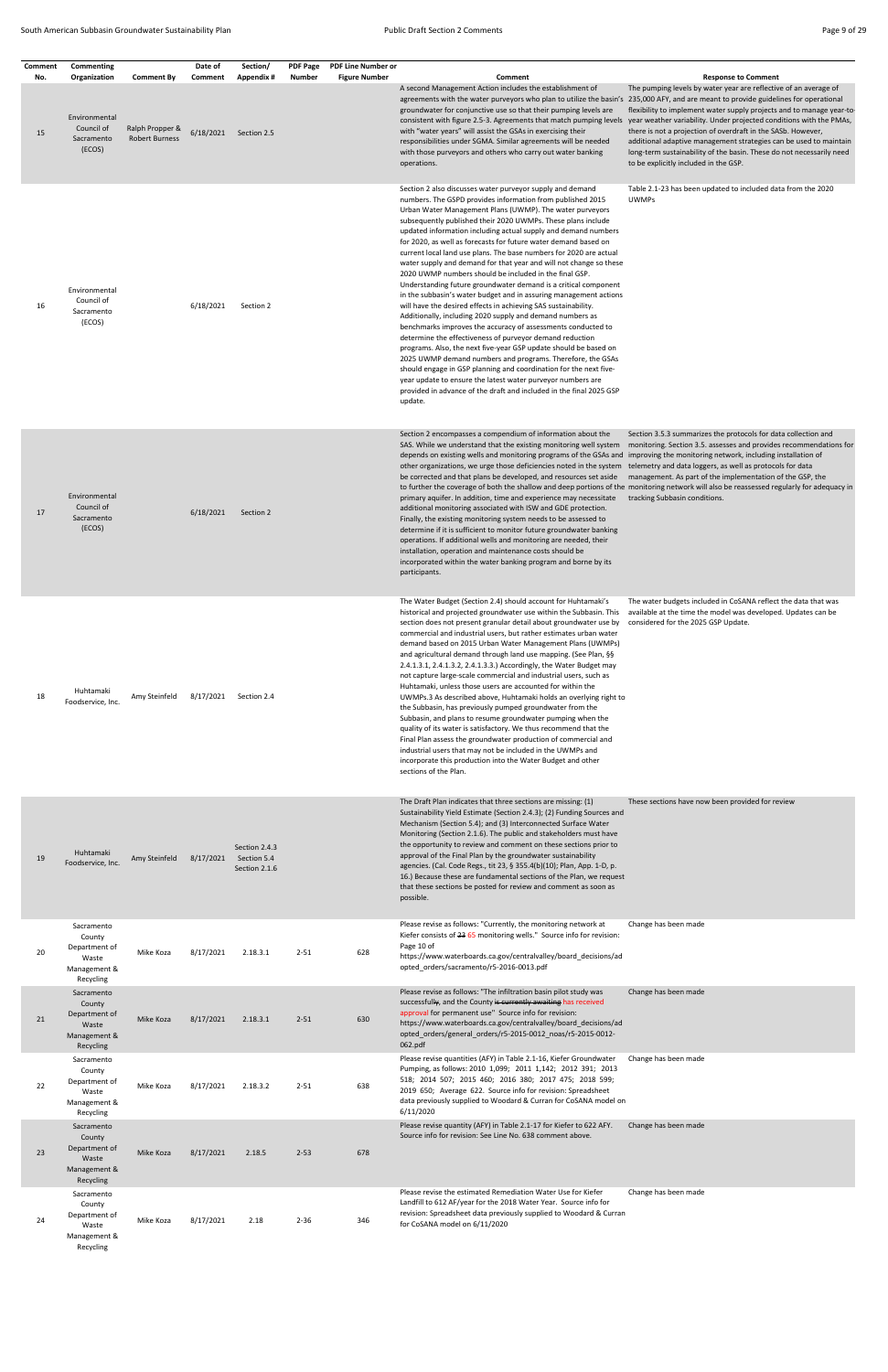| Comment<br>No. | Commenting<br>Organization                                                                                                                                           | <b>Comment By</b>                                                                                          | Date of<br>Comment | Section/<br>Appendix #                          | <b>PDF Page</b><br>Number | <b>PDF Line Number or</b><br><b>Figure Number</b> | Comment                                                                                                                                                                                                                                                                                                                                                                                                                                                                                                                                                                                                        | <b>Response to Comment</b> |
|----------------|----------------------------------------------------------------------------------------------------------------------------------------------------------------------|------------------------------------------------------------------------------------------------------------|--------------------|-------------------------------------------------|---------------------------|---------------------------------------------------|----------------------------------------------------------------------------------------------------------------------------------------------------------------------------------------------------------------------------------------------------------------------------------------------------------------------------------------------------------------------------------------------------------------------------------------------------------------------------------------------------------------------------------------------------------------------------------------------------------------|----------------------------|
|                |                                                                                                                                                                      |                                                                                                            |                    |                                                 |                           |                                                   | Please revise these lines to reflect the most recent regulatory                                                                                                                                                                                                                                                                                                                                                                                                                                                                                                                                                | Change has been made       |
| 25             | Sacramento<br>County<br>Department of<br>Waste<br>Management &<br>Recycling                                                                                          | Mike Koza                                                                                                  | 8/17/2021          | 2.18.3                                          | $2 - 49$                  | 590-592                                           | orders, as follows: "The CVRWQCB carries out Kiefer Landfill<br>remediation under WDR Order R5-2007 R5-2016-0013 Additional<br>information can be found here:<br>https://www.waterboards.ca.gov/centralvalley/board_decisions/ten<br>tative orders/0708/kiefer/kiefer-<br>wdr.adopted_orders/sacramento/r5-2016-0013.pdf"                                                                                                                                                                                                                                                                                      |                            |
| 26             | Sacramento<br>County<br>Department of<br>Waste<br>Management &<br>Recycling                                                                                          | Mike Koza                                                                                                  | 8/17/2021          | 2.18.3                                          | $2 - 49$                  | 593                                               | Please revise this line as follows: "The Kiefer Landfill is a 1,084-acre Change has been made<br>site with an active class III 300 335-acre solid waste disposal site"<br>Source info for revision: See Page 2, Finding No. 6 of<br>https://www.waterboards.ca.gov/centralvalley/board_decisions/ad<br>opted_orders/sacramento/r5-2016-0013.pdf The number was<br>adjusted upward by 30 acres to account for recently opened landfill<br>Module M4.                                                                                                                                                            |                            |
| 27             | Sacramento<br>County<br>Department of<br>Waste<br>Management &<br>Recycling                                                                                          | Mike Koza                                                                                                  | 8/17/2021          | 2.18.3                                          | $2 - 49$                  | 603                                               | Please revise this sentence as follows: "Sacramento County was<br>issued a tentative orderOrder No. 89-207 to install a network of<br>monitoring wells." Source info for revision: CVRWQCB Order No. 89-<br>207, copy available upon request. Please also note that Tentative<br>Orders are not issued and not enforceable.                                                                                                                                                                                                                                                                                    | Change has been made       |
| 28             | Sacramento<br>County<br>Department of<br>Waste<br>Management &<br>Recycling                                                                                          | Mike Koza                                                                                                  | 8/17/2021          | 2.18.3.1                                        | $2 - 51$                  | 618                                               | Please revise the sentence that is fully contained on this line as<br>follows: "Approximately 375,000 650,000 gallons of water are<br>treated each day." Source info for revision: last sentence of 3rd<br>paragraph of Page 2 of:<br>https://www.waterboards.ca.gov/centralvalley/board_decisions/ad<br>opted_orders/general_orders/r5-2015-0012_noas/r5-2015-0012-<br>062.pdf ("The Discharger proposes an average and maximum<br>discharge to the infiltration basin at approximately 450 and 900<br>gpm, respectively, which are flows expected from the groundwater<br>extraction and treatment system.") | Change has been made       |
| 29             | Sacramento<br>County<br>Department of<br>Waste<br>Management &<br>Recycling                                                                                          | Mike Koza                                                                                                  | 8/17/2021          | 2.18.3.1                                        | $2 - 51$                  | 619                                               | Please revise "rate of 1,000 gallons per minute" to "rate of up to<br>1,000 gallons per minute" Reason: Please see revisions to historical<br>pumping rates which follow below (Line 638 comments), which<br>show that the 1000 gpm level is rarely attained.                                                                                                                                                                                                                                                                                                                                                  | Change has been made       |
| 30             | Sacramento<br>County<br>Department of<br>Waste<br>Management &<br>Recycling                                                                                          | Mike Koza                                                                                                  | 8/17/2021          | 2.18.3.3                                        | $2 - 52$                  | 642-648                                           | These figures appear to have been extracted from a 2009 report. In Change has been made<br>2015 (the last time that these figures were estimated), the numbers<br>for VOCs remaining in Zone A were 90 pounds and for Zone B were<br>13 pounds. The 2015 annual report is available on Geotracker (see<br>Section 10.7 for total VOC mass estimates). Also, in line 648, "2000'<br>should be replaced with "1995", as 1995 is the reference year for<br>the groundwater cleanup that is used in all reports and orders.                                                                                        |                            |
| 31             | Sacramento<br>County<br>Department of<br>Waste<br>Management &<br>Recycling                                                                                          | Mike Koza                                                                                                  | 8/17/2021          | 2.18.4                                          | $2 - 52$                  | 665-667                                           | There are about ten other landfills listed on Geotracker<br>(https://geotracker.waterboards.ca.gov) that overlay the SASb. Two<br>of these (28th Street and L & D Landfills) are in corrective action.                                                                                                                                                                                                                                                                                                                                                                                                         | The list has been updated  |
| 32             | The Nature<br>Conservancy<br>Audubon<br>California<br>Local Government Samantha Arthur<br>Commission<br>Union of<br>Concerned<br>Scientists<br>Clean Water<br>Action | Ngodoo Atume<br>J. Pablo Ortiz-<br>Partida, Ph.D.<br>Danielle V. Dolan<br>EJ Remson<br>Melissa M.<br>Rohde | 8/13/2021          | Figure 2.3-46<br>and<br>throughout<br>Section 3 |                           |                                                   | While the GSP clearly identifies data gaps and their locations, we<br>recommend that the GSP considers any segments with data gaps as<br>potential ISWs and clearly marks them as such on maps provided in<br>the GSP.                                                                                                                                                                                                                                                                                                                                                                                         | No action is taken.        |
| 33             | The Nature<br>Conservancy<br>Audubon<br>California<br>Local Government Samantha Arthur<br>Commission<br>Union of<br>Concerned<br>Scientists<br>Clean Water<br>Action | Ngodoo Atume<br>J. Pablo Ortiz-<br>Partida, Ph.D.<br>Danielle V. Dolan<br>EJ Remson<br>Melissa M.<br>Rohde | 8/25/2021          | Section 2                                       |                           |                                                   | Provide more information regarding the selection of the American This rationale has been clarified and improved in the text.<br>River Basin Study and the methods through which climate change is<br>incorporated, since this is a different method than the use of climate<br>change factors suggested by DWR.                                                                                                                                                                                                                                                                                                |                            |

|    | The Nature<br>Conservancy | Ngodoo Atume                     |           |           | Integrate climate change, including extremely wet and dry scenarios, This change is not taken, but the rationale for selecting the central<br>into all elements of the projected water budget to form the basis for tendency has been made more clear.<br>development of sustainable management criteria and projects and<br>management actions. |
|----|---------------------------|----------------------------------|-----------|-----------|--------------------------------------------------------------------------------------------------------------------------------------------------------------------------------------------------------------------------------------------------------------------------------------------------------------------------------------------------|
|    | Audubon                   | J. Pablo Ortiz-                  |           |           |                                                                                                                                                                                                                                                                                                                                                  |
|    | California                | Partida, Ph.D.                   |           |           |                                                                                                                                                                                                                                                                                                                                                  |
|    |                           | Local Government Samantha Arthur |           |           |                                                                                                                                                                                                                                                                                                                                                  |
| 34 | Commission                |                                  | 8/26/2021 | Section 2 |                                                                                                                                                                                                                                                                                                                                                  |
|    |                           | Danielle V. Dolan                |           |           |                                                                                                                                                                                                                                                                                                                                                  |
|    | Union of                  |                                  |           |           |                                                                                                                                                                                                                                                                                                                                                  |
|    | Concerned                 | EJ Remson                        |           |           |                                                                                                                                                                                                                                                                                                                                                  |
|    | Scientists                |                                  |           |           |                                                                                                                                                                                                                                                                                                                                                  |
|    |                           | Melissa M.                       |           |           |                                                                                                                                                                                                                                                                                                                                                  |
|    | Clean Water               | Rohde                            |           |           |                                                                                                                                                                                                                                                                                                                                                  |
|    | Action                    |                                  |           |           |                                                                                                                                                                                                                                                                                                                                                  |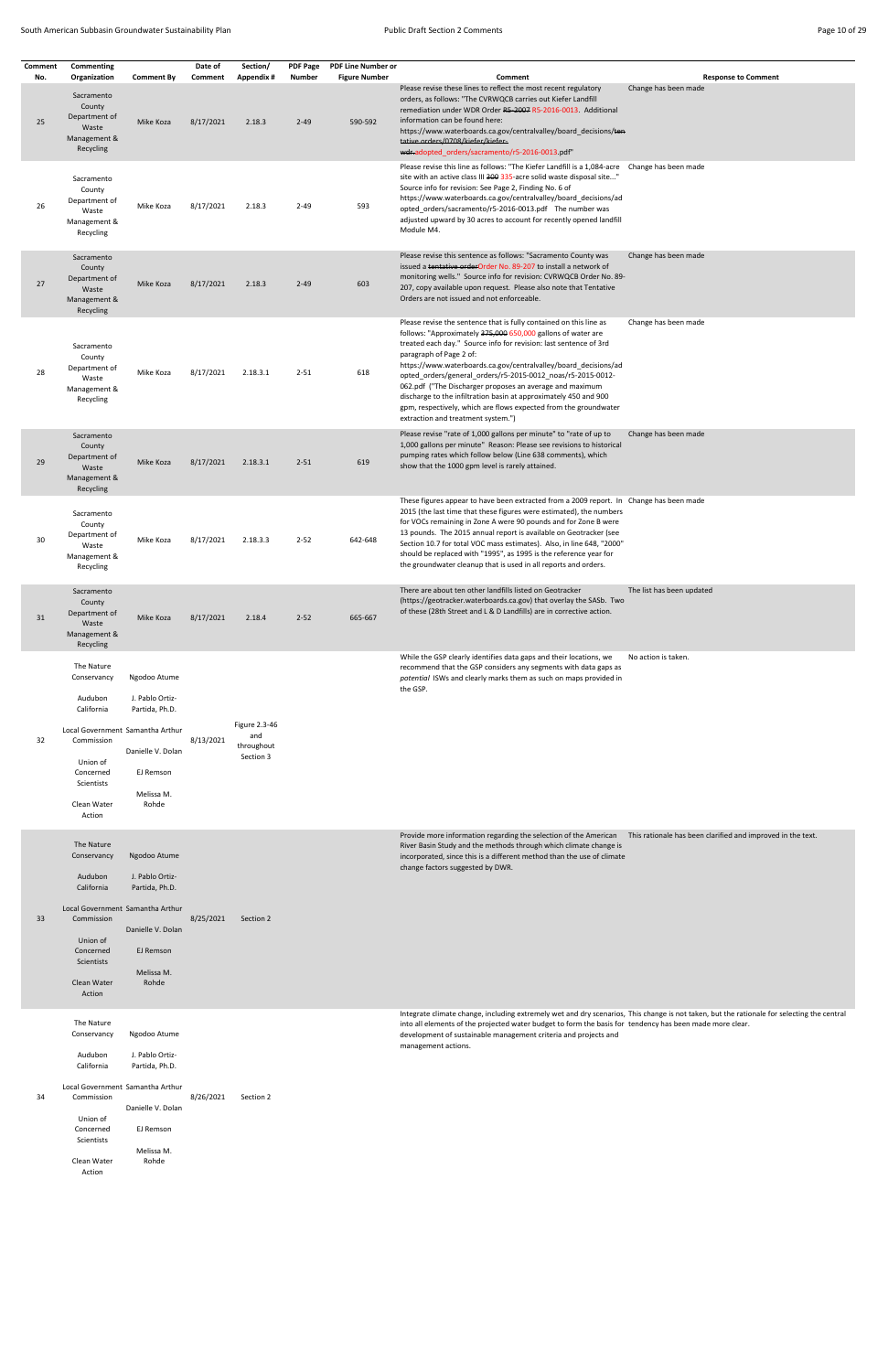| Comment<br>No. | Commenting<br>Organization                                                                                                       | <b>Comment By</b>                                                                                                                              | Date of<br>Comment | Section/<br>Appendix# | <b>PDF Page</b><br>Number | <b>PDF Line Number or</b><br><b>Figure Number</b> | Comment                                                                                                                                                                                                                                                                                                                                                                                                                                                                                                                                                                                                                                                                                                                                                                                                                                    | <b>Response to Comment</b>                                                                                                                                                                                                                                   |
|----------------|----------------------------------------------------------------------------------------------------------------------------------|------------------------------------------------------------------------------------------------------------------------------------------------|--------------------|-----------------------|---------------------------|---------------------------------------------------|--------------------------------------------------------------------------------------------------------------------------------------------------------------------------------------------------------------------------------------------------------------------------------------------------------------------------------------------------------------------------------------------------------------------------------------------------------------------------------------------------------------------------------------------------------------------------------------------------------------------------------------------------------------------------------------------------------------------------------------------------------------------------------------------------------------------------------------------|--------------------------------------------------------------------------------------------------------------------------------------------------------------------------------------------------------------------------------------------------------------|
|                | The Nature<br>Conservancy<br>Audubon<br>California                                                                               | Ngodoo Atume<br>J. Pablo Ortiz-<br>Partida, Ph.D.                                                                                              |                    |                       |                           |                                                   | Calculate sustainable yield based on the projected water budget<br>with climate change incorporated.                                                                                                                                                                                                                                                                                                                                                                                                                                                                                                                                                                                                                                                                                                                                       | The sustainable yield estimate utilizes the climate change scenarios<br>that were analyzed for the GSP, along with the other modeling<br>scenarios. The data does not indicate that climate change will<br>significantly change the basin sustainable yield. |
| 35             | Commission<br>Union of<br>Concerned<br>Scientists<br>Clean Water<br>Action                                                       | Local Government Samantha Arthur<br>Danielle V. Dolan<br>EJ Remson<br>Melissa M.<br>Rohde                                                      | 8/27/2021          | Section 2             |                           |                                                   |                                                                                                                                                                                                                                                                                                                                                                                                                                                                                                                                                                                                                                                                                                                                                                                                                                            |                                                                                                                                                                                                                                                              |
| 36             | The Nature<br>Conservancy<br>Audubon<br>California<br>Commission<br>Union of<br>Concerned<br>Scientists<br>Clean Water<br>Action | Ngodoo Atume<br>J. Pablo Ortiz-<br>Partida, Ph.D.<br>Local Government Samantha Arthur<br>Danielle V. Dolan<br>EJ Remson<br>Melissa M.<br>Rohde | 8/28/2021          | Section 2             |                           |                                                   | Incorporate climate change scenarios into projects and management We agree this is important, and evaluate a scenario that includes<br>actions.                                                                                                                                                                                                                                                                                                                                                                                                                                                                                                                                                                                                                                                                                            | both climate change and PMAs.                                                                                                                                                                                                                                |
| 37             |                                                                                                                                  | Carl Werder                                                                                                                                    | 7/5/2021           | Section 2             | Page 135                  | <b>Figure 2.3-18</b>                              | Page 135 of 204, Figure 2.3-18., This hydrograph of wells 262 and<br>263 shows a steady decline in the groundwater table as a result of<br>over pumping for remediation efforts and over reliance of<br>groundwater in the Vineyard area. This decline must be clearly<br>addressed as the current drop in the water table is not sustainable.<br>Action needs to be clearly stated in this document as to how this<br>decline will be stopped prior to any reporting to DWR. And how<br>soon projects will be up and running to rectify this ongoing problem.                                                                                                                                                                                                                                                                             | The proposed projects and timing of implementation are described<br>in Section 4                                                                                                                                                                             |
|                |                                                                                                                                  | Carl Werder                                                                                                                                    | 7/5/2021           | Section 2             | Page 33                   | line 212                                          | Page 33 of 204, line 212., Recommend adding internet location for<br>DWR so that the reader of this document can obtain additional<br>information concerning their individual wells.                                                                                                                                                                                                                                                                                                                                                                                                                                                                                                                                                                                                                                                       | This has been added                                                                                                                                                                                                                                          |
| 39             |                                                                                                                                  | Carl Werder                                                                                                                                    | 7/5/2021           | Section 2             | Page 60                   | line 678, Table 2.1-<br>17                        | Page 60 of 204, line 678, Table 2.1-17., This table uses an average<br>but fails to show how many years to determine this average? Also,<br>since this document shows numbers in Table 2.1-13 for 2018 why<br>add additional numbers. It would be best to stay with either a year<br>or a specified average throughout this GSP.                                                                                                                                                                                                                                                                                                                                                                                                                                                                                                           | The table is a roll-up of the previous 3 tables that show the average<br>from 2010-2019.                                                                                                                                                                     |
| 40             |                                                                                                                                  | Carl Werder                                                                                                                                    | 7/5/2021           | Section 2             | Page 36                   | line 242, Table 2.1-<br>10                        | Page 36 of 204, line 242, Table 2.1-10., Each of these SCGA well<br>locations are shown in hydrograph format so as to show how some<br>areas have declining water tables and others that have improved<br>water tables. The problems with this draft document is that on<br>pages 35 and 36 there is no reference to Appendix 2-B Hydrographs<br>and the hydrographs in Appendix 2-B do not show either the Local<br>Designation or State Well Number. In fact there are 459<br>hydrographs in appendix 2-B numbered in order. This appendix<br>needs to be divided up into groups so as to allow the reader of this<br>document to find a specific well. This seems to me to be a case of<br>putting out so much information (459 hydrographs) and poor<br>referencing of hydrographs so that the declining well locations are<br>buried. | The well locations for the hydrographs in Appendix 2-B are shown<br>on Figure 2.3-6. It will also be available in an easy-to access format<br>in the Subbasin Data Management System.                                                                        |
| 41             |                                                                                                                                  | Carl Werder                                                                                                                                    | 7/5/2021           | Section 2             | Page 203                  | Line 2936                                         | Page 203 of 204, Line 2936., Very disappointed that this section has Section has now been made available for review<br>yet to be completed. This is the real meat of this section one.<br>Everything else in this section one is just a repeat of existing<br>documents providing nothing new to the reader. Please forward<br>this section to me via email as soon as it becomes available.                                                                                                                                                                                                                                                                                                                                                                                                                                               |                                                                                                                                                                                                                                                              |
| 42             |                                                                                                                                  | Carl Werder                                                                                                                                    | 7/5/2021           | Section 2             | Page 43                   | line 346, Table 2.1-<br>13                        | Page 43 of 204, line 346, Table 2.1-13., This table for 2018 shows a The numbers have been checked and updated<br>total remediation groundwater extraction of 34,322 AF/yr and<br>Aerojet alone extracting 26,075 AF/yr. However, on page 189 of 204,<br>Table 2.4-7, remediation amount is only 21,000 AF/yr over a period<br>of nine years and yet it goes up over a period from 1970. This makes<br>no sense and appears to be deflecting the fact that remediation<br>efforts contribute to reducing recharging of the groundwater in the<br>Vineyard area.                                                                                                                                                                                                                                                                            |                                                                                                                                                                                                                                                              |
| 43             |                                                                                                                                  | Carl Werder                                                                                                                                    | 7/5/2021           | Section 2             | Page 59                   | line 607                                          | Page 59 of 204, line 607., The words "small decline" are subjective<br>and the word 'small' should be deleted as this is an opinion with no<br>bases in fact.                                                                                                                                                                                                                                                                                                                                                                                                                                                                                                                                                                                                                                                                              | This sentence has been removed                                                                                                                                                                                                                               |
| 44             |                                                                                                                                  | Carl Werder                                                                                                                                    | 7/5/2021           | Section 2             | Page 60                   | line 705 and 706                                  | Page 60 of 204, line 705 and 706., The yield number of 273,000<br>AF/yr is a negotiated settlement amount that has no bases in fact.<br>This was pointed out by DWR in their rejection of the SCGA<br>Alternative. Therefore, I recommend that any reference to this<br>number be deleted from this GSP.<br>Section 2. - Page 14 of 204, line 78, Table 2.1-2., Why is this                                                                                                                                                                                                                                                                                                                                                                                                                                                                | The yield amount from the Water Forum Agreement is provided for<br>historical context<br>2018 was the last year where all data was available at the time the                                                                                                 |
| 45             |                                                                                                                                  | Carl Werder                                                                                                                                    | 7/5/2021           | Section 2             | Page 14                   |                                                   | line 78, Table 2.1-2 document using 2018 Water Year and not 2019 or a better picture of document was developed<br>distributed water would be a three year average.                                                                                                                                                                                                                                                                                                                                                                                                                                                                                                                                                                                                                                                                         |                                                                                                                                                                                                                                                              |
| 46             |                                                                                                                                  | Suman Singha,<br>PhD                                                                                                                           | 8/16/2021          | Section 2             | 2-194                     | 2908                                              | I believe the word should be "with" not "without"                                                                                                                                                                                                                                                                                                                                                                                                                                                                                                                                                                                                                                                                                                                                                                                          | Change has been made                                                                                                                                                                                                                                         |
| 47             |                                                                                                                                  | Suman Singha,<br>PhD                                                                                                                           | 8/16/2021          | Section 2             |                           | Table 2.1-7 and<br>Figure 2.1-12                  | Table 2.1-7 CDEC Flow Stations in SASb lists 4 active and 1 inactive<br>sensor. The corresponding Figure 2.1-12 lists 5 active and 3 inactive<br>sensors; with one active sensor being outside the SASb.                                                                                                                                                                                                                                                                                                                                                                                                                                                                                                                                                                                                                                   | Thin shown the Section 3.2                                                                                                                                                                                                                                   |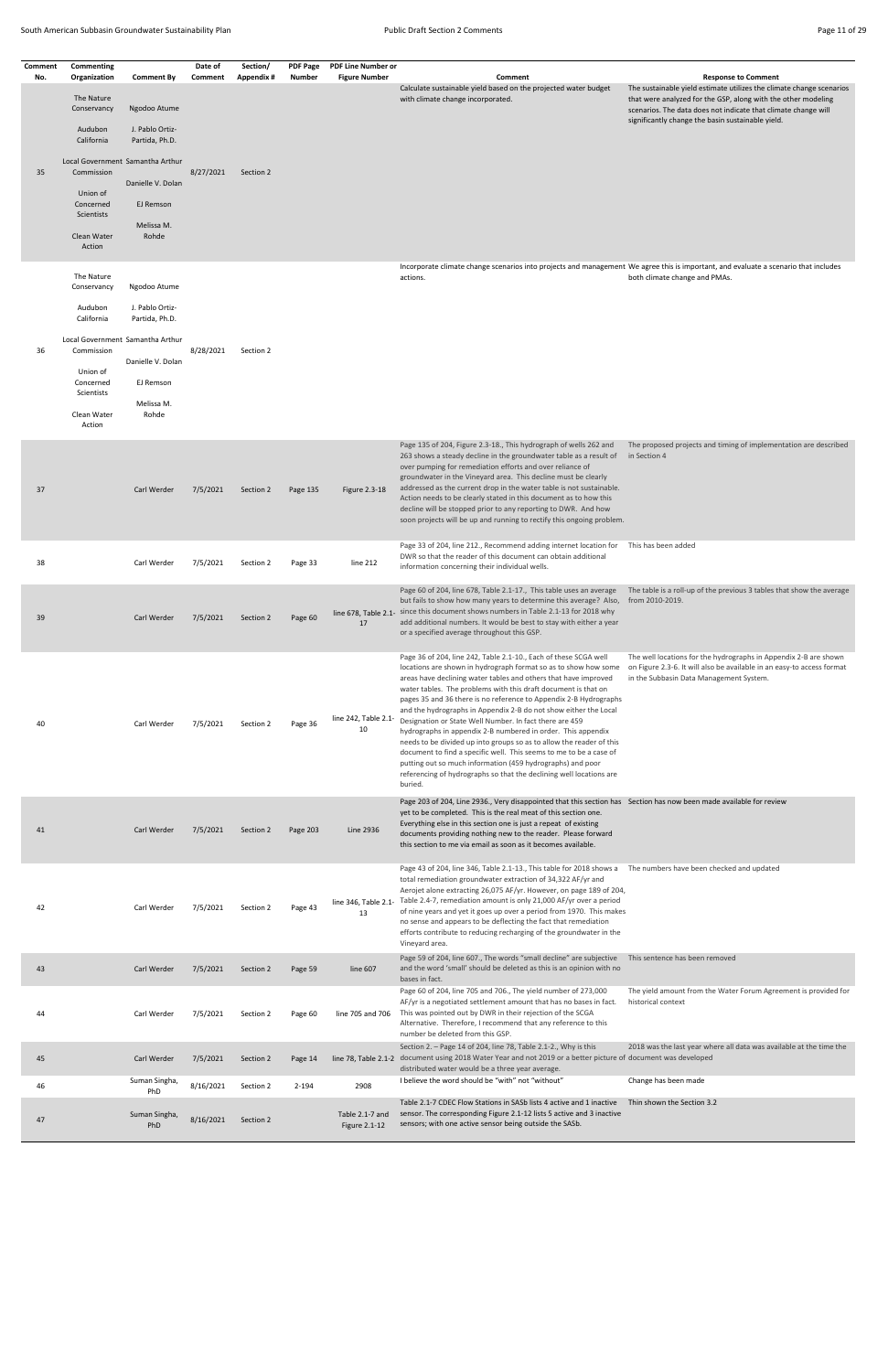| Comment<br>No. | Commenting<br>Organization | <b>Comment By</b>   | Date of<br>Comment | Section/<br>Appendix # | <b>PDF Page</b><br>Number | <b>PDF Line Number or</b><br><b>Figure Number</b> | Comment                                                                                                                                                                                                                                                                                                                                                                                                                                                                                                                                                                                                                                                                                                                                                                                                                                                        | <b>Response to Comment</b>                                                                                                                                                                                                                                                                                                                                                                                                                                                                                                                                                                                                                                                                                                                                                                                                                                                                                                                                                                                                                                                                                                                                                                                                                                                                                                                                                                     |
|----------------|----------------------------|---------------------|--------------------|------------------------|---------------------------|---------------------------------------------------|----------------------------------------------------------------------------------------------------------------------------------------------------------------------------------------------------------------------------------------------------------------------------------------------------------------------------------------------------------------------------------------------------------------------------------------------------------------------------------------------------------------------------------------------------------------------------------------------------------------------------------------------------------------------------------------------------------------------------------------------------------------------------------------------------------------------------------------------------------------|------------------------------------------------------------------------------------------------------------------------------------------------------------------------------------------------------------------------------------------------------------------------------------------------------------------------------------------------------------------------------------------------------------------------------------------------------------------------------------------------------------------------------------------------------------------------------------------------------------------------------------------------------------------------------------------------------------------------------------------------------------------------------------------------------------------------------------------------------------------------------------------------------------------------------------------------------------------------------------------------------------------------------------------------------------------------------------------------------------------------------------------------------------------------------------------------------------------------------------------------------------------------------------------------------------------------------------------------------------------------------------------------|
| 1              | Ag/Res resident            | Amelia<br>Vankeuren | 8/17/2021          | $\overline{3}$         | 20                        | 566                                               | points to be set lower than the 2015 low is unacceptable. Model<br>simulations of projected conditions with climate change and PMA<br>should not be allowed to serve as the minimum threshold. The<br>purpose of SGMA is to ensure sustainability of the subbasin. If<br>projected conditions with climate change and PMA result in<br>groundwater levels lower than the 2015 low, then additional<br>management actions must be taken in order to raise groundwater<br>levels to at least the level of the 2015 low. It is unacceptable and<br>disingenuous just lower the minimum threshold so that existing<br>PMA are sufficient to not exceed the minimum threshold.                                                                                                                                                                                      | Allowing the minimum threshold at some representative monitoring The reviewer's opinion is that SMC should not be set lower than the<br>2015 groundwater level. SGMA requires GSAs to evaluate the<br>impact of SMC on beneficial users of groundwater. There is no one<br>"historical" water year that guarantees the avoidance of impacts to<br>beneficial users, and it is incorrect that significant and undesirable<br>results are avoided if groundwater levels fall below those recorded<br>in an arbitrary year. SGMA requires quantitative assessments of the<br>impacts to beneficial users observed at MTs (evidenced by comment<br>letters to Paso Robles and Cayuma GSPs). Thus, this plan<br>acknowledges that the environment, domestic users, agricultural<br>users, industrial users, and municipal users all require groundwater.<br>Then, it sets MTs at levels that avoid significant and unreasonable<br>impacts to these users of groundwater. The plan forecasts the<br>avoidance of impacts to beneficial users (summarized in Section<br>3.3.1.2, and in technical Appendices 3A, 3B, and 3C).                                                                                                                                                                                                                                                                        |
| 2              | Ag/Res resident            | Amelia<br>Vankeuren | 8/17/2021          | 3                      | $\overline{7}$            | 109                                               | Localized undesirable results such as this would likely not exceed the Our analyses suggest that even if 100% of wells reach MTs,<br>sustainable management criterion of 25% of representative<br>monitoring wells being below the minimum threshold for three<br>consecutive years. How will beneficial users be protected from<br>localized undesirable results?                                                                                                                                                                                                                                                                                                                                                                                                                                                                                             | significant and unreasonable impacts to wells are avoided. However,<br>in an abundance of caution, the GSP advances a well protection<br>program in Section 4.7.1 and a budget item in Section 5 to provide<br>coordination, monitoring, outreach, a well census, and rehabilitation<br>funds. Annual reporting and ongoing monitoring efforts, coupled<br>with the well protection program will protect well users from<br>localized undesirable results.                                                                                                                                                                                                                                                                                                                                                                                                                                                                                                                                                                                                                                                                                                                                                                                                                                                                                                                                     |
| 3              | Ag/Res resident            | Amelia<br>Vankeuren | 8/17/2021          | $\overline{3}$         | 8                         | 151                                               | Wells that are currently functioning and become impacted due to<br>lowering of groundater levels must be included in this count even if this time is the DWR WCR database. As the well census yields more<br>the wells are not listed in the DWR Well Completion Report<br>database (as is the case for many older domestic wells). That is,<br>even if a well is not listed on the DWR Well Completion Report<br>database, if it is impacted it will be considered as contributing to the<br>undesirable result threshold.                                                                                                                                                                                                                                                                                                                                    | The GSP will always use the "best available information", which at<br>accurate well location information, these data will be used.                                                                                                                                                                                                                                                                                                                                                                                                                                                                                                                                                                                                                                                                                                                                                                                                                                                                                                                                                                                                                                                                                                                                                                                                                                                             |
|                | Ag/Res resident            | Amelia<br>Vankeuren | 8/17/2021          | 3                      | 27                        | 661                                               | own domestic well is 47 years old and still functions quite well.<br>Most of the other homes in my Ag/Res area were also built in the<br>1970s and still have original functioning wells. By assuming that<br>older wells are not active, functional wells are being inappropriately impact appear insensitive to well retirement age. Importantly, these<br>removed from the domestic well count.                                                                                                                                                                                                                                                                                                                                                                                                                                                             | Both the 31 or 40 year retirement age for wells is inappropriate. My We thank the reviewer for this comment. Well impact analyses were<br>re-run using a 50 year retirement age and found an additional 6<br>wells were impacted, and the count of active wells increased to<br>about 1300 (compared to around 400-800). Thus, forecasted well<br>results to not change the definition of significant and unreasonable<br>impacts to wells occurring at 5% of impacted wells. We keep the<br>text as-is because using lower well retirement age results in a more<br>conservative count of wells required to reach 5%. If a larger<br>retirement age is used for GSP planning purposes - as the reviewer<br>suggests - then the number of wells required to trigger a significant<br>and unreasonable impact is also increased (5% of 1300 wells is 65<br>wells, but 5% of 400 wells is only 20 wells). Thus, using a larger<br>retirement age in the GSP planning process may make it difficult to<br>more rapidly respond to a well impact situation should it occur.<br>Moreover, we point out that the reviewer's well is one sample.<br>Retirement ages of 31 and 40 years are suggested by peer-reviewed<br>literature that use thousands of samples (Gailey et al., 2019; Pauloo<br>et al., 2020), and which are more appropriate until better data is<br>uncovered in the well census. |
| 5              | Ag/Res resident            | Amelia<br>Vankeuren | 8/17/2021          | $\overline{3}$         | 27                        | 654                                               | The DWR Well Completion Report database that provides the basis<br>for the number of active domestic wells is woefully incomplete,<br>particularly for older wells (prior to 1990). My 1974 fully functioning effort will begin during the first year of SGMA implementation.<br>domestic well is not included in the database, nor are many of my<br>neighbors' wells. I live in a section of Elk Grove that is specifically<br>zoned for Ag/Res small parcels and each residence has its own well,<br>but many of these wells are not shown on the database. I've heard<br>that Sacramento County well records prior to 1990 are a mess and<br>not digitized, so weren't included in the database. In order to get a<br>better count of active domestic wells and a more representative<br>depth estimate of those wells, a well census should be conducted. | We fully agree with the reviewer and a well census is already<br>proposed as part of the well protection program (Section 4.7.1). This                                                                                                                                                                                                                                                                                                                                                                                                                                                                                                                                                                                                                                                                                                                                                                                                                                                                                                                                                                                                                                                                                                                                                                                                                                                         |
| 6              | Ag/Res resident            | Amelia<br>Vankeuren | 8/17/2021          | 3                      | 27                        | general                                           | If 2-3% of domestic wells are impacted, the number of domestic<br>wells impacted will be much higher than the 7 estimated by the<br>climate change + PMA simulation. This is due to the incomplete<br>nature of the DWR Well Completion Report database. The database<br>is missing many older wells (pre-1990) that are still functioning, so<br>the number of active domestic wells is undercounted. Also, newer<br>wells tend to be drilled deeper than the older wells were, so the<br>depth of domestic wells appear deeper and thus less vulnerable<br>than they actually are.                                                                                                                                                                                                                                                                           | This is not necessarily true. If older wells are indeed missing from<br>the DWR WCR database, these wells are more likely to be shallower<br>due to their age, and thus inactive anyway. As presented in working<br>group meeting 10 (December 11, 2020), average domestic well<br>depth in the SASb increased by a factor of 3 between 1940 and<br>2020. Nonetheless, the WCR represents our best available<br>information on well construction and we must use it. In an<br>abundance of caution, and acknowledging potential limitations in<br>the data, a well census is planned, alongside a well protection<br>program that involves monitoring, coordination, and rehabilitation<br>funds.                                                                                                                                                                                                                                                                                                                                                                                                                                                                                                                                                                                                                                                                                              |

Well rehabilitation costs is estimated based on the number of wells "Pump lowering" is now mentioned in the identified line. The that will need to be deepened due to the water level declining to authors wish to make it known that "well rehabilitation" and "well below 30 feet above the bottom of the well. However, there may be impacts" are used throughout the plan instead of "well

| Ag/Res resident | Amelia<br>Vankeuren | 8/17/2021 | 3 | 27 | 675 | many more wells that are impacted due to the water level falling<br>have their pump lowered in order to maintain productivity.<br>Lowering the pump is substantially cheaper than deepening a well,<br>but may be much more common and thus contribute substantially<br>to the cost of the program. It must be made clear that lowering of<br>pumps in impacted wells is also covered in the Shallow/Vulnerable<br><b>Well Protection Program</b> | replacement" and "well failure" to account for exactly the kind of<br>below the minimum level above the pump. These wells will need to lower-cost rehabilitation to impacted wells that the reviewer points<br>out.                                                                                                                                                                                                                                                                                                                                      |
|-----------------|---------------------|-----------|---|----|-----|---------------------------------------------------------------------------------------------------------------------------------------------------------------------------------------------------------------------------------------------------------------------------------------------------------------------------------------------------------------------------------------------------------------------------------------------------|----------------------------------------------------------------------------------------------------------------------------------------------------------------------------------------------------------------------------------------------------------------------------------------------------------------------------------------------------------------------------------------------------------------------------------------------------------------------------------------------------------------------------------------------------------|
| Ag/Res resident | Amelia<br>Vankeuren | 8/17/2021 | 3 | 27 | 677 | This cost is likely a gross underestimate because 1) it ignores the<br>cost of lowering pumps which may be much more commonly<br>needed than deepening wells, and 2) the number of wells that may<br>be impacted is underestimated due to the fact that the DWR Well<br>Completion Report database only includes a fraction of active wells<br>and is skewed younger and deeper than the actual active well<br>population.                        | (1) The model referenced by Pauloo et al (2021), EKI (2020) and<br>Gailey (2019) actually does internalize the cost of pump lowering<br>and well deepening. (2) Impacted well counts increase by about 6<br>when using a 50 year retirement ages, and thus costs are not<br>substantially different than those reported in the GSP. Importantly,<br>uncertainty and potential missing data that inform these models<br>should be recognized. The GSP acknowledges this in the form of a<br>well protection program with coordination, monitoring, a well |

census, and a well rehabilitation fund to mitigate impacts caused by

unsustainable groundwater use.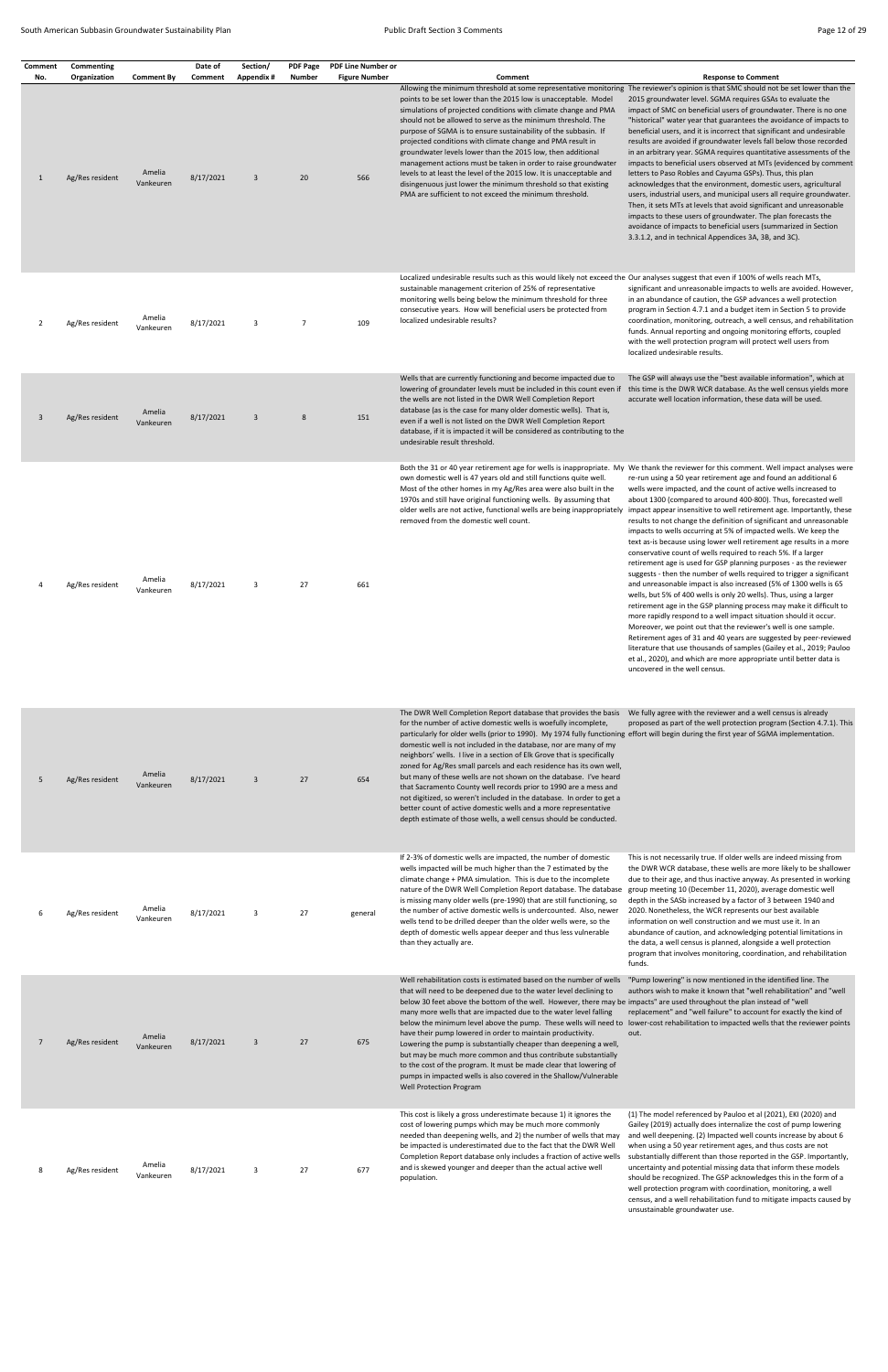| Comment<br>No. | Commenting<br>Organization | <b>Comment By</b>   | Date of<br>Comment | Section/<br>Appendix # | <b>PDF Page</b><br><b>Number</b> | PDF Line Number or<br><b>Figure Number</b> | Comment                                                                                                                                                                                                                                                                                                                                                                                                                                                                                                                                                                                                                                                                                                                            | <b>Response to Comment</b>                                                                                                                                                                                                                                                                                                                                                                                                                                                                                                                                                                                                                                                                                                                                                                                                                                                                                                                                                                                                                                                                                                                                                                                                                                                                                                                                                                                                                                                                                                                                                                                                                                                                                                                                   |
|----------------|----------------------------|---------------------|--------------------|------------------------|----------------------------------|--------------------------------------------|------------------------------------------------------------------------------------------------------------------------------------------------------------------------------------------------------------------------------------------------------------------------------------------------------------------------------------------------------------------------------------------------------------------------------------------------------------------------------------------------------------------------------------------------------------------------------------------------------------------------------------------------------------------------------------------------------------------------------------|--------------------------------------------------------------------------------------------------------------------------------------------------------------------------------------------------------------------------------------------------------------------------------------------------------------------------------------------------------------------------------------------------------------------------------------------------------------------------------------------------------------------------------------------------------------------------------------------------------------------------------------------------------------------------------------------------------------------------------------------------------------------------------------------------------------------------------------------------------------------------------------------------------------------------------------------------------------------------------------------------------------------------------------------------------------------------------------------------------------------------------------------------------------------------------------------------------------------------------------------------------------------------------------------------------------------------------------------------------------------------------------------------------------------------------------------------------------------------------------------------------------------------------------------------------------------------------------------------------------------------------------------------------------------------------------------------------------------------------------------------------------|
| 9              | Ag/Res resident            | Amelia<br>Vankeuren | 8/17/2021          | 3                      | 27                               | 681                                        | Estimated well impacts and associated rehabilitation costs were<br>shared during public meetings, but the public response and<br>feedback has not been properly addressed. During public meetings, impacted well count that are still on the order of 1% of wells<br>Ag/Res residents brought up the incomplete nature of the DWR Well impacted. We elect to keep well retirement ages as-is so that the<br>Completion Report database and the inappropriate 31-40 year old<br>retiremet age for domestic wells, but neither of those issues were<br>addressed.                                                                                                                                                                    | Concerns about the retirement age parameter have been addressed<br>in additional analysis that suggests only minimal additions to<br>count of wells impacted to trigger undesirable results stays low (5%<br>of 1300 wells is 65 wells, but 5% of 400 wells is only 20 wells).<br>Section 4.7.1 details a well protection plan which includes a<br>management action of improving well data in the region. This will<br>drive more accurate well impact models. At the same time, a well<br>rehabilitation fund will be built up to protect well users from<br>unintended impacts.                                                                                                                                                                                                                                                                                                                                                                                                                                                                                                                                                                                                                                                                                                                                                                                                                                                                                                                                                                                                                                                                                                                                                                           |
| 10             | Ag/Res resident            | Amelia<br>Vankeuren | 8/17/2021          | 3                      | 31                               | 745                                        | Again, allowing the minimum threshold to be set lower than the<br>2015 low is unacceptable. Model simulations of projected<br>conditions with climate change and PMA should not be allowed to<br>serve as the minimum threshold. The purpose of SGMA is to ensure<br>sustainability of the subbasin. If projected conditions with climate<br>change and PMA result in conditions worse than the 2015 low, then results are avoided if groundwater levels fall below those recorded<br>additional management actions must be taken. It is unacceptable<br>and disingenuous just lower the minimum threshold so that existing<br>PMA are sufficient to not exceed the minimum threshold.                                             | The reviewer's opinion is that SMC should not be set lower than the<br>2015 groundwater level. SGMA requires GSAs to evaluate the<br>impact of SMC on beneficial users of groundwater. There is no one<br>"historical" water year that guarantees the avoidance of impacts to<br>beneficial users, and it is incorrect that significant and undesirable<br>in an arbitrary year. SGMA requires quantitative assessments of the<br>impacts to beneficial users observed at MTs (evidenced by comment<br>letters to Paso Robles and Cayuma GSPs). Thus, this plan<br>acknowledges that the environment, domestic users, agricultural<br>users, industrial users, and municipal users all require groundwater.<br>Then, it sets MTs at levels that avoid significant and unreasonable<br>impacts to these users of groundwater. The plan forecasts the<br>avoidance of impacts to beneficial users (summarized in Section<br>3.3.1.2, and in technical Appendices 3A, 3B, and 3C).                                                                                                                                                                                                                                                                                                                                                                                                                                                                                                                                                                                                                                                                                                                                                                              |
| 11             | Ag/Res resident            | Amelia<br>Vankeuren | 8/17/2021          | 3                      | 81                               | 1610                                       | Rather than using "best professional judgement" to ensure that<br>groundwater samples are representative of ambient groundwater,<br>sampler collectors should use standard protocol from USGS National<br>Field Manual for the Collection of Water-Quality Data, which<br>specifies allowable fluctuation in pH, temperature, electrical<br>conductivity, turbidity, etc.                                                                                                                                                                                                                                                                                                                                                          | Thank you for the recommendation, the recommended change has<br>been incorporated.                                                                                                                                                                                                                                                                                                                                                                                                                                                                                                                                                                                                                                                                                                                                                                                                                                                                                                                                                                                                                                                                                                                                                                                                                                                                                                                                                                                                                                                                                                                                                                                                                                                                           |
| 12             | Ag/Res resident            | Amelia<br>Vankeuren | 8/17/2021          | 3                      | 65                               | 1362                                       | Public supply wells tend to be deeper than domestic wells. Will<br>groundwater quality measurements from these wells actually be<br>representative of groundwater quality in domestic wells? Most<br>domestic well users do not monitor groundwater quality on a<br>regular basis, but could be the first affected by water quality<br>changes. Some domestic well owners (like myself) might be willing<br>to allow regular sampling from our wells in order to get better<br>spatial and depth coverage for monitoring efforts.                                                                                                                                                                                                  | Two water quality monitoring networks are proposed for the basin:<br>an upper aquifer network, and a lower aquifer network. A<br>combination of municipal and monitoring wells of various depths<br>will be utilized for these networks. In short, the deeper public supply<br>wells will be used to characterize the lower zone, and the shallower<br>monitoring and domestic wells will monitor the upper zone. As<br>shown in Table 3-7, 11 wells have been selected to monitor the<br>upper aquifer zone, and 10 wells have been selected to monitor the<br>lower aquifer zone. This equates to roughly 36% of the upper<br>aquifer layer being monitored (Figure 3-25), and roughly 47% of the<br>lower aquifer layer being monitored (Figure 3-26). It is noted that<br>these coverages are only estimates, as there is no official guidance<br>on the required number of wells to monitor a basin of this size and<br>pumping rate. Additionally, the monitored coverage will be<br>increased in the future with wells incorporated to fill spatial data<br>gaps, as well as existing wells within Regional San's Harvest Water<br>Project. So, although deeper public supply wells may not necessarily<br>be representative of shallower domestic wells, the proposed<br>monitoring network contains an adequate assortment of well<br>depths, sufficiently characterizes basin conditions, and is capable of<br>being upgraded if spatial gaps are determined. Thank you for the<br>interest in volunteering your well. Private wells were considered,<br>but the team is hesitant to include these wells in the network as the<br>data will be part of public, long-term record, and the goal is for<br>these locations to be monitored 40+ years. |
| 13             | Ag/Res resident            | Amelia<br>Vankeuren | 8/17/2021          | 3                      | 60                               | 1306                                       | The monitoring network only achieves 92% spatial coverage when<br>spatial coverage and the lower aquifer only 50% coverage. There is<br>a large spatial gap, particularly in the upper aquifer, near the center<br>of the subbasin to the north and south of Elk Grove. Additional<br>wells should be added to the monitoring network in those locations from this principal aquifer. We maintain that together, the<br>to fill the spatial data gap. These locations are particularly<br>important to monitor due to the high density of domestic wells in<br>the rural estates of Elk Grove.                                                                                                                                     | The RMP network for groundwater level includes 45 wells which is<br>combining data from both aquifers. The upper aquifer only has 70% nearly triple the amount required by DWR for a basin of the acreage<br>and pumping capacity of the SASb ( $n = 16$ ). The SASb has one<br>principal aquifer (Section 2) with shallow and deep zones.<br>Monitoring networks are designed to follow the zones of production<br>monitoring network is sufficient and representative.                                                                                                                                                                                                                                                                                                                                                                                                                                                                                                                                                                                                                                                                                                                                                                                                                                                                                                                                                                                                                                                                                                                                                                                                                                                                                     |
| 14             | Ag/Res resident            | Amelia<br>Vankeuren | 8/17/2021          | 3                      | 66                               | 1388                                       | The water quality monitoring network should also include wells with While we agree that water quality monitoring should be conducted<br>a history of arsenic measurement. Figure 2.3-36 showed many<br>shallow wells with arsenic exceeding the EPA MCL. Changes in<br>groundwater levels and flow directions due to groundwater<br>management could mobilize arsenic into other shallow wells such as Therefore, efforts will be made to ensure wells have historical<br>those used for domestic purposes. Even if arsenic is naturally<br>occurring and being mobilized from sediments, changes in<br>groundwater flow and chemistry (i.e., changes in oxidation-<br>reduction potential) could mobilize arsenic into the water. | for arsenic, the historical assortment of constituents monitored at<br>wells within the basin makes inclusion of wells monitored for<br>arsenic, as well as TDS and N, hard to include in the network.<br>record of arsenic measurements, but this cannot be guaranteed.                                                                                                                                                                                                                                                                                                                                                                                                                                                                                                                                                                                                                                                                                                                                                                                                                                                                                                                                                                                                                                                                                                                                                                                                                                                                                                                                                                                                                                                                                     |

There are huge spatial gaps in the groundwater quality monitoring network. This is highly concerning given the concentration of

Monitoring coverage of the shallow aquifer is planned to be expanded in the near future. Wells from Aerojet's network in the

| 15 | Ag/Res resident | Amelia<br>Vankeuren | 8/17/2021 | 3            | 68 | Figure 3-24 | domestic wells in the upper aquifer. Most domestic well users do<br>not measure groundwater quality except when buying or selling a<br>house, so changes in water quality in this aquifer (e.g., increases in<br>nitrate or arsenic) could go undetected for years and cause<br>significant health impacts.                                                                                                                                                                                                                                                                                                                                                                                                                                                                                        | northern portion of the Subbasin, and wells located within Regional<br>San's Harvest Water Project area in the southern portion of the<br>Subbasin, will be added to expand coverage. The northwestern<br>portion of the Subbasin covers urban areas with no known issues<br>related to nitrate or TDS, and therefore no expansion is planned for<br>that region at this time. As shown in Table 3-7, 11 wells have been<br>selected to monitor the upper aquifer zone, and 10 wells have been<br>selected to monitor the lower aquifer zone. This equates to roughly<br>36% of the upper aquifer layer being monitored (Figure 3-25), and<br>roughly 47% of the lower aquifer layer being monitored (Figure 3-<br>26). It is noted that these coverages are only estimates, as there is<br>no official guidance on the required number of wells to monitor a<br>basin of this size and pumping rate. |
|----|-----------------|---------------------|-----------|--------------|----|-------------|----------------------------------------------------------------------------------------------------------------------------------------------------------------------------------------------------------------------------------------------------------------------------------------------------------------------------------------------------------------------------------------------------------------------------------------------------------------------------------------------------------------------------------------------------------------------------------------------------------------------------------------------------------------------------------------------------------------------------------------------------------------------------------------------------|-------------------------------------------------------------------------------------------------------------------------------------------------------------------------------------------------------------------------------------------------------------------------------------------------------------------------------------------------------------------------------------------------------------------------------------------------------------------------------------------------------------------------------------------------------------------------------------------------------------------------------------------------------------------------------------------------------------------------------------------------------------------------------------------------------------------------------------------------------------------------------------------------------|
| 16 | Ag/Res resident | Amelia<br>Vankeuren | 8/17/2021 | Appendix 3-A | 18 | Figure 7    | The projected conditions with PMA and climate change result in a<br>decline of groundwater levels to 15 ft below the Fall 2015 low along<br>a north-south oriented line at the center of the subbasin. This<br>amount of decline is unacceptable, particularly given the high<br>concentration of domestic wells that fall in that zone of<br>groundwater level depletion near Elk Grove. While it appears that<br>most domestic wells were still functioning during the 2012-2016<br>drought, an additional decline of 15 ft may impact many domestic<br>wells in that area and require well rehabilitation in the form of<br>pump lowering or well deepening. Additional PMA should be<br>planned in order to prevent the projected groundwater level<br>declines in the center of the subbasin. | Our modeling suggests that even in this situation, an additional 15<br>feet of decline in this area is unlikely to impact wells to a significant<br>and unreasonable degree (see Figure 15 in this appendix). PMA are<br>developed around a well protection program to fund rehabilitation,<br>to run a volunteer monitoring program, to coordinate with local<br>community members, and to fill data gaps to better model well<br>impacts.                                                                                                                                                                                                                                                                                                                                                                                                                                                           |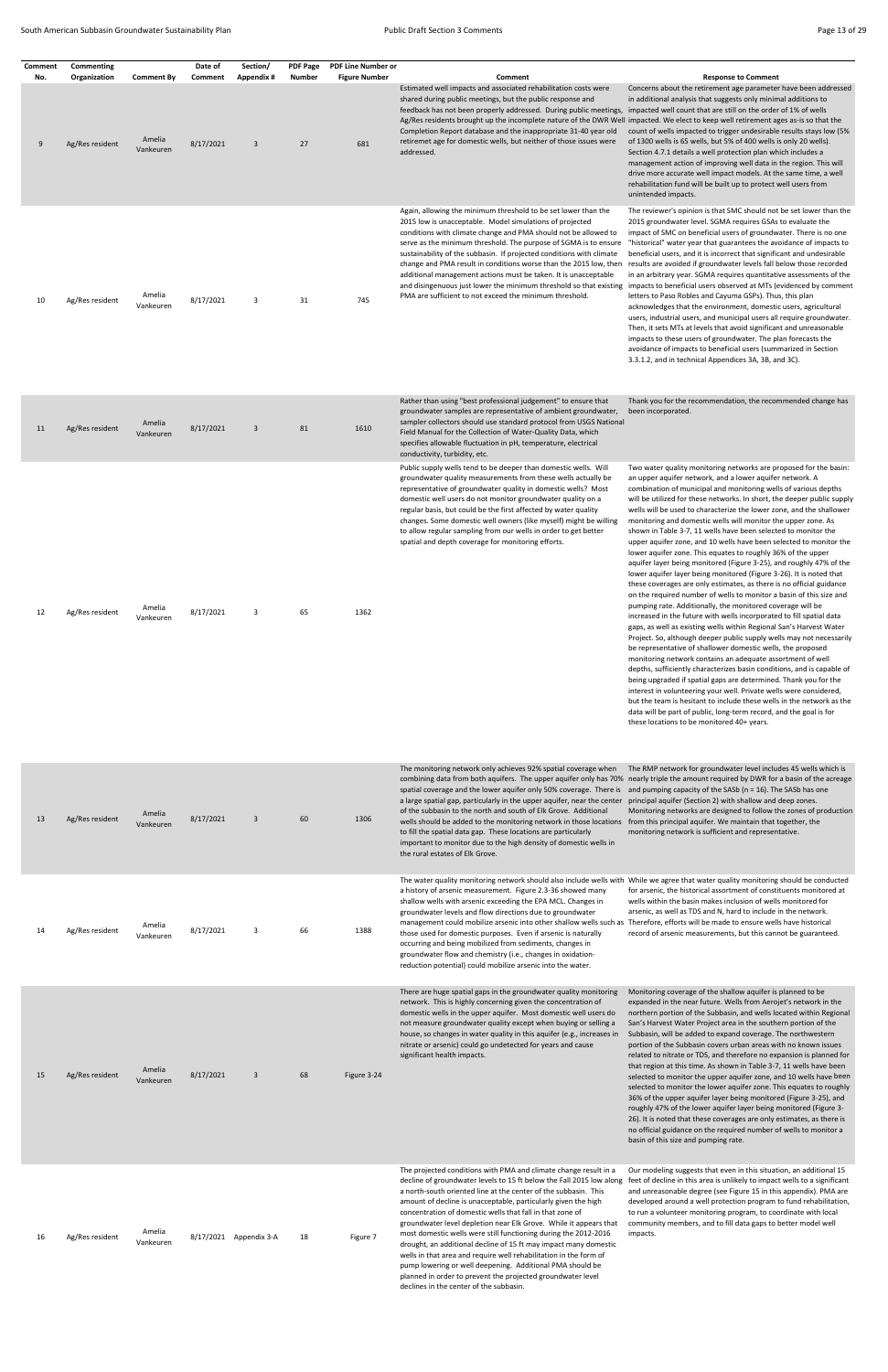| Comment<br>No. | Commenting<br>Organization                       | Comment By          | Date of<br>Comment | Section/<br>Appendix #                                                                                                                                      | <b>PDF Page</b><br>Number | <b>PDF Line Number or</b><br><b>Figure Number</b> | Comment                                                                                                                                                                                                                                                                                                                                                                                                                                                                                                                                                                                                                                                                                                                                                                                                                                                                                                                                                                                                                                                                                                                                                                                                                                                                                                                                                                                                                                                                                                                                                                                                                                                                                                                                                                                                                                                                                                                                                                                                                                                                                                                                                                                                                                                                                                                                                                                                                                                                                            | <b>Response to Comment</b>                                                                                                                                                                                                                                                                                                                                                                                                                                                                                                                                                                                                                                                                                                                                                                                                                                                                                                                                                                                                                                                                                                                                                                                                                                                                                                                                                                                                                                                                                                                                                                                                                                   |
|----------------|--------------------------------------------------|---------------------|--------------------|-------------------------------------------------------------------------------------------------------------------------------------------------------------|---------------------------|---------------------------------------------------|----------------------------------------------------------------------------------------------------------------------------------------------------------------------------------------------------------------------------------------------------------------------------------------------------------------------------------------------------------------------------------------------------------------------------------------------------------------------------------------------------------------------------------------------------------------------------------------------------------------------------------------------------------------------------------------------------------------------------------------------------------------------------------------------------------------------------------------------------------------------------------------------------------------------------------------------------------------------------------------------------------------------------------------------------------------------------------------------------------------------------------------------------------------------------------------------------------------------------------------------------------------------------------------------------------------------------------------------------------------------------------------------------------------------------------------------------------------------------------------------------------------------------------------------------------------------------------------------------------------------------------------------------------------------------------------------------------------------------------------------------------------------------------------------------------------------------------------------------------------------------------------------------------------------------------------------------------------------------------------------------------------------------------------------------------------------------------------------------------------------------------------------------------------------------------------------------------------------------------------------------------------------------------------------------------------------------------------------------------------------------------------------------------------------------------------------------------------------------------------------------|--------------------------------------------------------------------------------------------------------------------------------------------------------------------------------------------------------------------------------------------------------------------------------------------------------------------------------------------------------------------------------------------------------------------------------------------------------------------------------------------------------------------------------------------------------------------------------------------------------------------------------------------------------------------------------------------------------------------------------------------------------------------------------------------------------------------------------------------------------------------------------------------------------------------------------------------------------------------------------------------------------------------------------------------------------------------------------------------------------------------------------------------------------------------------------------------------------------------------------------------------------------------------------------------------------------------------------------------------------------------------------------------------------------------------------------------------------------------------------------------------------------------------------------------------------------------------------------------------------------------------------------------------------------|
| 17             | Ag/Res resident                                  | Amelia<br>Vankeuren |                    | 8/17/2021 Appendix 3-A                                                                                                                                      | 25                        | Figure 13                                         | the DWR Well Completion Report database is likely deeper the<br>actual range of depths in active domestic wells. The database is<br>incomplete, particularly for wells installed prior to 1990, many of<br>which are still in use in rural communities that were built in the<br>1970s and 1980s like those near Elk Grove. The older wells that are<br>not listed on the database tend to be shallower than the newer<br>wells that are listed. The Greater Sheldon Rural Estates<br>Homeowners Association has been collecting well information from<br>its members and has found that there may be significantly more<br>wells in the more vulnerable 150-200 ft depth range than Figure 13<br>suggests.                                                                                                                                                                                                                                                                                                                                                                                                                                                                                                                                                                                                                                                                                                                                                                                                                                                                                                                                                                                                                                                                                                                                                                                                                                                                                                                                                                                                                                                                                                                                                                                                                                                                                                                                                                                        | The range of domestic well total completed depths determined from As part of the well protection program and ongoing annual reporting<br>and monitoring, the GSP will incorporate the best available<br>information into the SGMA planning process, which can include the<br>well information collected by GSREHA. Until then, this plan uses the<br>best available information.                                                                                                                                                                                                                                                                                                                                                                                                                                                                                                                                                                                                                                                                                                                                                                                                                                                                                                                                                                                                                                                                                                                                                                                                                                                                             |
| 18             | California<br>Department of<br>Fish and Wildlife | Kevin Thomas        | 8/17/2021          | Sustainable<br>Management<br>Criteria;<br>3.3.1, 3.4.1<br>Groundwater<br>Levels and<br>3.3.4, 3.4.4<br>Depletions of<br>Interconnect<br>ed Surface<br>Water |                           |                                                   | 5. Comment #5 Sustainable Management Criteria (Sustainable<br>Management Criteria; 3.3.1, 3.4.1 Groundwater Levels and 3.3.4,<br>3.4.4 Depletions of Interconnected Surface Water): Groundwater<br>level and interconnected surface water sustainable management<br>criteria (SMC) may not protect against undesirable results for fish<br>and wildlife beneficial uses and users of groundwater and<br>interconnected surface waters.<br>a. Issues:<br>i. Minimum Thresholds: Minimum thresholds (MTs) for groundwater beneficial users are at these projected groundwater levels were<br>levels, and by proxy, for depletions of interconnected surface water,<br>are not likely to prevent undesirable results for environmental<br>beneficial uses and users of groundwater and interconnected<br>surface water. The GSP assumes that conditions that have previously appendices 3A-3C, which detail the methods and results for impacts<br>occurred in the basin did not lead to significant and unreasonable<br>impacts to beneficial users of groundwater, relying on a circa 2015<br>baseline. At this baseline, which occurred towards the end of an<br>extended period of dry from 2012 to 2016 (including two back-to-<br>back Sacramento Valley critically dry water years in 2014 and 2015),<br>wherein groundwater extraction increased to replace more than<br>70% of lost agricultural water supplies (Lund 2018), it is probable<br>that vegetated and aquatic GDEs were experiencing adverse impacts ISW reach length is may decline by 2.6% relative to 2015 conditions,<br>due to combined groundwater depletion and reduced surface water and late fall baseflow to streams - important for spawning migration<br>availability. These adverse impacts included stressed or dying<br>riparian vegetation, poor instream habitat availability, and increased depending on the severity of climate change in the basin. Finally,<br>water temperatures (DFW 2019). The GSP contends that only<br>groundwater conditions that worsen beyond historic lows would<br>constitute an undesirable result. However, GSPs must first evaluate<br>potential adverse impacts to beneficial uses and users and<br>determine at what groundwater levels those impacts would occur,<br>and then set minimum thresholds accordingly. Defaulting to the post degrees and do not classify as "significant and unreasonable".<br>2015 low groundwater level as minimum thresholds because similar | The comment contends that ISW and GDEs may have experienced<br>significant and unreasonable impacts during the period circa 2015,<br>but does not state or quantify what those impacts were. Without<br>this information, it is difficult to assess the validity of this claim.<br>Moreover, in contrast to what the reviewer states, MTs in this plan<br>do not default to post-2015 lows, but rather are based on projected<br>groundwater level change due to water use, projects and<br>management actions, and climate change. Next, impacts to<br>assessed and found to be below ranges defined as significant and<br>unreasonable by the GSAs. Avoiding impacts to beneficial users is at<br>the core of this GSP, and we refer the reviewer to technical<br>to wells, ISW, and GDEs. To summarize results here: quantified<br>impacts to beneficial users were less than limits that the working<br>group defined as significant and unreasonable. For instance, in the<br>worst case scenario evaluated ("climate change with no PMA")<br>domestic wells impacted by 1-2%. MTs are in fact set higher than<br>these levels (i.e., at the scenario "climate change with PMA"),<br>leading to even less well impact. Furthermore, at projected MTs,<br>and habitat - will stay roughly the same, and may increase<br>GDE area is estimated to change by -3% to $+$ 4% depending on the<br>impacts of climate change, meaning that a low severity scenario<br>actually leads to an increase in GDE area over the SGMA<br>management horizon. Therefore, we maintain that the SMC set<br>herein protect beneficial users of groundwater to quantifiable |
| 19             | California<br>Department of<br>Fish and Wildlife | Kevin Thomas        | 8/17/2021          | Sustainable<br>Management<br>Criteria;<br>3.3.1, 3.4.1<br>Groundwater<br>Levels and<br>3.3.4, 3.4.4<br>Depletions of<br>Interconnect<br>ed Surface<br>Water |                           |                                                   | ii. Undesirable Results: The GSP metrics for declaring an undesirable As described in comment 18, in a theoretical and unlikely worst-<br>result for the chronic lowering of groundwater, and by proxy, the<br>depletion of interconnected surface water, may not sufficiently<br>protect environmental beneficial users of groundwater. The GSP<br>requires 25% of representative monitoring wells in the subbasin to<br>fall below their MTs for three consecutive years before identifying<br>an undesirable result to GDEs or ISW. While environmental users are their MTs (versus the 100% of RMPs that we stress-tested our SMC<br>adapted to sustain short-term lowering of groundwater levels during against). To be clear, MTs have been carefully set and iteratively<br>dry periods, environmental users may not be able to sustain<br>extended periods of reduced groundwater access that would result<br>from allowing groundwater levels to fall to historic lows for three<br>consecutive years. The scenarios analyzed in the GSP showed that<br>climate change impacts are likely to be most acutely felt by<br>interconnected surface waters and GDEs that rely on shallower<br>groundwater (line 559). By the time an undesirable result is<br>declared, and management actions are triggered in response to the<br>undesirable result, environmental users will have already<br>experienced significant stress and potentially irreversible mortality.                                                                                                                                                                                                                                                                                                                                                                                                                                                                                                                                                                                                                                                                                                                                                                                                                                                                                                                                                                                                                         | case scenario in which all MTs are simultaneously reached across<br>the entire basin was used to estimate impacts to ISW, GDE, and<br>wells. Results suggest that these impacts are minimal and below<br>thresholds determined by the GSAs as significant and unreasonable.<br>Moreover, actual impacts would be even less if 25% of RMPs reach<br>defined with respect to analyses of impacts to beneficial users such<br>that they avoid "significant and unreasonable impacts", not "all<br>impacts whatsoever".                                                                                                                                                                                                                                                                                                                                                                                                                                                                                                                                                                                                                                                                                                                                                                                                                                                                                                                                                                                                                                                                                                                                          |
| 20             | California<br>Department of                      | Kevin Thomas        | 8/17/2021          | Sustainable<br>Management<br>Criteria;<br>3.3.1, 3.4.1<br>Groundwater<br>Levels and                                                                         |                           |                                                   | b. Recommendations:<br>i. Minimum Thresholds: The Department recommends the GSP<br>reselect minimum thresholds that would better protect<br>environmental uses and users of groundwater, rather than<br>defaulting to the historical low groundwater levels for the subbasin.<br>ii. Undesirable Results: The Department recommends the GSP<br>reconsider the 3-year duration of groundwater levels below MTs<br>required to constitute an undesirable result, recognizing that<br>extended durations of groundwater inaccessibility for environmental of caution, we have already implemented what the reviewer<br>users will likely lead to adverse impacts that cannot be easily<br>reversed when groundwater levels recover. At a minimum, the<br>Department recommends identifying physical triggers (e.g.,<br>declining Normalized Difference Vegetation Index (NDVI) signals)                                                                                                                                                                                                                                                                                                                                                                                                                                                                                                                                                                                                                                                                                                                                                                                                                                                                                                                                                                                                                                                                                                                                                                                                                                                                                                                                                                                                                                                                                                                                                                                                               | These comments are well taken. (i) MTs are not, as the reviewer<br>states, set to historic lows, but rather based on a simulation of our<br>best-available information of forecasted groundwater pumping,<br>PMAs, and climate change. In some locations, MTs are lower than<br>historic lows, and in other locations, MTs are higher than historic<br>lows. Importantly, across all scenarios tested, significant and<br>undesirable results are avoided if 100% of RMPs reach their MTs,<br>thus 255 of RMPs reaching MTs is conservative. (ii) In the abundance<br>recommends in this second bullet point. We direct the reviewer to<br>table 3-2, which lists criteria for GDE area and GDE NDVI set at<br>historical minima, that when reached trigger the identification of<br>significant and undesirable results for GDEs. These findings are                                                                                                                                                                                                                                                                                                                                                                                                                                                                                                                                                                                                                                                                                                                                                                                                        |

20 Department of Fish and Wildlife

Kevin Thomas 8/17/2021

Groundwater Levels and 3.3.4, 3.4.4 Depletions of Interconnect ed Surface Water

and associated management actions (e.g., demand reduction) to

exceedances. These interim action triggers will help preempt irreversible losses and undesirable results, instead of waiting for three years before deciding a trend is unacceptable. Protective MT criteria and/or interim action triggers are particularly important if anticipated supply augmentation PMAs are not implemented in a

timely or predictable manner (see Comment #6).

mitigate localized patterns of lowering groundwater or depleted ISW and importantly allow the identification of unprecedented impacts that can be implemented before the third consecutive year of MT to GDEs even if RMPs do not register the identification of

significant and undesirable results for GDEs. These findings are elaborated upon in Technical Appendix 3B (Freshwater Trust, 2020),

undesirable results.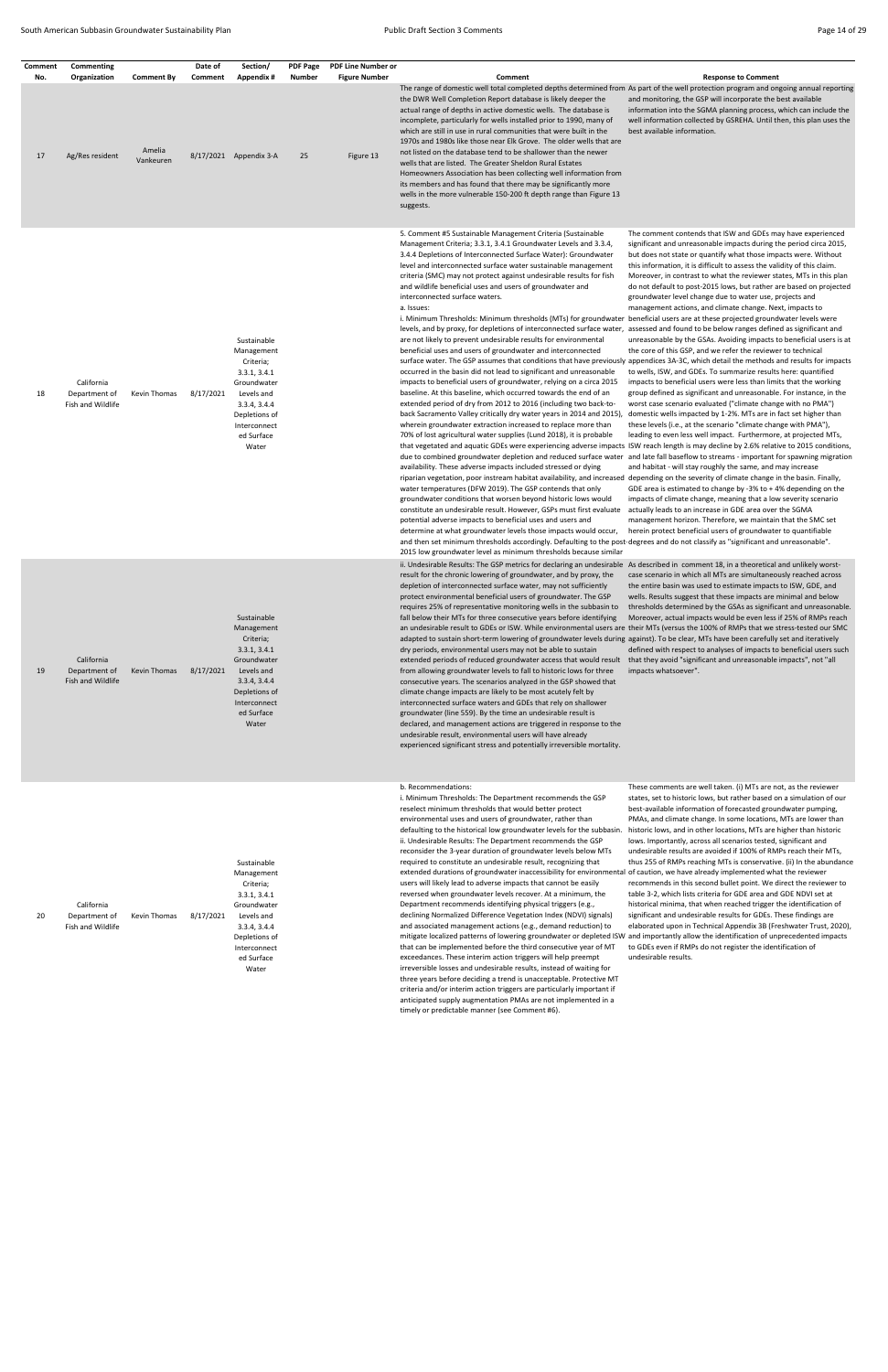| Comment   | Commenting                                                       |                                   | Date of              | Section/                                                                                                                                                                                                                         | <b>PDF Page</b> | <b>PDF Line Number or</b> |                                                                                                                                                                                                                                                                                                                                                                                                                                                                                                                                                                                                                                                                                                                                                                                                                                                                                                                                                                                                                                                                                                                                                                                                                                                                                                                                                                                                                                                                                                                                                                                                                                                                                                                                                                                                                                                          |                                                                                                                                                                                                                                                                                                                                                                                                                                                                                                                                                                                                                                                                                                                                                                                                                                                                                                                                                                                                                                                                                                                                                                                                                                                                                                                                                                                                                                                                                                                                                                                                                                                                                                                                                          |
|-----------|------------------------------------------------------------------|-----------------------------------|----------------------|----------------------------------------------------------------------------------------------------------------------------------------------------------------------------------------------------------------------------------|-----------------|---------------------------|----------------------------------------------------------------------------------------------------------------------------------------------------------------------------------------------------------------------------------------------------------------------------------------------------------------------------------------------------------------------------------------------------------------------------------------------------------------------------------------------------------------------------------------------------------------------------------------------------------------------------------------------------------------------------------------------------------------------------------------------------------------------------------------------------------------------------------------------------------------------------------------------------------------------------------------------------------------------------------------------------------------------------------------------------------------------------------------------------------------------------------------------------------------------------------------------------------------------------------------------------------------------------------------------------------------------------------------------------------------------------------------------------------------------------------------------------------------------------------------------------------------------------------------------------------------------------------------------------------------------------------------------------------------------------------------------------------------------------------------------------------------------------------------------------------------------------------------------------------|----------------------------------------------------------------------------------------------------------------------------------------------------------------------------------------------------------------------------------------------------------------------------------------------------------------------------------------------------------------------------------------------------------------------------------------------------------------------------------------------------------------------------------------------------------------------------------------------------------------------------------------------------------------------------------------------------------------------------------------------------------------------------------------------------------------------------------------------------------------------------------------------------------------------------------------------------------------------------------------------------------------------------------------------------------------------------------------------------------------------------------------------------------------------------------------------------------------------------------------------------------------------------------------------------------------------------------------------------------------------------------------------------------------------------------------------------------------------------------------------------------------------------------------------------------------------------------------------------------------------------------------------------------------------------------------------------------------------------------------------------------|
| No.<br>21 | Organization<br>California<br>Department of<br>Fish and Wildlife | <b>Comment By</b><br>Kevin Thomas | Comment<br>8/17/2021 | Appendix#<br>Sustainable<br>Management<br>Criteria, 3.3<br>Minimum<br>Thresholds,<br>3.4<br>Measurable<br>Objectives<br>and Interim<br>Milestones,<br>3.5<br>Assessment<br>and<br>Improvement<br>of the<br>Monitoring<br>Network | Number          | <b>Figure Number</b>      | Comment<br>Comment #6 Monitoring Networks (Sustainable Management<br>Criteria, 3.3 Minimum Thresholds, 3.4 Measurable Objectives and<br>Interim Milestones, 3.5 Assessment and Improvement of the<br>Monitoring Network): The GSP is inconsistent in identifying data<br>gaps and plans for improvement of the monitoring network.<br>a. Issue:<br>i. Shallow Groundwater Monitoring: Existing shallow groundwater<br>monitoring wells may not be sufficient to characterize groundwater<br>level trends as they relate to potential GDEs within the subbasin.<br>The GSP identified the need for additional shallow groundwater data groundwater measurements near GDEs because enough are<br>near both surface waters and natural communities commonly<br>associated with groundwater (2.2.9, line 1738); while the GSP later<br>(3.5.5, line 1735), there is no further discussion of the plan to collect better understand surface and groundwater interactions near ISW<br>additional shallow groundwater data near GDEs.<br>ii. Representative Monitoring Points: While Table 3-4 (page 3-36)<br>includes the geographic coordinates of the representative<br>monitoring points (RMP), the points are not explicitly identified on<br>any of the maps that display the RMP thresholds.<br>iii. Groundwater Elevation Mapping: The maps in Section 3 that<br>display groundwater levels of minimum thresholds (Figures 3-13 and groundwater.<br>3-17; beginning on page 3-37) and measurable objectives (Figures 3-<br>15 and 3-18) utilize elevations above mean sea level. Without a<br>reference to the ground surface elevation, it is difficult to determine<br>the depth of groundwater levels below ground surface and evaluate                                                                                                              | <b>Response to Comment</b><br>We are confused by the reviewer's comment, because all of the<br>items that are reportedly missing are in fact present in the public<br>draft of the GSP. First, we maintain that the RMP network is<br>sufficient, that data gaps are consistently identified, and that plans<br>for improvement of the groundwater level network are clearly<br>outlined (Section 3.3.1.3, Figure 3-28), described in Section 4<br>(PMAs), and budgeted for in Section 5. (i) Shallow monitoring wells<br>adequately cover GDE areas in the basin (compare Figures 3-23, 3-<br>24 with Figure 3-7). There are no plans to collect additional shallow<br>present. In fact, the 45 RMPs is nearly triple DWR recommendations<br>for a basin of this size and pumping ( $n = 16$ ). Finally, the additional<br>discusses plans to install paired monitoring wells and stream gauges monitoring alluded to in the comment for ISW is a separate issue: to<br>data gaps. Given the co-location of ISW and GDEs, these monitoring<br>networks will also aid in GDE monitoring. (ii) The point is well taken,<br>and Figure 3-14 now shows RMP ids and locations. (iii) The point is<br>well taken and RMP MOs and MTs are now shown with as elevation<br>and depth to groundwater in Figures 3-15, 3-17, 3-19, and 3-20.<br>Moreover, Figure 3-5 now shows all hydrographs as depth to                                                                                                                                                                                                                                                                                                                                                         |
| 22        | California<br>Department of<br>Fish and Wildlife                 | Kevin Thomas                      | 8/17/2021            | Sustainable<br>Management<br>Criteria, 3.3<br>Minimum<br>Thresholds,<br>3.4<br>Measurable<br>Objectives<br>and Interim<br>Milestones,<br>3.5<br>Assessment<br>and<br>Improvement<br>of the<br>Monitoring<br>Network              |                 |                           | potential impacts to groundwater dependent ecosystems and<br>interconnected surface water.<br>iv. ISW Data Gaps: The GSP states "reaches of the Cosumnes River<br>approximately between Deer Creek and Twin Cities Rd.  are<br>considered a data gap for planning purposes, and more research and California: A PROPOSED APPROACH FOR COMPLIANCE WITH THE<br>inter-basin coordination is needed to determine the nature of<br>surface groundwater interactions in this region. It is expected that<br>by the next plan update (2027), a revised determination of ISW in<br>this area will be developed" (page 3-29). The GSP describes how<br>other data gaps, such as the lack of well perforation data, "will be<br>addressed in future fieldwork during the GSP implementation<br>period" (page 3-55). The GSP proposes that "additional stream gage<br>and continuous monitoring will be installed in the area" to address<br>the data gaps (page 3-79); however, the proposed monitoring<br>network (displayed in Figure 3-21 on page 3-58) does not include<br>any indicators for interconnected surface water near the stretch of 3C and EDF (2018). Our analysis suggests selecting monitoring wells<br>the Cosumnes River that has been identified as a data gap. In<br>particular, the two representative monitoring points closest to this<br>area are proposed to only monitor groundwater level and<br>groundwater storage, but not ISW.<br>v. ISW Monitoring: Figure 3-21 (page 3-58) identifies interconnected estimated to be between 0 and 2000 feet for most Central Valley<br>surface waters in the far northeast portion of the subbasin.<br>However, the representative monitoring points closest to these<br>interconnected surface waters are proposed only to monitor<br>groundwater level and groundwater storage, but not ISW. | (iv) As detailed in the ISW technical memo (Appendix 3C), and as<br>emphasized in "Addressing Regional Surface Water Depletions in<br>SUSTAINABLE GROUNDWATER MANAGEMENT ACT" (EDF, 2018)<br>groundwater monitoring locations should be sufficiently spaced<br>away from ISW to avoid near-stream hydraulic influences in the<br>groundwater level signal. To serve as an adequate monitoring point<br>for ISW depletion, a monitoring well should represent changes in<br>the expanding cone of depression that will eventually surpass the<br>well's location and propagate to the steam, thereby capturing a<br>portion of its streamflow. Thus, we disagree with the reviewer that<br>points proximal to streams should be included based on their<br>proximity alone, and refer them to Figure 34 of Technical Appendix<br>between 3000 and 9000 feet from streams, consistent with EDF<br>(2018) recommendations to position wells beyond 2000 feet from<br>streams: "To indicate incipient streamflow depletion, therefore,<br>water-level measurements in this zone, which for purposes here is<br>conditions, are not useful. (p. 8)". The two wells the reviewer<br>suggests should monitor for ISW are in fact too close to the stream<br>to be useful, but the one that we select is sufficiently spaced, and<br>hence, used as an ISW RMP. Furthermore, we maintain that existing<br>and planned monitoring in the Cosumnes River ISW data gap is<br>sufficient. Paired, continuous, 15 minute groundwater level and<br>streamflow data are collected at the upper and lower end of the<br>Cosumnes River data gap, with plans to install an additional stream<br>(v) Please refer to the response above in<br>gage (Figure 3-29).<br>(iv). |
| 23        | California<br>Department of<br>Fish and Wildlife                 | Kevin Thomas                      | 8/17/2021            | Sustainable<br>Management<br>Criteria, 3.3<br>Minimum<br>Thresholds,<br>3.4<br>Measurable<br>Objectives<br>and Interim<br>Milestones,                                                                                            |                 |                           | b. Recommendation:<br>i. Shallow Groundwater Monitoring: Consistent with the GSP's<br>acknowledgement of the need for additional shallow groundwater<br>monitoring, the Department recommends the GSAs propose a<br>specific plan for installing a discrete number of additional shallow<br>groundwater monitoring wells near GDEs. The Department<br>recommends using the list of GDE-associated beneficial users (not<br>available for review, see Comment #3(ii)) to identify locations of<br>GDE communities within the subbasin that are most likely to<br>support special status species. GDEs that support special status<br>species, or that are most vulnerable to reduced access to lowered<br>groundwater levels (e.g., have limited surface water supply), should<br>be prioritized for siting additional shallow groundwater monitoring<br>wells.<br>ii. Representative Monitoring Points: The Department recommends<br>providing an identification number to each RMP listed in Table 3-4                                                                                                                                                                                                                                                                                                                                                                                                                                                                                                                                                                                                                                                                                                                                                                                                                                                  | (i) RMPs that monitor shallow groundwater conditions (Figure 3-23<br>and 3-24) overlap with GDEs (3-6). Moreover, a robust plan to<br>monitor changes in GDE area and NDVI are in place and we are<br>confident in the GSP's ability to protect these beneficial users of<br>groundwater. (ii) This comment has been addressed with a revised<br>Table 3-4 and Figure 3-13. (iii) This has been addressed in Figures 3-<br>15, 3-17, 3-19, and 3-20. (iv) This is already addressed in Section 3.5<br>(Figure 3-29) with commensurate PMAs in Section 4 and budget in<br>Section 5. (v) In addition to groundwater level monitoring at<br>carefully selected shallow aquifer monitoring wells, in an abundance<br>of caution, the GSP also monitors for changes in the late fall<br>spawning migration exceedance flow, and the ISW reach length. The<br>Department's concerns are heard, and all efforts are being made to<br>protect ISW.                                                                                                                                                                                                                                                                                                                                                                                                                                                                                                                                                                                                                                                                                                                                                                                                              |

Milestones, 3.5 Assessment and

Improvement of the Monitoring Network

providing an identification number to each RMP listed in Table 3‐4 and including a map identifying the location of each of the RMPs. iii. Groundwater Elevation Mapping: The Department recommends including ground surface elevation and groundwater depth below ground surface for the included maps.

iv. ISW Data Gaps: The Department recommends that the GSP include specific gage and monitoring well plans and locations to address the data gap on the Cosumnes River.

v. ISW Monitoring: The Department recommends that all

interconnected surface waters are adequately monitored.

69

Environmental Council of Sacramento (ECOS)

6/18/2021 Section 3

Section 3 effectively communicates the analysis done to comply with In contrast to what the reviewer states, MTs are not all below 2015 the requirements of SGMA and we concur with the proposed Sustainability Goal. However, we are concerned about the use of 2015 storage and water levels as the triggers in the Sustainable Management Criteria. The document implies that we can drop below 2015 levels for three consecutive years before any action is taken. However, under this approach, the GSPD does not comply with the SGMA provisions that direct conditions not to worsen below the 2015 base year. A more prudent approach would be to set the trigger levels higher so that action can be taken when water and storage levels initially reach the 2015 mark. The result of analysis presented in the GSPD makes it possible to adjust the Minimum Thresholds to levels that would require action when the actual 2015 values are reached.

levels. In fact, some are above 2015 levels, some are near 2015 levels, and some are below (Figure 3‐4 and 3‐5 in Section 3, and Figure 21 in the ISW technical Appendix). MTs are allowed to decline below 2015 levels, provided the avoidance of significant and unreasonable impacts to beneficial users of groundwater, which we demonstrate in three technical appendices to Section 3 and summarize in the Section 3 (see Section 3.3.1.2). Finally, we do not set trigger thresholds as the reviewer states at 2015 storage and levels. In fact, we do not set triggers at all. Rather, we use the identification of undesirable results as triggers for action and rely on PMAs to address them. Furthermore, the monitoring network and SMC tracking ensures continuous awareness of groundwater conditions in the basin, and GSAs will coordinate actions to address negative trends in the basin if and when they emerge as identified by the monitoring network, the SMC, and the onus of responsibility to continually evaluate groundwater conditions for annual reports and plan updates.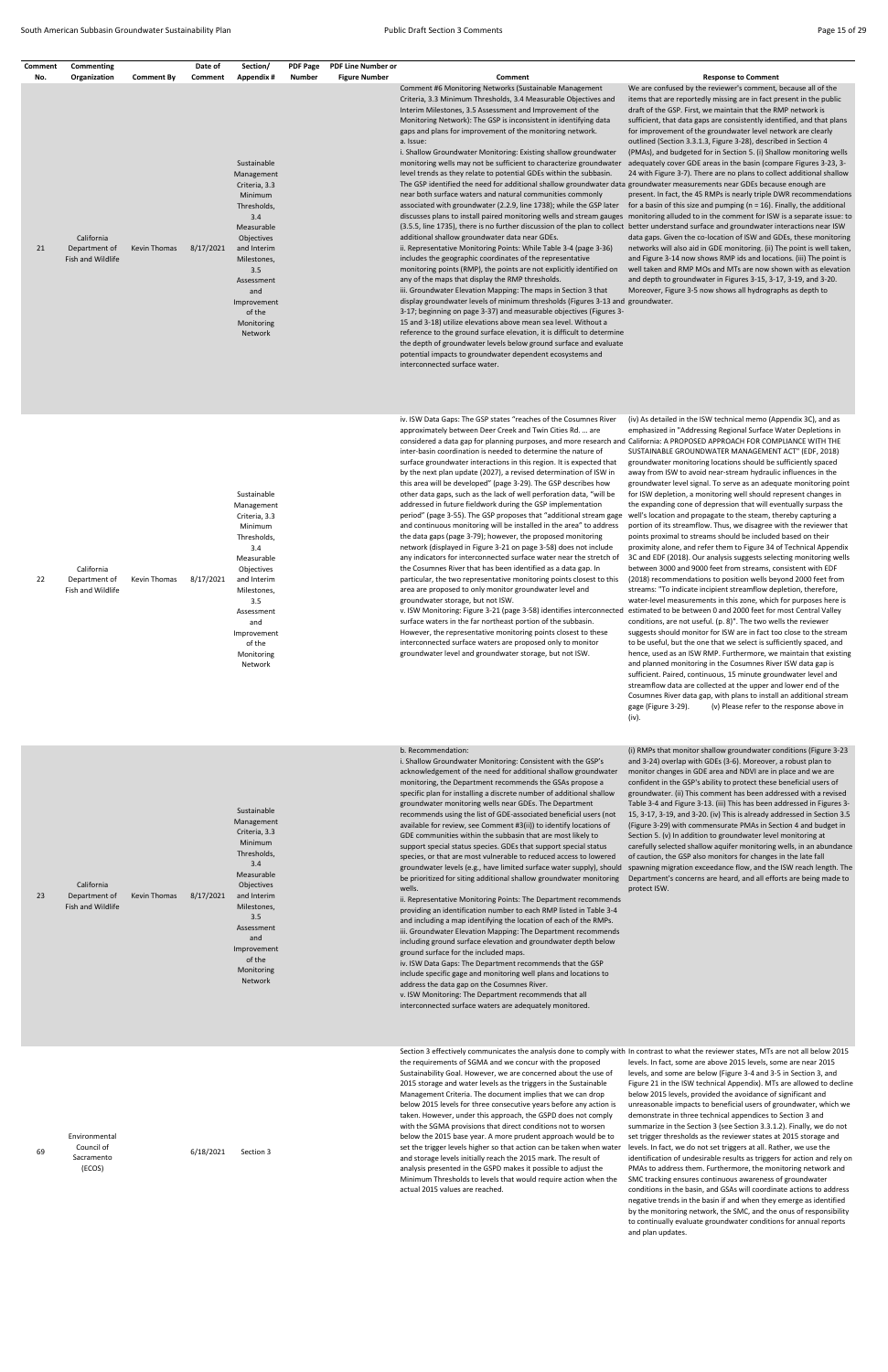Greater Sheldon Road Estates Shirley Peters 7/21/2021 Appendix 3-A

| Comment<br>No. | Commenting<br>Organization                                                                          | <b>Comment By</b>                             | Date of<br>Comment | Section/<br>Appendix # | <b>PDF Page</b><br>Number | <b>PDF Line Number or</b><br><b>Figure Number</b> | Comment                                                                                                                                                                                                                                                                                                                                                                                                                                                                                                                                                                                                                                                                                                                                                                                                                                                                                                                                                                                          | <b>Response to Comment</b>                                                                                                                                                                                                                                                                                                                                                                                                                                                                                                                                                                                                                                                                                                                                                                                                                                                                                                                                                                                                                                                                                                                                                                                                                                                                                                                                                                                                                                                                                                                                                                                                                                                                                                                                                      |
|----------------|-----------------------------------------------------------------------------------------------------|-----------------------------------------------|--------------------|------------------------|---------------------------|---------------------------------------------------|--------------------------------------------------------------------------------------------------------------------------------------------------------------------------------------------------------------------------------------------------------------------------------------------------------------------------------------------------------------------------------------------------------------------------------------------------------------------------------------------------------------------------------------------------------------------------------------------------------------------------------------------------------------------------------------------------------------------------------------------------------------------------------------------------------------------------------------------------------------------------------------------------------------------------------------------------------------------------------------------------|---------------------------------------------------------------------------------------------------------------------------------------------------------------------------------------------------------------------------------------------------------------------------------------------------------------------------------------------------------------------------------------------------------------------------------------------------------------------------------------------------------------------------------------------------------------------------------------------------------------------------------------------------------------------------------------------------------------------------------------------------------------------------------------------------------------------------------------------------------------------------------------------------------------------------------------------------------------------------------------------------------------------------------------------------------------------------------------------------------------------------------------------------------------------------------------------------------------------------------------------------------------------------------------------------------------------------------------------------------------------------------------------------------------------------------------------------------------------------------------------------------------------------------------------------------------------------------------------------------------------------------------------------------------------------------------------------------------------------------------------------------------------------------|
| 24             | Sacramento<br>County<br>Department of<br>Waste<br>Management &<br>Recycling                         | Mike Koza                                     | 8/17/2021          | 3.4.3                  | $3 - 51$                  | 1119                                              | Regarding Table 3-6, L10008601447-MW-13 is a background well for This comment is well received and highlights the fact that MOs for<br>Elk Grove Landfill and currently exceeds the Measurable Objective specific wells must be reviewed at this time.<br>for Specific Conductivity. As this well is offsite and upgradient of the<br>landfill and does not exceed any Water Quality Protection Standards<br>for the landfill as specified by the CVRWQCB, achievement of the<br>MOs would require action on the part of private landowners (Hilltop<br>Cemetery) and public districts (Cosumnes CSD) and these other<br>parties may wish to dispute or comment on the MOs, which are well<br>below maximum thresholds. Without such input, the MO for<br>Specific Conductivity should be increased to at least 580 umhos/cm,<br>the current level of the Water Quality Protection Standard, and<br>above the current Specific Conductivity of 538 umhos/cm. See<br>Geotracker for further info. |                                                                                                                                                                                                                                                                                                                                                                                                                                                                                                                                                                                                                                                                                                                                                                                                                                                                                                                                                                                                                                                                                                                                                                                                                                                                                                                                                                                                                                                                                                                                                                                                                                                                                                                                                                                 |
| 25             | Sacramento<br>County<br>Department of<br>Waste<br>Management &<br>Recycling                         | Mike Koza                                     | 8/17/2021          | 3.4.3                  | $3 - 51$                  | 1119                                              | Regarding Table 3-6, L10007396297-MW-40B is a downgradient well This comment is well received and highlights the fact that MOs for<br>for Kiefer Landfill and this well currently exceeds the Measurable<br>Objective for Specific Conductivity. However, this well does not<br>exceed any Water Quality Protection Standards for the landfill, the<br>Specific Conductivity is well below maximum thresholds, and no<br>corrective action has been indicated for this location by the<br>CVRWQCB, other than VOC treatment by air stripping (which does<br>not reduce Specific Conductivity). Therefore, the Measurable<br>Objective for Specific Conductivity for this well should be increased<br>to at least the level of the Water Quality Protection Standard, which<br>is set by statistical analysis of background wells and has varied<br>between 480 and 512 umhos/cm in recent years. See latest<br>monitoring reports on Geotracker for further info.                                | specific wells must be reviewed at this time.                                                                                                                                                                                                                                                                                                                                                                                                                                                                                                                                                                                                                                                                                                                                                                                                                                                                                                                                                                                                                                                                                                                                                                                                                                                                                                                                                                                                                                                                                                                                                                                                                                                                                                                                   |
| 26             | Sacramento<br>County<br>Department of<br>Waste<br>Management &<br>Recycling                         | Mike Koza                                     | 8/17/2021          | 3.5.2                  | $3 - 71$                  | Table 3-8                                         | Please change GSA for Well ID L10007396297-MW-40B from OHWD Change incorporated.<br>to SCGA. Reference: SCGA MOU dated 5/13/2020 removing Kiefer<br>Landfill from OHWD GSA.                                                                                                                                                                                                                                                                                                                                                                                                                                                                                                                                                                                                                                                                                                                                                                                                                      |                                                                                                                                                                                                                                                                                                                                                                                                                                                                                                                                                                                                                                                                                                                                                                                                                                                                                                                                                                                                                                                                                                                                                                                                                                                                                                                                                                                                                                                                                                                                                                                                                                                                                                                                                                                 |
| 27             | Sacramento<br>County<br>Department of<br>Waste<br>Management &<br>Recycling                         | Mike Koza                                     |                    | 8/17/2021 Appendix 3-D | NA                        | Table A-1                                         | Please change GSA for all Kiefer Landfill wells from OHWD to SCGA. Change incorporated.<br>Reference: SCGA MOU dated 5/13/2020 removing Kiefer Landfill<br>from OHWD GSA.                                                                                                                                                                                                                                                                                                                                                                                                                                                                                                                                                                                                                                                                                                                                                                                                                        |                                                                                                                                                                                                                                                                                                                                                                                                                                                                                                                                                                                                                                                                                                                                                                                                                                                                                                                                                                                                                                                                                                                                                                                                                                                                                                                                                                                                                                                                                                                                                                                                                                                                                                                                                                                 |
| 28             | Sacramento<br>County<br>Department of<br>Waste<br>Management &<br>Recycling                         | Mike Koza                                     |                    | 8/17/2021 Appendix 3-D |                           | Table A-1                                         | Well depth to upper limit of screened interval for Kiefer Landfill well Change incorporated.<br>L10007396297-MW-38B is incorrect. Please use well depth to<br>screen of 170 feet, as reported in Appendix B of 2020 annual<br>monitoring report on Geotracker.                                                                                                                                                                                                                                                                                                                                                                                                                                                                                                                                                                                                                                                                                                                                   |                                                                                                                                                                                                                                                                                                                                                                                                                                                                                                                                                                                                                                                                                                                                                                                                                                                                                                                                                                                                                                                                                                                                                                                                                                                                                                                                                                                                                                                                                                                                                                                                                                                                                                                                                                                 |
| 29             | Sheldon<br>Community<br>Association<br>Greater Sheldon<br>Road Estates<br>Homeowners<br>Association | <b>William Myers</b><br><b>Shirley Peters</b> |                    | 7/21/2021 Appendix 3-A |                           |                                                   | Issue 1: The number of functioning domestic wells<br>The 5400 acres within the city of Elk Grove zoned Agricultural<br>Residential, a fifth of its land area, at present contain over 1,200<br>occupied residences, all of them dependent for water on roughly the raises the number of assumed active wells to around 1300, in line<br>same number of domestic wells. This may be the principal dense<br>concentration of domestic wells in the SCGA area, and perhaps one<br>of the largest in the South American subbasin. Virtually all these<br>wells are fully functioning and currently supply their associated<br>residences with adequate water. The dramatic growth of this area,<br>including in planned developments, dates back to at least the 1970s found an additional 6 wells were impacted, and the count of active<br>and 80s. Hundreds of wells over 30 or 40 years old, with some over<br>50, are maintained by their owners and are without visible<br>deterioration.      | The number of assumed active wells in our modeling efforts is<br>controlled by an assumed "retirement age" parameter, which we<br>have evaluated at 50 years in response to these comments. This<br>with the reviewer's suggestion. However, the true retirement age is<br>likely to be lower than 50 years, consistent with the reviewer's claim<br>that the DWR WCR database undercounts wells (thus a larger<br>retirement age is required in order to increase the active well count<br>to 1300). Well impact analyses re-run using a 50 year retirement age<br>wells increased to about 1300 (compared to around 400-800). Thus,<br>forecasted well impact appear insensitive to well retirement age.<br>Importantly, these results to not change the definition of significant<br>and unreasonable impacts to wells occurring at 5% of impacted<br>wells. We keep the text as-is because using lower well retirement<br>age results in a more conservative count of wells required to reach<br>5%. If a larger retirement age is used for GSP planning purposes - as<br>the reviewer seems to imply - then the number of wells required to<br>trigger a significant and unreasonable impact is also increased (5%<br>of 1300 wells is 65 wells, but 5% of 400 wells is only 20 wells). Thus,<br>using a larger retirement age in the GSP planning process may make<br>it difficult to more rapidly respond to a well impact situation should<br>it occur. Moreover, we point out that retirement ages of 31 and 40<br>years are suggested by peer-reviewed literature that use thousands<br>of samples (Gailey et al., 2019; Pauloo et al., 2020), and which are<br>more appropriate until better data is uncovered in the planned well<br>census (Sections 4.7.1 and 5). |
|                |                                                                                                     |                                               |                    |                        |                           |                                                   |                                                                                                                                                                                                                                                                                                                                                                                                                                                                                                                                                                                                                                                                                                                                                                                                                                                                                                                                                                                                  | (Issue 1 continued) The area water table and geological formations  Our modeling is consistent with what the reviewer notes. Wells have<br>and heap so stable that competently constructed wells have faced and record of being impacted during recent bistorical lows (i.e., 2012,                                                                                                                                                                                                                                                                                                                                                                                                                                                                                                                                                                                                                                                                                                                                                                                                                                                                                                                                                                                                                                                                                                                                                                                                                                                                                                                                                                                                                                                                                             |

Greater Sheldon Road Estates Homeowners Association Shirley Peters 7/21/2021 Appendix 3-A

implication being that older wells should not be counted as viable or reviewer notes, no one knows the actual life span of a domestic well and have not yet begun to peter out. There is no evidence on which with a retirement age parameter of 50 years, which brings the active only two thirds the number we observe just within the city limits of is 20 wells). We hope that this conservative management threshold, The reviewer is mistaken that the 30‐40 year old retirement age parameter discredits older wells from being protected. The GSP at this time makes no distinction as to what wells are protected, but rather, creates a broad well protection program (Section 4.7.1) that includes among other provisions, a well rehabilitation fund. As the in the Elk Grove rural area. Retirement ages of 31 and 40 are used to address uncertainty in this parameter while still using the best available information (Pauloo et al., 2020; Gialey et al., 2019). A well census is designed as part of the well protection program to improve well count closer to 1400, and increases well impacts by only 6 wells. As stated before, the 1% impact ratio is constant, but we elect to maintain retirement ages as‐is in Section 3 and Appendix 3‐A because a lower active well count results in a lower trigger threshold in terms of the count of impacted wells required to identify an undesirable result (5% of 1400 wells is 65 wells, but 5% of 400 wells coupled with the well protection program, gives the review confidence in the GSP.

30

Sheldon Community Association William Myers

## Homeowners Association

have been so stable that competently constructed wells have faced few threats. Well and pump purveyors serving our area say that residential well failures are rare. The Ag‐Res area is subject to both using peer‐reviewed methods (Gailey et al., 2019; Paulo et al., 2020) City of Elk Grove and Sacramento County governance, plus community vigilance from CC&Rs and our two long active neighborhood associations established to monitor and defend the quality of rural life. This is not an environment in which a rash of

well failures would go unnoticed. All observable evidence suggests census, and a rehabilitation fund. that our domestic wells of all ages are generally performing adequately; we see no evidence to the contrary.

no record of being impacted during recent historical lows (i.e., 2012‐ 2016, DWR, MyDryWaterSupply), and our analysis of well impacts suggests the avoidance of significant and unreasonable impacts. It is the intent of the well protection program in the GSP (Section 4.7.1) to not let well impacts go unnoticed. This is achieved by a volunteer monitoring program, coordination with a well advisory group, a well

Sheldon Community

Association William Myers

(Issue 1 continued) It is therefore with some surprise and puzzlement that we find in the recently released SASb draft Groundwater Sustainability Plan, particularly in Appendix 3‐A, the suggestion that residential wells should be attributed an expected functional lifetime of something around 30 or 40 years, with the provided protection. If applied to Elk Grove, that policy could exclude hundreds of obviously functioning wells unproblematically providing water to their residences. Obviously, nobody knows the actual life span of our Elk Grove rural area domestic wells, since virtually all, including some several decades old, are still functioning understanding of wells. Moreover, a well impact model was re-run to base a life expectancy estimate until we begin to see a failure pattern that has yet to appear. The only logical policy at this time is to accept the valid presence of all domestic wells in the Elk Grove rural residential area for both identification and protection. This will considerably raise what we understand to be the current SASb estimate of only around 700 eligible wells in the entire subbasin‐‐‐ Elk Grove alone.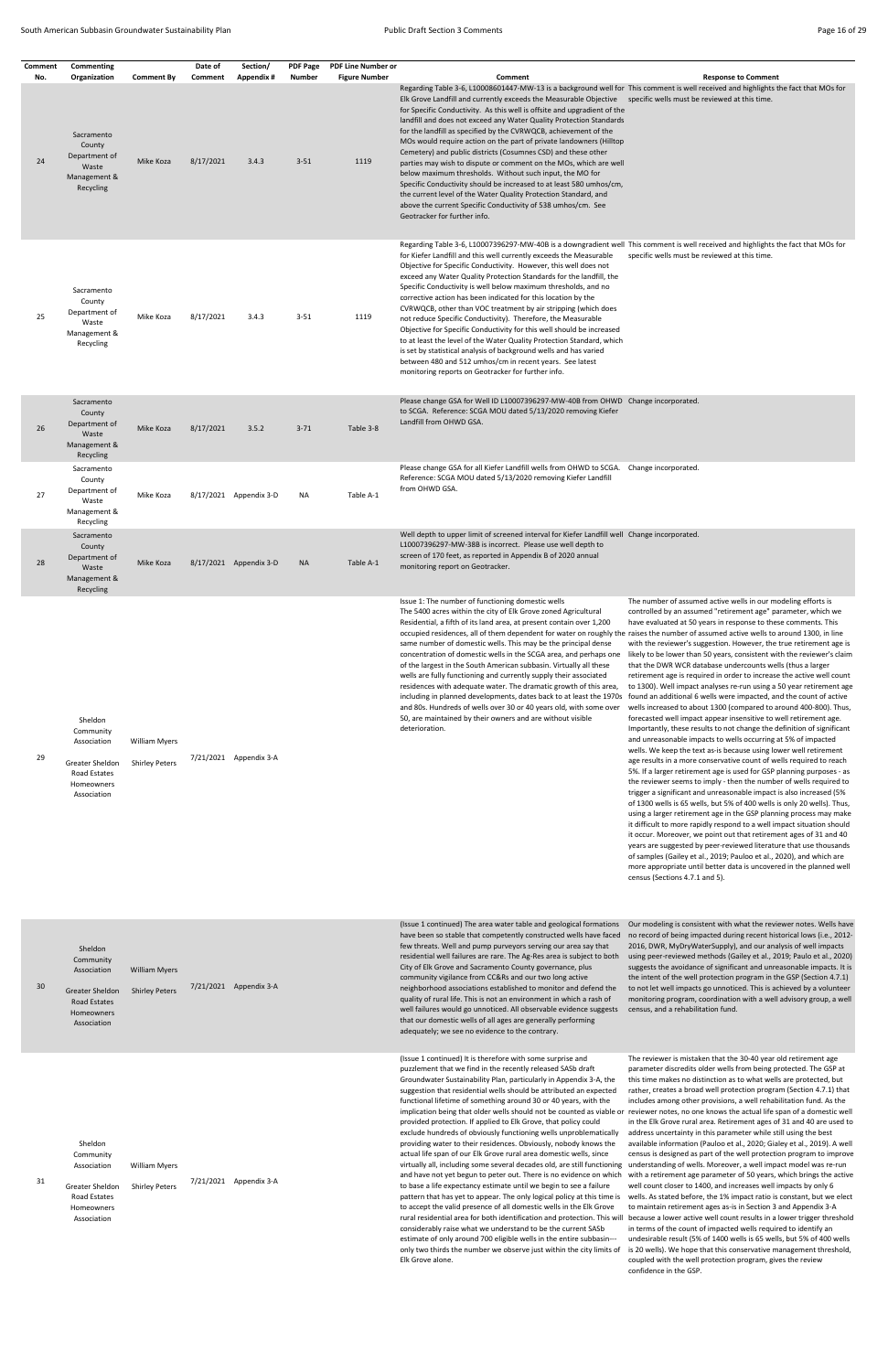| Comment   | Commenting                                                                                                                 |                                                                    | Date of | Section/                            | <b>PDF Page</b> | <b>PDF Line Number or</b> |                                                                                                                                                                                                                                                                                                                                                                                                                                                                                                                                                                                                                                                                                                                                                                                                                                                                                                                                                                                                                                                                                                                                                                                                                                                                                       |                                                                                                                                                                                                                                                                                                                                                                                                                                                                                                                                                                                                                                                                                                                                                                                                                                                                                                                                                                                                                                                                                                                                                  |
|-----------|----------------------------------------------------------------------------------------------------------------------------|--------------------------------------------------------------------|---------|-------------------------------------|-----------------|---------------------------|---------------------------------------------------------------------------------------------------------------------------------------------------------------------------------------------------------------------------------------------------------------------------------------------------------------------------------------------------------------------------------------------------------------------------------------------------------------------------------------------------------------------------------------------------------------------------------------------------------------------------------------------------------------------------------------------------------------------------------------------------------------------------------------------------------------------------------------------------------------------------------------------------------------------------------------------------------------------------------------------------------------------------------------------------------------------------------------------------------------------------------------------------------------------------------------------------------------------------------------------------------------------------------------|--------------------------------------------------------------------------------------------------------------------------------------------------------------------------------------------------------------------------------------------------------------------------------------------------------------------------------------------------------------------------------------------------------------------------------------------------------------------------------------------------------------------------------------------------------------------------------------------------------------------------------------------------------------------------------------------------------------------------------------------------------------------------------------------------------------------------------------------------------------------------------------------------------------------------------------------------------------------------------------------------------------------------------------------------------------------------------------------------------------------------------------------------|
| No.<br>32 | Organization<br>Sheldon<br>Community<br>Association<br><b>Greater Sheldon</b><br>Road Estates<br>Homeowners<br>Association | <b>Comment By</b><br><b>William Myers</b><br><b>Shirley Peters</b> | Comment | Appendix#<br>7/21/2021 Appendix 3-A | <b>Number</b>   | <b>Figure Number</b>      | Comment<br>(Issue 1 continued) Curious about how the Subbasin working group<br>could have come up with an estimate so obviously at odds with<br>observable fact in our Elk Grove rural area, we consulted one of the (December 11, 2020). The distribution of well completion dates<br>main databases they cite---a website of well completion reports<br>maintained by DWR. An initial look at the site suggests to us that the more older wells are represented compared to new wells. This<br>data it contains are so incomplete and so biased toward new wells<br>that these data probably are worse than useless. Given the lack of<br>credible evidence supporting any imputed average well life span in<br>our Elk Grove rural area, plus strong prima facie evidence that<br>virtually all wells of all ages, over 1,100 in number, are still working<br>acceptably, we request that every well serving an occupied<br>residence be counted as functional. There simply is no empirical<br>justification for doing otherwise. The burden of proof is clearly on<br>those who would impose a well lifespan criterion.                                                                                                                                                          | <b>Response to Comment</b><br>We have investigated the DWR WCR database and actually find the<br>opposite. Please review slide 11 in Working Group presentation #10<br>shows no systematic bias towards well completion date. In fact,<br>makes sense because WCRs need to be tabulated and entered into<br>the database, so we expect some lag time for new wells to enter the<br>system. We disagree with the reviewer's comment that these data<br>are "worse than useless" and instead offer that although limited,<br>they are the "best available information" at the time of GSP writing.<br>It is infeasible for the GSP to collect information on all domestic<br>wells at the present moment, but the GSP takes management<br>actions (Section 4.7.1) to improve well completion data through a<br>well census during the first year of plan implementation. In an<br>abundance of caution, the GSP also provides monitoring,<br>coordination, and a rehabilitation fund.                                                                                                                                                              |
| 33        | Sheldon<br>Community<br>Association<br>Greater Sheldon<br>Road Estates<br>Homeowners<br>Association                        | <b>William Myers</b><br><b>Shirley Peters</b>                      |         | 7/21/2021 Appendix 3-A              |                 |                           | Issue 2: Minimum Threshold<br>The draft GSP proposes setting a subbasin-wide minimum threshold<br>groundwater level equivalent to the groundwater level in the fall of<br>2015, a year of severe drought. That level is not the same<br>everywhere relative to current groundwater levels, this year also<br>being a severe drought year. We have not found a recorded 2015<br>groundwater level for the Elk Grove rural residential area, but<br>anecdotal evidence from well and pump purveyors and other<br>observers suggests that the groundwater level in 2015 was so close<br>to the current ground level in 2021 that the difference is negligible.<br>In the absence of solid evidence of a substantial difference, we<br>propose that the groundwater level as measured in fall of 2021--<br>under effects from the current drought---be adopted as the official<br>recognized minimum threshold pertaining to the Elk Grove rural<br>residential area. It is important to have a solid beginning point<br>measurement, for the Elk Grove rural residential area is projected<br>(Appendix 3-A, p. 17) to suffer some of the subbasin's most<br>pronounced groundwater level decline (15 feet) even after<br>accounting for project and management actions to retain water. | Groundwater level trends may be highly localized and influenced by<br>a variety of hydrogeologic factors, however, the reviewer's claim<br>that 2015 levels are close to 2021 levels at the scale of Elk Grove, or<br>at a regional scale are inaccurate. Groundwater level data from the<br>DWR, SCGA, OHWD, and UCD strongly suggest that, on average,<br>levels were around 12 feet lower comparing 2019 and 2021 (slides<br>33-34, Working Group presentation #10, December 11, 2020).<br>Moreover, setting MTs at present day levels, which may avoid<br>significant and unreasonable impacts to domestic well users, would<br>certainly cause significant and unreasonable impacts to municipal<br>users of water - the GSP must avoid impacts to all beneficial users of<br>groundwater as per the stated Sustainability Goal (Section 3.1).<br>Thus, this GSP models impacts to domestic wells assuming all MTs<br>are reached and finds a low impact proportion of around 1-2%,<br>irrespective of well retirement age. Nonetheless, in the abundance<br>of caution, please refer to the well protection program (Section<br>$4.7.1$ ). |
| 34        | Sheldon<br>Community<br>Association<br><b>Greater Sheldon</b><br>Road Estates<br>Homeowners<br>Association                 | <b>William Myers</b><br><b>Shirley Peters</b>                      |         | 7/21/2021 Appendix 3-A              |                 |                           | One of the reasons for this especially severe decline is that the Elk<br>such project or management action now planned. Nor are there any programs collectively are modeled to increase the groundwater<br>announced intentions to reinforce the especially impacted aquifers level by around 6-12 feet in the Elk Grove area (technical Appendix<br>in this area. Hence, some of SCGA's, and the subbasin's, greatest<br>groundwater table decline is projected to occur precisely at the<br>location of its largest and most dense collection of shallow domestic<br>wells, with no remedial action at the spot even considered. This is a<br>recipe for looming disaster, and one practical means to help prevent<br>it is to designate a minimum threshold for this area no deeper than<br>the current water table at the time the GSP is proposed.                                                                                                                                                                                                                                                                                                                                                                                                                               | The reviewer's claim that Elk Grove does not benefit from planned<br>Grove rural residential area does not substantially benefit from any PMAs is inaccurate. The Harvest Water and regional conjunctive use<br>3A, Figure 8) compared to projected groundwater conditions<br>without PMAs.                                                                                                                                                                                                                                                                                                                                                                                                                                                                                                                                                                                                                                                                                                                                                                                                                                                      |
| 35        | Sheldon<br>Community<br>Association<br>Greater Sheldon<br>Road Estates<br>Homeowners<br>Association                        | <b>William Myers</b><br><b>Shirley Peters</b>                      |         | 7/21/2021 Appendix 3-A              |                 |                           | Issue 3: Well monitoring<br>The large cluster of domestic wells and variety of conditions in the<br>Elk Grove rural residential area suggest a need for denser well<br>monitoring than is currently being considered for the subbasin as a<br>whole. It is generally agreed between our associations and the<br>technical working group advising the draft GSP that such enhanced<br>monitoring will be useful, and that it must be conducted through<br>organized community effort in communication with SCGA and<br>perhaps whatever team is working across the subbasin. Because of<br>the specificity of our area of interest---the designated rural<br>residential area established within the city limits of Elk Grove---we<br>have decided to organize under our auspices an independent<br>community well monitoring project within and limited to the Elk<br>Grove rural residential area, of course maintaining communication<br>and cooperation with SCGA and related technical staff as<br>appropriate.                                                                                                                                                                                                                                                                   | We cannot agree more with the reviewer that local-scale well<br>monitoring is needed, and in fact the GSP supports an even more<br>dense monitoring effort through a volunteer monitoring network<br>(compared to the RMP network) and coordination with a well<br>advisory committee that can relate this information to the GSAs<br>(Section 4.7.1).                                                                                                                                                                                                                                                                                                                                                                                                                                                                                                                                                                                                                                                                                                                                                                                           |
| 36        | Sheldon<br>Community<br>Association<br><b>Greater Sheldon</b><br>Road Estates                                              | <b>William Myers</b><br><b>Shirley Peters</b>                      |         | 7/21/2021 Appendix 3-A              |                 |                           | Issue 4: Well protection program<br>We request that any GSP adopted by SCGA and submitted for<br>approval to DWR include the guarantee of a well protection program directly by precipitation, but rather, net deep percolation from<br>that deepens or replaces free of cost to owners all domestic wells<br>within the Elk Grove rural residential area in which groundwater<br>levels are judged in danger of sinking to levels less than 30 feet<br>above the bottom of the existing well. Since at the time of this<br>writing all known domestic wells in this area are functioning<br>adequately with proper groundwater access, and since it is unlikely results.<br>that the net water use of domestic well owners as a group surpasses<br>the total rainfall they typically receive on their Ag Res acreage in a<br>season, and since future conditions of groundwater availability and                                                                                                                                                                                                                                                                                                                                                                                     | Precipitation as a benchmark for de minimis extraction is ill advised:<br>groundwater inputs are not - as the reviewer suggests - controlled<br>imported and diverted surface water and runoff, and subsurface<br>interflow. The metric that this GSP adopts quantifies the proportion<br>of wells impacted (5%) after which significant and unreasonable<br>impacts are identified, with no restriction on using the well<br>rehabilitation fund (Section 4.7.1) prior to the identification of such                                                                                                                                                                                                                                                                                                                                                                                                                                                                                                                                                                                                                                            |

Homeowners Association

quality are likely to reflect management policies, practices and decisions taken by SCGA, that agency should from the date its GSP enters into force be responsible for maintaining full access of each and every Elk Grove rural residential area well to a sufficient

groundwater supply. Well owners are responsible for maintaining well structure and equipment in good repair.

37

Action

|             |                                  |           |             |       | Provide a map of tribal lands in the subbasin. The GSP states (p. 2-   | Although we do not provide maps, acreage, or population counts,    |
|-------------|----------------------------------|-----------|-------------|-------|------------------------------------------------------------------------|--------------------------------------------------------------------|
| The Nature  |                                  |           |             |       | 10): "The only tribal land that falls within the SASb is located south | tribal governments and entities were contacted during engagement   |
| Conservancy | Ngodoo Atume                     |           |             |       | of Elk Grove near the intersection of Kammerer Road and Hwy 99.        | and outreach (detailed in Appendix 1D) and are involved in ongoing |
|             |                                  |           |             |       | However no map, acreage, or population is provided.                    | communication and outreach. Tribal groups involved in ongoing C&E  |
| Audubon     | I. Pablo Ortiz-                  |           |             |       |                                                                        | include: Wilton Rancheria, Buena Vista Rancheria Mewuk Indians,    |
| California  | Partida, Ph.D.                   |           |             |       |                                                                        | Ione Band of Miwok Indians, Nashville Enterprise Miwok-Maidu-      |
|             |                                  |           |             |       |                                                                        | Nishinam Tribes, Shingle Springs Brand of Miwok Indians, Tsi Akim  |
|             | Local Government Samantha Arthur |           |             |       |                                                                        | Maidu, United Auburn Indian Community of the Auburn Rancheria,     |
| Commission  |                                  | 8/10/2021 | Appendix 1D | 69-71 |                                                                        | Colfax-Todds Valley Consolidated Tribe, Yocha Dehe Wintun Nation.  |
|             | Danielle V. Dolan                |           |             |       |                                                                        |                                                                    |
| Union of    |                                  |           |             |       |                                                                        |                                                                    |
| Concerned   | EJ Remson                        |           |             |       |                                                                        |                                                                    |
| Scientists  |                                  |           |             |       |                                                                        |                                                                    |
|             | Melissa M.                       |           |             |       |                                                                        |                                                                    |
| Clean Water | Rohde                            |           |             |       |                                                                        |                                                                    |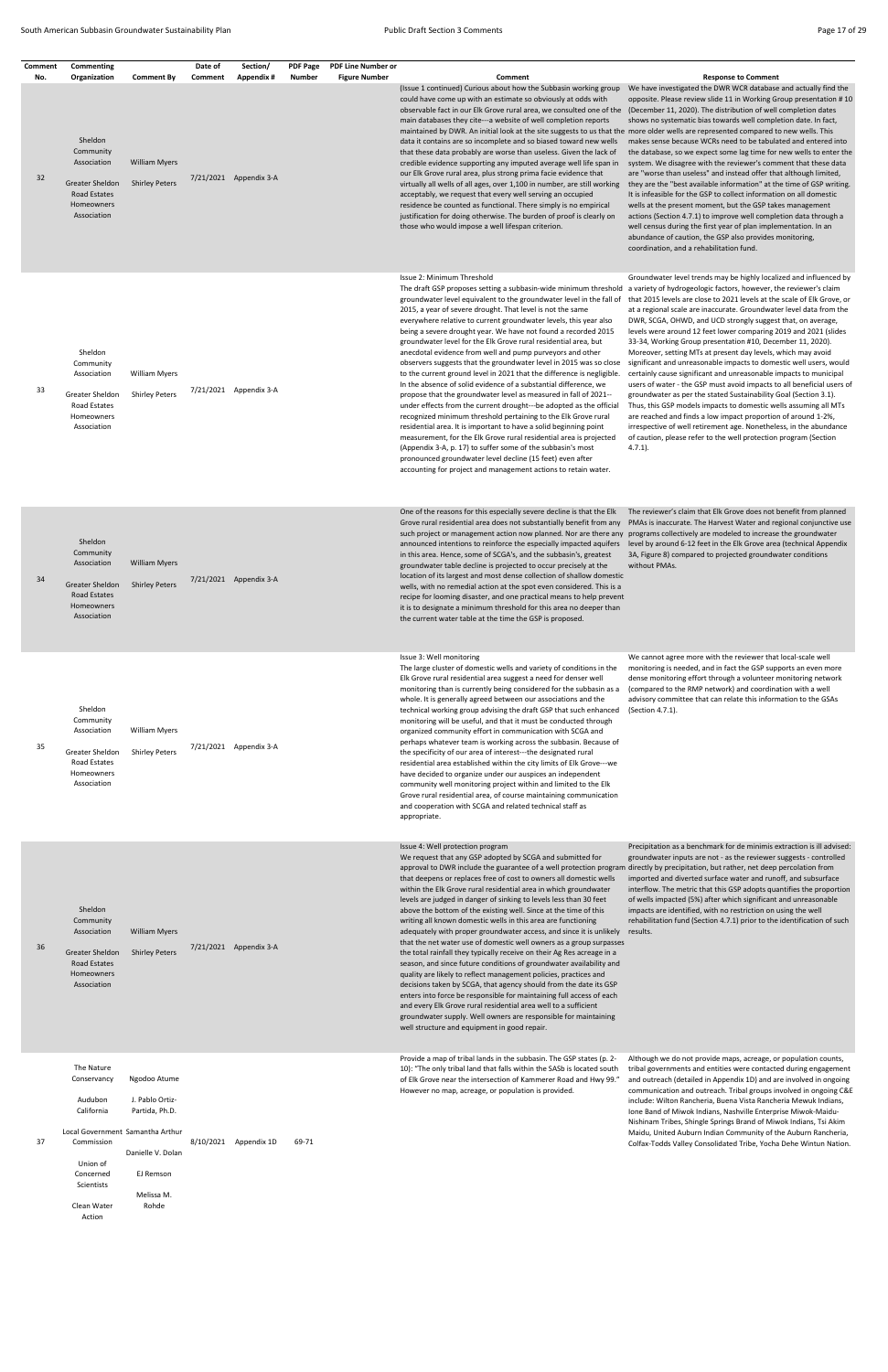| Comment | Commenting                                     |                                   | Date of   | Section/                           | PDF Page | <b>PDF Line Number or</b> |                                                                                                                                                                                                                                                                                                                                                   |                                                                                                                                                                                                               |
|---------|------------------------------------------------|-----------------------------------|-----------|------------------------------------|----------|---------------------------|---------------------------------------------------------------------------------------------------------------------------------------------------------------------------------------------------------------------------------------------------------------------------------------------------------------------------------------------------|---------------------------------------------------------------------------------------------------------------------------------------------------------------------------------------------------------------|
| No.     | Organization                                   | <b>Comment By</b>                 | Comment   | <b>Appendix#</b>                   | Number   | <b>Figure Number</b>      | Comment                                                                                                                                                                                                                                                                                                                                           | <b>Response to Comment</b>                                                                                                                                                                                    |
|         | The Nature<br>Conservancy                      | Ngodoo Atume                      |           |                                    |          |                           | Include a map showing domestic well locations and average well<br>depth across the subbasin.                                                                                                                                                                                                                                                      | These are present in Technical Appendix 3C (Figures 10, 13, 14).                                                                                                                                              |
|         | Audubon<br>California                          | J. Pablo Ortiz-<br>Partida, Ph.D. |           |                                    |          |                           |                                                                                                                                                                                                                                                                                                                                                   |                                                                                                                                                                                                               |
|         | Local Government Samantha Arthur               |                                   |           |                                    |          |                           |                                                                                                                                                                                                                                                                                                                                                   |                                                                                                                                                                                                               |
| 38      | Commission                                     | Danielle V. Dolan                 | 8/11/2021 |                                    |          |                           |                                                                                                                                                                                                                                                                                                                                                   |                                                                                                                                                                                                               |
|         | Union of<br>Concerned<br>Scientists            | EJ Remson<br>Melissa M.           |           |                                    |          |                           |                                                                                                                                                                                                                                                                                                                                                   |                                                                                                                                                                                                               |
|         | Clean Water<br>Action                          | Rohde                             |           |                                    |          |                           |                                                                                                                                                                                                                                                                                                                                                   |                                                                                                                                                                                                               |
|         | The Nature<br>Conservancy                      | Ngodoo Atume                      |           |                                    |          |                           | Provide the population of each identified DAC and include details on Although we do not provide population counts of DACs, DAC groups<br>the population dependent on groundwater for their domestic water were contacted during engagement and outreach (detailed in<br>use.                                                                      | Appendix 1D) and are involved in ongoing communication and<br>outreach. DAC-representative groups involved in ongoing C&E                                                                                     |
|         | Audubon<br>California                          | J. Pablo Ortiz-<br>Partida, Ph.D. |           |                                    |          |                           |                                                                                                                                                                                                                                                                                                                                                   | include: Environmental Justice Coalition for Water, Florin Census-<br>Designated Place (CDP) DAC, Lemon Hill CDP DAC, Parkway CDP<br>DAC, Fruitridge Pocket CDP DAC, Freeport CDP DAC. The GSP                |
| 39      | Local Government Samantha Arthur<br>Commission |                                   | 8/12/2021 |                                    |          |                           |                                                                                                                                                                                                                                                                                                                                                   | comprehensively evaluates impacts to domestic wells - which may<br>be used by DACs - and finds them to be minimal (Appendix 3A).                                                                              |
|         |                                                | Danielle V. Dolan                 |           |                                    |          |                           |                                                                                                                                                                                                                                                                                                                                                   |                                                                                                                                                                                                               |
|         | Union of<br>Concerned<br>Scientists            | EJ Remson                         |           |                                    |          |                           |                                                                                                                                                                                                                                                                                                                                                   |                                                                                                                                                                                                               |
|         | Clean Water<br>Action                          | Melissa M.<br>Rohde               |           |                                    |          |                           |                                                                                                                                                                                                                                                                                                                                                   |                                                                                                                                                                                                               |
|         | The Nature<br>Conservancy                      | Ngodoo Atume                      |           |                                    |          |                           | While the GSP clearly identifies data gaps and their locations, we<br>recommend that the GSP considers any segments with data gaps as<br>potential ISWs and clearly marks them as such on maps provided in                                                                                                                                        | No action is taken.                                                                                                                                                                                           |
| 40      | Audubon<br>California                          | J. Pablo Ortiz-<br>Partida, Ph.D. |           | Figure 2.3-46<br>and<br>throughout |          |                           | the GSP.                                                                                                                                                                                                                                                                                                                                          |                                                                                                                                                                                                               |
|         | Local Government Samantha Arthur<br>Commission | Danielle V. Dolan                 | 8/13/2021 |                                    |          |                           |                                                                                                                                                                                                                                                                                                                                                   |                                                                                                                                                                                                               |
|         | Union of<br>Concerned<br>Scientists            | EJ Remson                         |           | Section 3                          |          |                           |                                                                                                                                                                                                                                                                                                                                                   |                                                                                                                                                                                                               |
|         | Clean Water<br>Action                          | Melissa M.<br>Rohde               |           |                                    |          |                           |                                                                                                                                                                                                                                                                                                                                                   |                                                                                                                                                                                                               |
|         | The Nature<br>Conservancy                      | Ngodoo Atume                      |           |                                    |          |                           | The GSP states that a complete list of special status species is<br>presented in Appendix E of the GSP, but this was not included in the with the Freshwater Trust to see to this.                                                                                                                                                                | This will be included on the website ASAP and we will coordinate                                                                                                                                              |
|         | Audubon<br>California                          | J. Pablo Ortiz-<br>Partida, Ph.D. |           |                                    |          |                           | public review draft. We recommend that the GSP includes a clear<br>description of the fauna (e.g., birds, fish, amphibians) and flora (e.g.,<br>plants) that are dependent on GDEs within the GDE section of the<br>GSP (see Attachment C of this letter for a list of freshwater species                                                         |                                                                                                                                                                                                               |
|         | Local Government Samantha Arthur               |                                   |           |                                    |          |                           | located in the South American subbasin). Also note any threatened<br>or endangered species.                                                                                                                                                                                                                                                       |                                                                                                                                                                                                               |
| 41      | Commission                                     | Danielle V. Dolan                 | 8/14/2021 |                                    |          |                           |                                                                                                                                                                                                                                                                                                                                                   |                                                                                                                                                                                                               |
|         | Union of<br>Concerned                          | EJ Remson                         |           |                                    |          |                           |                                                                                                                                                                                                                                                                                                                                                   |                                                                                                                                                                                                               |
|         | Scientists                                     |                                   |           |                                    |          |                           |                                                                                                                                                                                                                                                                                                                                                   |                                                                                                                                                                                                               |
|         | Clean Water<br>Action                          | Melissa M.<br>Rohde               |           |                                    |          |                           |                                                                                                                                                                                                                                                                                                                                                   |                                                                                                                                                                                                               |
|         | The Nature<br>Conservancy                      | Ngodoo Atume                      |           |                                    |          |                           | Refer to Attachment B for more information on TNC's plant rooting<br>depth database. Deeper thresholds are necessary for plants that<br>have reported maximum root depths that exceed the averaged 30                                                                                                                                             | The consultant team has reviewed the study in question (Lewis and<br>Burgy, 1964) and does not find merit in the results. The study<br>concerns an isotope-tracer study in a fractured rock aquifer in hilly  |
|         | Audubon<br>California                          | J. Pablo Ortiz-<br>Partida, Ph.D. |           |                                    |          |                           | feet threshold, such as valley oak (Quercus lobata). We recommend<br>that the reported max rooting depth for these deeper-rooted plants highly specific to geology (i.e., isotope transport in fractured rock<br>be used. For example, a depth-to-groundwater threshold of 80 feet and alluvium are not at all comparable), and hydraulics (i.e., | topography using a small sample ( $n = 15$ ) of trees. These results are                                                                                                                                      |
| 42      | Local Government Samantha Arthur<br>Commission |                                   | 8/15/2021 |                                    |          |                           | should be used instead of the 30 feet threshold, when verifying<br>whether valley oak polygons from the NC Dataset are connected to<br>groundwater.                                                                                                                                                                                               | topographic driven flow patterns in mountainous regions are much<br>different than those in relatively flat valley floors). Moreover, other<br>literature reviewed by TNC suggest rooting depths of around 30 |
|         |                                                | Danielle V. Dolan                 |           |                                    |          |                           |                                                                                                                                                                                                                                                                                                                                                   | feet. The scientific de-merits outlined above give cause to not                                                                                                                                               |
|         | Union of<br>Concerned                          | EJ Remson                         |           |                                    |          |                           |                                                                                                                                                                                                                                                                                                                                                   | consider an 80 foot rooting depth parameter, and hence, we<br>maintain the GDE study carried out the Freshwater Trust for the                                                                                 |
|         | Scientists                                     | Melissa M.                        |           |                                    |          |                           |                                                                                                                                                                                                                                                                                                                                                   | SASb (see technical Memo 3B (groundwater dependent<br>ecosystems).                                                                                                                                            |
|         | Clean Water<br>Action                          | Rohde                             |           |                                    |          |                           |                                                                                                                                                                                                                                                                                                                                                   |                                                                                                                                                                                                               |
|         | The Nature                                     |                                   |           |                                    |          |                           | Describe efforts to engage with stakeholders during the GSP<br>implementation phase in the Stakeholder Communication and                                                                                                                                                                                                                          | The GSAs are in the process of developing an implementation MOU<br>that includes public engagement provisions. The GSAs will follow                                                                           |

Conservancy

Ngodoo Atume

Engagement Plan. Refer to Attachment B for specific

| Audubon<br>California | J. Pablo Ortiz-<br>Partida, Ph.D. |           |             | phases of the GSP process. | recommendations on how to actively engage stakeholders during all (i.e., public notices and meetings before amending a GSP or prior to<br>imposing or increasing a fee, and ongoing efforts to encourage<br>active involvement). |
|-----------------------|-----------------------------------|-----------|-------------|----------------------------|----------------------------------------------------------------------------------------------------------------------------------------------------------------------------------------------------------------------------------|
|                       | Local Government Samantha Arthur  |           |             |                            |                                                                                                                                                                                                                                  |
| Commission            |                                   | 8/16/2021 | Appendix 1D |                            |                                                                                                                                                                                                                                  |
|                       | Danielle V. Dolan                 |           |             |                            |                                                                                                                                                                                                                                  |
| Union of              |                                   |           |             |                            |                                                                                                                                                                                                                                  |
| Concerned             | EJ Remson                         |           |             |                            |                                                                                                                                                                                                                                  |
| Scientists            |                                   |           |             |                            |                                                                                                                                                                                                                                  |
|                       | Melissa M.                        |           |             |                            |                                                                                                                                                                                                                                  |
| Clean Water           | Rohde                             |           |             |                            |                                                                                                                                                                                                                                  |
| Action                |                                   |           |             |                            |                                                                                                                                                                                                                                  |

DWR guidance in stakeholder engagement during implementation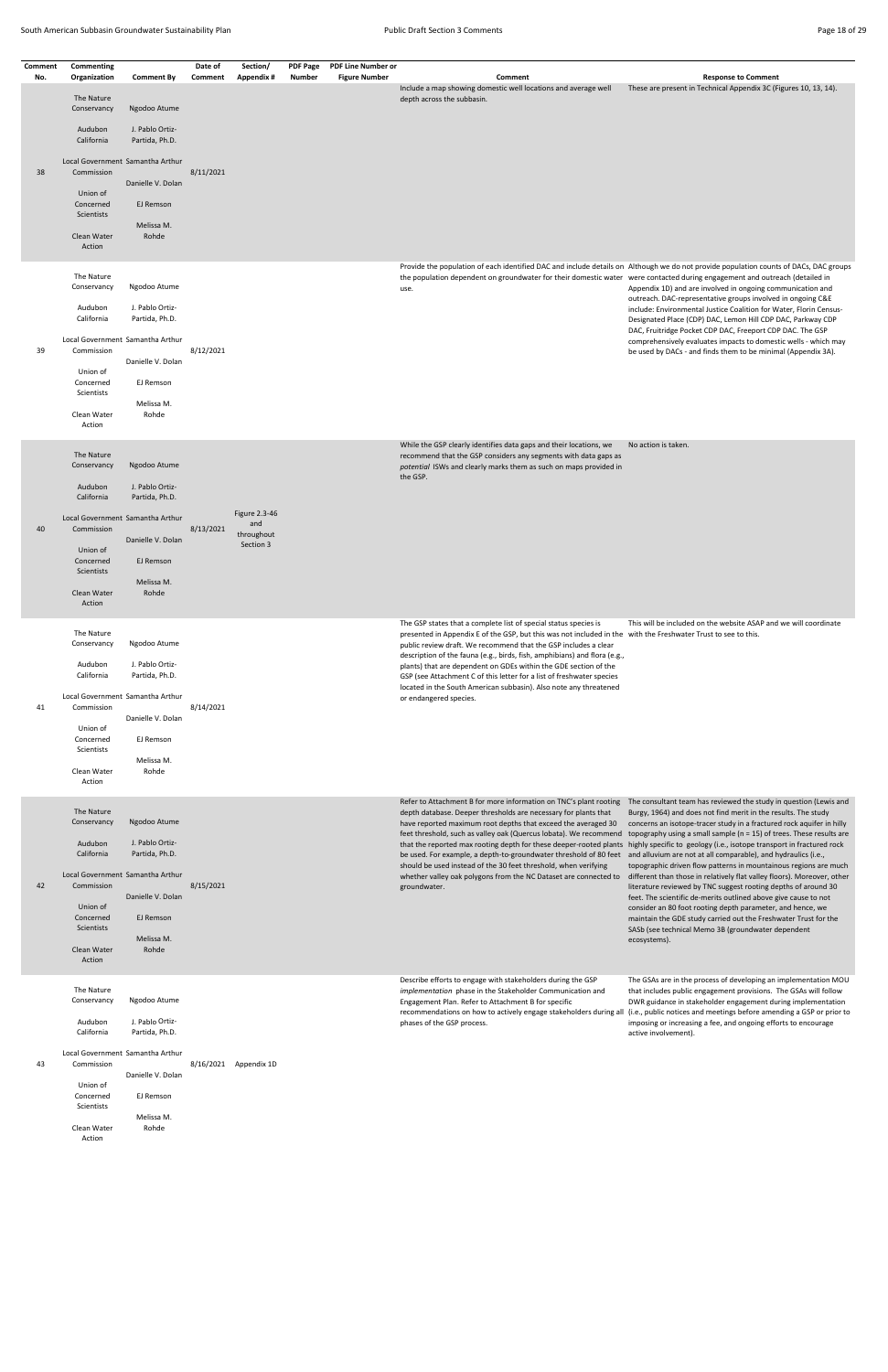| Comment | Commenting                           |                                   | Date of   | Section/              | <b>PDF Page</b><br>Number | <b>PDF Line Number or</b> | Comment                                                                                                                                                                                                                                                                        |                                                                                                                                                                                                                                                                           |
|---------|--------------------------------------|-----------------------------------|-----------|-----------------------|---------------------------|---------------------------|--------------------------------------------------------------------------------------------------------------------------------------------------------------------------------------------------------------------------------------------------------------------------------|---------------------------------------------------------------------------------------------------------------------------------------------------------------------------------------------------------------------------------------------------------------------------|
| No.     | Organization                         | <b>Comment By</b>                 | Comment   | Appendix #            |                           | <b>Figure Number</b>      | Describe efforts to consult and engage with tribes within the                                                                                                                                                                                                                  | <b>Response to Comment</b><br>We received a list of potentially interested tribes after making a                                                                                                                                                                          |
|         | The Nature<br>Conservancy<br>Audubon | Ngodoo Atume<br>J. Pablo Ortiz-   |           |                       |                           |                           | subbasin. Refer to the DWR guidance entitled Engagement with<br>Tribal Governments for specifics on how to consult with tribes.                                                                                                                                                | direct request to the Native American Heritage Commission. Contact<br>was made with all of the listed tribes and those that indicated<br>interest were added to the subbasin outreach lists. However, we will<br>maintain ongoing communication with tribes following DWR |
|         | California                           | Partida, Ph.D.                    |           |                       |                           |                           |                                                                                                                                                                                                                                                                                | guidance in stakeholder engagement during implementation.                                                                                                                                                                                                                 |
| 44      | Commission                           | Local Government Samantha Arthur  |           | 8/17/2021 Appendix 1D |                           |                           |                                                                                                                                                                                                                                                                                |                                                                                                                                                                                                                                                                           |
|         | Union of                             | Danielle V. Dolan                 |           |                       |                           |                           |                                                                                                                                                                                                                                                                                |                                                                                                                                                                                                                                                                           |
|         | Concerned<br>Scientists              | EJ Remson<br>Melissa M.           |           |                       |                           |                           |                                                                                                                                                                                                                                                                                |                                                                                                                                                                                                                                                                           |
|         | Clean Water<br>Action                | Rohde                             |           |                       |                           |                           |                                                                                                                                                                                                                                                                                |                                                                                                                                                                                                                                                                           |
|         | The Nature<br>Conservancy            | Ngodoo Atume                      |           |                       |                           |                           | Describe direct and indirect impacts on DACs and tribes when<br>defining undesirable results for chronic lowering of groundwater<br>levels.                                                                                                                                    | Undesirable results are defined with respect to domestic, industrial,<br>agricultural, municipal, and environmental users. DACs are already<br>considered by inclusion in these user groups (particularly domestic                                                        |
|         | Audubon<br>California                | J. Pablo Ortiz-<br>Partida, Ph.D. |           |                       |                           |                           |                                                                                                                                                                                                                                                                                | users).                                                                                                                                                                                                                                                                   |
|         |                                      | Local Government Samantha Arthur  |           |                       |                           |                           |                                                                                                                                                                                                                                                                                |                                                                                                                                                                                                                                                                           |
| 45      | Commission                           | Danielle V. Dolan                 | 8/18/2021 | Section 3             |                           |                           |                                                                                                                                                                                                                                                                                |                                                                                                                                                                                                                                                                           |
|         | Union of<br>Concerned                | EJ Remson                         |           |                       |                           |                           |                                                                                                                                                                                                                                                                                |                                                                                                                                                                                                                                                                           |
|         | Scientists                           | Melissa M.                        |           |                       |                           |                           |                                                                                                                                                                                                                                                                                |                                                                                                                                                                                                                                                                           |
|         | Clean Water<br>Action                | Rohde                             |           |                       |                           |                           |                                                                                                                                                                                                                                                                                |                                                                                                                                                                                                                                                                           |
|         |                                      |                                   |           |                       |                           |                           | Evaluate the cumulative or indirect impacts of proposed minimum                                                                                                                                                                                                                | Analysis of reaching 100% of MTs at all RMPs suggest the avoidance                                                                                                                                                                                                        |
|         | The Nature<br>Conservancy            | Ngodoo Atume                      |           |                       |                           |                           | thresholds on DACs and tribes.                                                                                                                                                                                                                                                 | of significant and undesirable results to domestic wells. Thus<br>impacts to all user groups - which include DACs - are already<br>considered.                                                                                                                            |
| 46      | Audubon<br>California                | J. Pablo Ortiz-<br>Partida, Ph.D. |           |                       |                           |                           |                                                                                                                                                                                                                                                                                |                                                                                                                                                                                                                                                                           |
|         | Commission                           | Local Government Samantha Arthur  | 8/19/2021 | Section 3             |                           |                           |                                                                                                                                                                                                                                                                                |                                                                                                                                                                                                                                                                           |
|         | Union of                             | Danielle V. Dolan                 |           |                       |                           |                           |                                                                                                                                                                                                                                                                                |                                                                                                                                                                                                                                                                           |
|         | Concerned<br>Scientists              | EJ Remson                         |           |                       |                           |                           |                                                                                                                                                                                                                                                                                |                                                                                                                                                                                                                                                                           |
|         | Clean Water                          | Melissa M.<br>Rohde               |           |                       |                           |                           |                                                                                                                                                                                                                                                                                |                                                                                                                                                                                                                                                                           |
|         | Action                               |                                   |           |                       |                           |                           |                                                                                                                                                                                                                                                                                |                                                                                                                                                                                                                                                                           |
|         | The Nature<br>Conservancy            | Ngodoo Atume                      |           |                       |                           |                           | Describe direct and indirect impacts on DACs and tribes when<br>defining undesirable results for degraded water quality. For specific agricultural, municipal, and environmental users. DACs are already<br>guidance on how to consider domestic water users, refer to "Guide" | Undesirable results are defined with respect to domestic, industrial,<br>considered by inclusion in these user groups (particularly domestic                                                                                                                              |
|         | Audubon                              | J. Pablo Ortiz-                   |           |                       |                           |                           | to Protecting Water Quality Under the Sustainable Groundwater<br>Management Act."                                                                                                                                                                                              | users).                                                                                                                                                                                                                                                                   |
|         | California                           | Partida, Ph.D.                    |           |                       |                           |                           |                                                                                                                                                                                                                                                                                |                                                                                                                                                                                                                                                                           |
| 47      | Commission                           | Local Government Samantha Arthur  | 8/20/2021 | Section 3             |                           |                           |                                                                                                                                                                                                                                                                                |                                                                                                                                                                                                                                                                           |
|         | Union of                             | Danielle V. Dolan                 |           |                       |                           |                           |                                                                                                                                                                                                                                                                                |                                                                                                                                                                                                                                                                           |
|         | Concerned<br>Scientists              | EJ Remson                         |           |                       |                           |                           |                                                                                                                                                                                                                                                                                |                                                                                                                                                                                                                                                                           |
|         | Clean Water                          | Melissa M.<br>Rohde               |           |                       |                           |                           |                                                                                                                                                                                                                                                                                |                                                                                                                                                                                                                                                                           |
|         | Action                               |                                   |           |                       |                           |                           |                                                                                                                                                                                                                                                                                |                                                                                                                                                                                                                                                                           |
|         | The Nature                           |                                   |           |                       |                           |                           | Evaluate the cumulative or indirect impacts of proposed minimum<br>thresholds on DACs and tribes.                                                                                                                                                                              | Groundwater quality MTs suggest the avoidance of significant and<br>undesirable results for all users. Thus impacts to all user groups -                                                                                                                                  |
|         | Conservancy                          | Ngodoo Atume                      |           |                       |                           |                           |                                                                                                                                                                                                                                                                                | which include DACs - are already considered.                                                                                                                                                                                                                              |
|         | Audubon<br>California                | J. Pablo Ortiz-<br>Partida, Ph.D. |           |                       |                           |                           |                                                                                                                                                                                                                                                                                |                                                                                                                                                                                                                                                                           |
|         |                                      | Local Government Samantha Arthur  |           |                       |                           |                           |                                                                                                                                                                                                                                                                                |                                                                                                                                                                                                                                                                           |
| 48      | Commission                           | Danielle V. Dolan                 | 8/21/2021 | Section 3             |                           |                           |                                                                                                                                                                                                                                                                                |                                                                                                                                                                                                                                                                           |
|         | Union of<br>Concerned                | EJ Remson                         |           |                       |                           |                           |                                                                                                                                                                                                                                                                                |                                                                                                                                                                                                                                                                           |
|         | Scientists                           | Melissa M.                        |           |                       |                           |                           |                                                                                                                                                                                                                                                                                |                                                                                                                                                                                                                                                                           |
|         | Clean Water                          | Rohde                             |           |                       |                           |                           |                                                                                                                                                                                                                                                                                |                                                                                                                                                                                                                                                                           |
|         | Action                               |                                   |           |                       |                           |                           |                                                                                                                                                                                                                                                                                |                                                                                                                                                                                                                                                                           |
|         | The Nature<br>Conservancy            | Ngodoo Atume                      |           |                       |                           |                           | Section 2.3.4 (Groundwater quality) discusses TDS, however Section The groundwater quality section (Section 2.3.4) uses analysis of<br>3.3.3 (Maximum threshold for degraded groundwater quality)<br>discusses specific conductivity. Choose one measurement to                | Total Dissolved Solids (TDS), as opposed to specific conductivity, to<br>evaluate salinity levels in the Subbasin as this data is historically                                                                                                                            |

Audubon California J. Pablo Ortiz‐ Partida, Ph.D.

Local Government Samantha Arthur Commission Union of Concerned Scientists Clean Water Action Danielle V. Dolan EJ Remson Melissa M. Rohde 8/22/2021 Sections <sup>2</sup>

and 3

describe salinity and use it consistently throughout the GSP.

abundant for the subbasin. Section 3.3.3 (Maximum threshold for degraded groundwater quality) discusses specific conductivity, as opposed to TDS, for the reason that specific conductivity can be measured with an in‐situ probe, while TDS requires laboratory results. This ease of measurement will enable easier collection of salinity data for the subbasin moving forward. We understand that disconnect arises with use of the different methods, but feel that the historic analysis available through TDS data, and the future ease of measurements available through probe measurements of specific conductivity, outweigh any potential disconnect.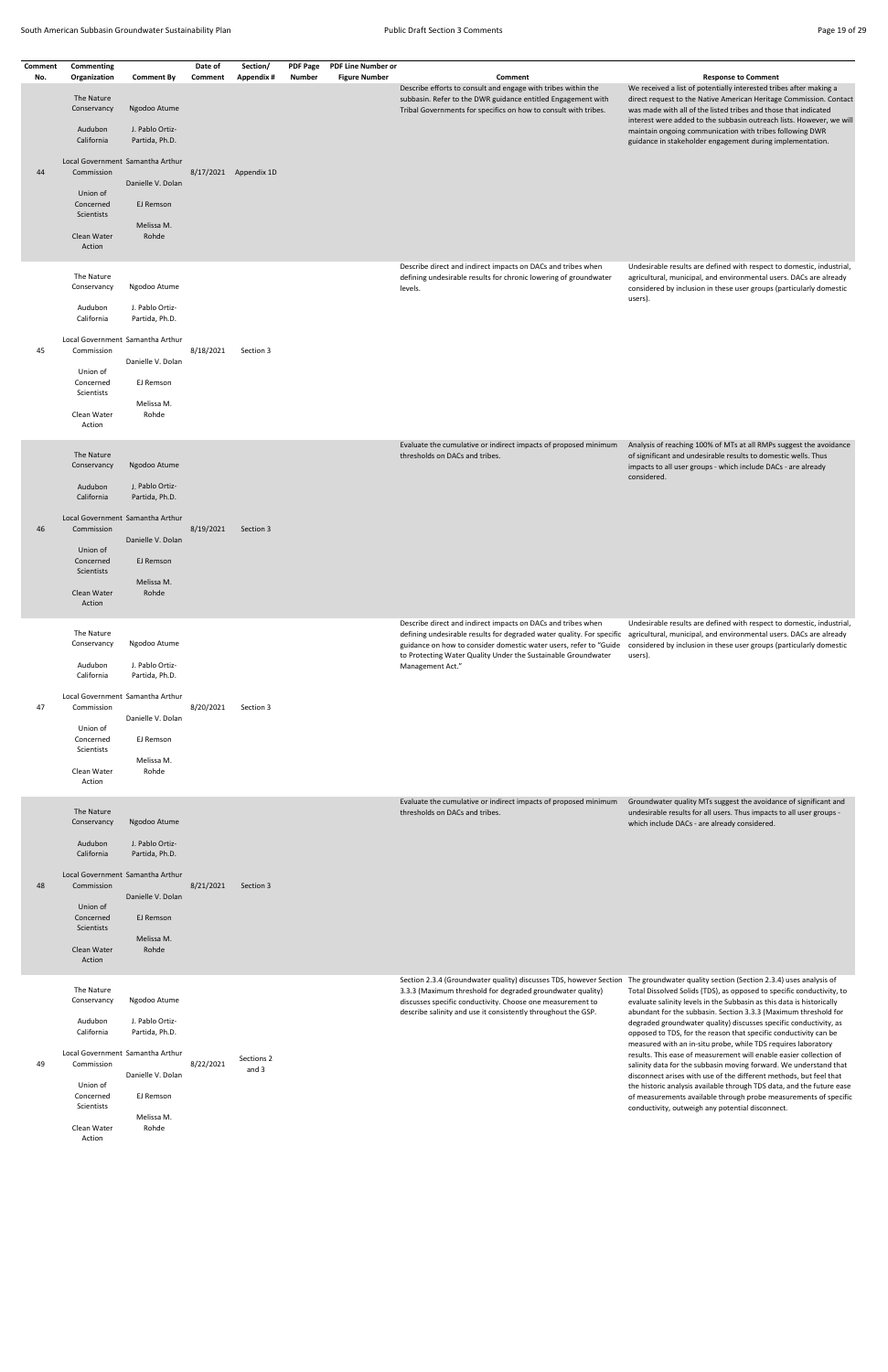| Comment<br>No. | Commenting<br>Organization                                                                                                       | <b>Comment By</b>                                                                                                                              | Date of<br>Comment  | Section/<br>Appendix # | <b>PDF Page</b><br>Number | <b>PDF Line Number or</b><br><b>Figure Number</b> | Comment                                                                                                                                                                                                                                                                                                                                                                                                                                                                                                                                                                                                                                                                                                                                                            | <b>Response to Comment</b>                                                                                                                                                                                                                                                                                                                                                                                                                                                                                                                                                                                                                                                                                                                                                                                                                                                                                                                                                                                                                                                                                                                                                                                                                                                                                                                   |
|----------------|----------------------------------------------------------------------------------------------------------------------------------|------------------------------------------------------------------------------------------------------------------------------------------------|---------------------|------------------------|---------------------------|---------------------------------------------------|--------------------------------------------------------------------------------------------------------------------------------------------------------------------------------------------------------------------------------------------------------------------------------------------------------------------------------------------------------------------------------------------------------------------------------------------------------------------------------------------------------------------------------------------------------------------------------------------------------------------------------------------------------------------------------------------------------------------------------------------------------------------|----------------------------------------------------------------------------------------------------------------------------------------------------------------------------------------------------------------------------------------------------------------------------------------------------------------------------------------------------------------------------------------------------------------------------------------------------------------------------------------------------------------------------------------------------------------------------------------------------------------------------------------------------------------------------------------------------------------------------------------------------------------------------------------------------------------------------------------------------------------------------------------------------------------------------------------------------------------------------------------------------------------------------------------------------------------------------------------------------------------------------------------------------------------------------------------------------------------------------------------------------------------------------------------------------------------------------------------------|
| 50             | The Nature<br>Conservancy<br>Audubon<br>California<br>Commission<br>Union of<br>Concerned<br>Scientists<br>Clean Water<br>Action | Ngodoo Atume<br>J. Pablo Ortiz-<br>Partida, Ph.D.<br>Local Government Samantha Arthur<br>Danielle V. Dolan<br>EJ Remson<br>Melissa M.<br>Rohde | 8/23/2021           | Section 3              |                           |                                                   | The plan only sets minimum thresholds and measurable objectives<br>for nitrates and specific conductivity. The GSP should set SMC for<br>the additional COCs in the subbasin (arsenic, iron, and manganese)<br>and ensure they align with drinking water standards.                                                                                                                                                                                                                                                                                                                                                                                                                                                                                                | Analysis of the available data for arsenic, iron, and manganese does<br>show that exceedances of these constituents occur throughout the<br>Subbasin. Arsenic is different from iron and manganese for the<br>reason that there are public health risks associated with elevated<br>arsenic concentrations, as opposed to the aesthetic considerations<br>that arise due to elevated concentrations of iron and manganese.<br>Further analysis of elevated concentrations of these constituents<br>reveals that exceedances of the Maximum Contaminant Level (MCL),<br>and Secondary Maximum Contaminant Levels (SMCLs) occur within<br>regions that are served water by Municipal Community Water<br>Systems (this analysis will be presented in an upcoming draft). The<br>monitoring and treatment of these constituents should be sufficient<br>to protect the beneficial users of groundwater.<br>As part of the updated GSP Draft, it is not proposed that SMC be set<br>for these constituents, but instead proposed that the three<br>constituents be included in the two monitoring networks proposed<br>by the GSP (the GSP Water Quality Monitoring Network, and the<br>Community Monitoring Effort). This monitoring data will then be<br>evaluated, and if deemed necessary, SMC will be set in the next GSP<br>update in 2027. |
| 51             | The Nature<br>Conservancy<br>Audubon<br>California<br>Commission<br>Union of<br>Concerned<br>Scientists<br>Clean Water<br>Action | Ngodoo Atume<br>J. Pablo Ortiz-<br>Partida, Ph.D.<br>Local Government Samantha Arthur<br>Danielle V. Dolan<br>EJ Remson<br>Melissa M.<br>Rohde | 8/24/2021           | Section 3              |                           |                                                   | When defining undesirable results for chronic lowering of<br>groundwater levels and depletions of interconnected surface<br>waters, provide specifics on what biological responses (e.g., extent<br>of habitat, growth, recruitment rates) would best characterize a<br>significant and unreasonable impact to GDEs. Undesirable results to<br>environmental users occur when 'significant and unreasonable'<br>effects on beneficial users are caused by groundwater conditions in<br>the subbasin. Thus, potential impacts on environmental beneficial<br>uses and users need to be considered when defining undesirable<br>results9 in the subbasin. Defining undesirable results is the crucial<br>first step before the minimum thresholds can be determined. | See Technical Appendix 3B and Section 3's Table 3-2 (The<br>Freshwater Trust, 2020). GDE area and NDVI declining below<br>historical observed levels are used as quantitative metrics to define<br>when significant and unreasonable impacts occur.                                                                                                                                                                                                                                                                                                                                                                                                                                                                                                                                                                                                                                                                                                                                                                                                                                                                                                                                                                                                                                                                                          |
| 52             | The Nature<br>Conservancy<br>Audubon<br>California<br>Commission<br>Union of<br>Concerned<br>Scientists<br>Clean Water<br>Action | Ngodoo Atume<br>J. Pablo Ortiz-<br>Partida, Ph.D.<br>Local Government Samantha Arthur<br>Danielle V. Dolan<br>EJ Remson<br>Melissa M.<br>Rohde | 8/25/2021           | Section 2              |                           |                                                   | Provide more information regarding the selection of the American This rationale has been clarified and improved in the text.<br>River Basin Study and the methods through which climate change is<br>incorporated, since this is a different method than the use of climate<br>change factors suggested by DWR.                                                                                                                                                                                                                                                                                                                                                                                                                                                    |                                                                                                                                                                                                                                                                                                                                                                                                                                                                                                                                                                                                                                                                                                                                                                                                                                                                                                                                                                                                                                                                                                                                                                                                                                                                                                                                              |
| 53             | The Nature<br>Conservancy<br>Audubon<br>California<br>Commission<br>Union of<br>Concerned<br>Scientists<br>Clean Water<br>Action | Ngodoo Atume<br>J. Pablo Ortiz-<br>Partida, Ph.D.<br>Local Government Samantha Arthur<br>Danielle V. Dolan<br>EJ Remson<br>Melissa M.<br>Rohde | 8/26/2021           | Section 2              |                           |                                                   | Integrate climate change, including extremely wet and dry scenarios, This change is not taken, but the rationale for selecting the central<br>into all elements of the projected water budget to form the basis for tendency has been made more clear.<br>development of sustainable management criteria and projects and<br>management actions.                                                                                                                                                                                                                                                                                                                                                                                                                   |                                                                                                                                                                                                                                                                                                                                                                                                                                                                                                                                                                                                                                                                                                                                                                                                                                                                                                                                                                                                                                                                                                                                                                                                                                                                                                                                              |
| 54             | The Nature<br>Conservancy<br>Audubon<br>California<br>Commission<br>Union of<br>Concerned<br>Scientists<br>Clean Water<br>Action | Ngodoo Atume<br>J. Pablo Ortiz-<br>Partida, Ph.D.<br>Local Government Samantha Arthur<br>Danielle V. Dolan<br>EJ Remson<br>Melissa M.<br>Rohde | 8/27/2021 Section 2 |                        |                           |                                                   | Calculate sustainable yield based on the projected water budget<br>with climate change incorporated.                                                                                                                                                                                                                                                                                                                                                                                                                                                                                                                                                                                                                                                               | The sustainable yield estimate utilizes the climate change scenarios<br>that were analyzed for the GSP, along with the other modeling<br>scenarios. The data does not indicate that climate change will<br>significantly change the basin sustainable yield.                                                                                                                                                                                                                                                                                                                                                                                                                                                                                                                                                                                                                                                                                                                                                                                                                                                                                                                                                                                                                                                                                 |
| 55             | The Nature<br>Conservancy<br>Audubon<br>California<br>Commission<br>Union of<br>Concerned<br>Scientists<br>Clean Water<br>Action | Ngodoo Atume<br>J. Pablo Ortiz-<br>Partida, Ph.D.<br>Local Government Samantha Arthur<br>Danielle V. Dolan<br>EJ Remson<br>Melissa M.<br>Rohde | 8/28/2021           | Section 2              |                           |                                                   | Incorporate climate change scenarios into projects and management We agree this is important, and evaluate a scenario that includes<br>actions.                                                                                                                                                                                                                                                                                                                                                                                                                                                                                                                                                                                                                    | both climate change and PMAs.                                                                                                                                                                                                                                                                                                                                                                                                                                                                                                                                                                                                                                                                                                                                                                                                                                                                                                                                                                                                                                                                                                                                                                                                                                                                                                                |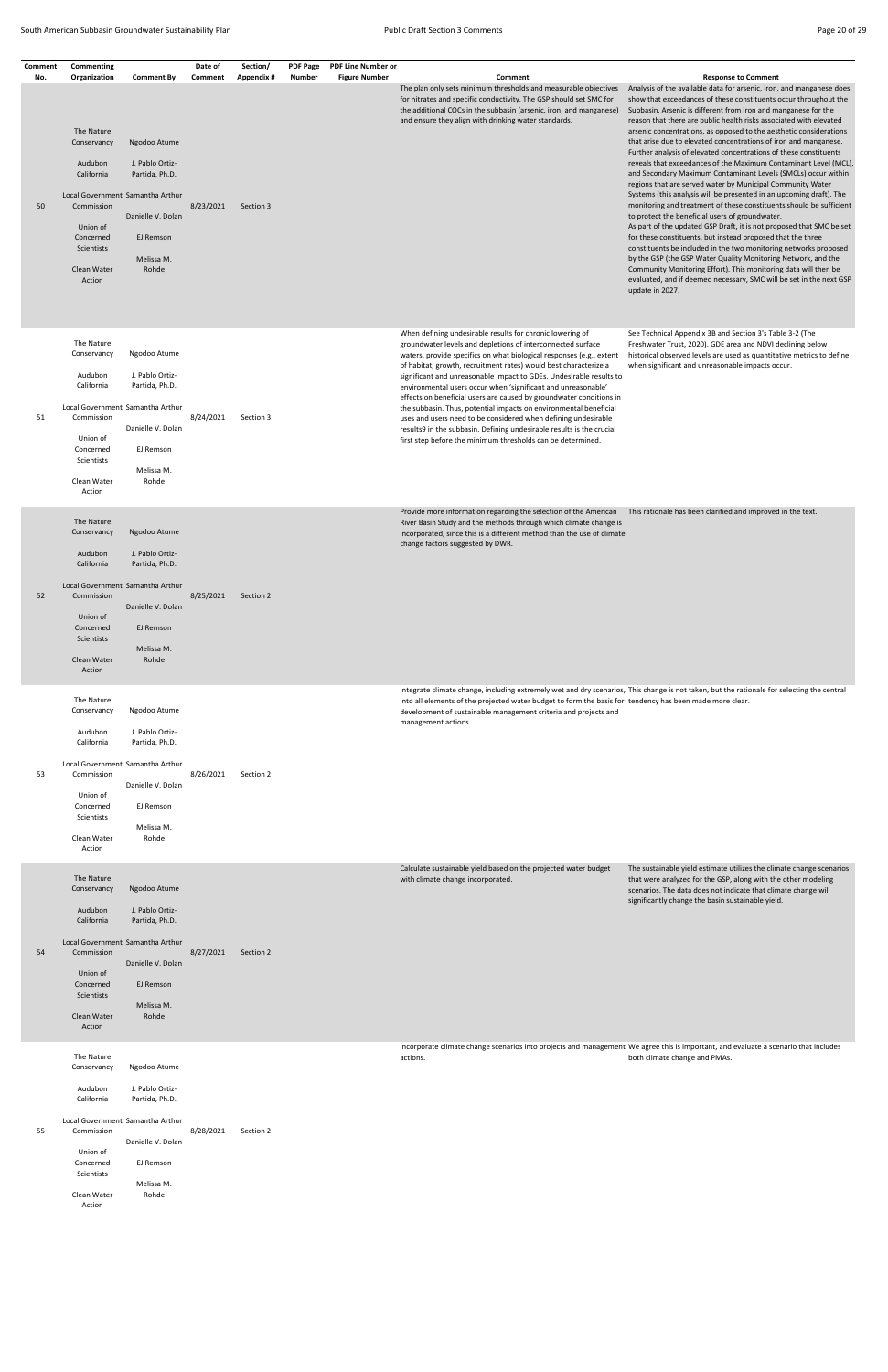| Comment<br>No. | Commenting<br>Organization                                                                                                                                                     | <b>Comment By</b>                                                                                                                              | Date of<br>Comment | Section/<br>Appendix # | PDF Page<br><b>Number</b> | <b>PDF Line Number or</b><br><b>Figure Number</b> | Comment                                                                                                                                                                                                                                                                                                                                                                                                                                                                                                                                                                                                  | <b>Response to Comment</b>                                                                                                                                                                                                                                                                                    |
|----------------|--------------------------------------------------------------------------------------------------------------------------------------------------------------------------------|------------------------------------------------------------------------------------------------------------------------------------------------|--------------------|------------------------|---------------------------|---------------------------------------------------|----------------------------------------------------------------------------------------------------------------------------------------------------------------------------------------------------------------------------------------------------------------------------------------------------------------------------------------------------------------------------------------------------------------------------------------------------------------------------------------------------------------------------------------------------------------------------------------------------------|---------------------------------------------------------------------------------------------------------------------------------------------------------------------------------------------------------------------------------------------------------------------------------------------------------------|
| 56             | The Nature<br>Conservancy<br>Audubon<br>California<br>Commission<br>Union of<br>Concerned<br>Scientists<br>Clean Water                                                         | Ngodoo Atume<br>J. Pablo Ortiz-<br>Partida, Ph.D.<br>Local Government Samantha Arthur<br>Danielle V. Dolan<br>EJ Remson<br>Melissa M.<br>Rohde | 8/29/2021          | Section 3              |                           |                                                   | Provide maps that overlay monitoring well locations with the<br>locations of DACs, domestic wells, and tribal areas to clearly identify and DACs (Appendix 1D, page 69). Analysis of reaching 100% of MTs<br>potentially impacted areas. Ensure that existing and proposed<br>representative monitoring sites adequately cover DAC, domestic<br>well, and tribal portions of the subbasin.                                                                                                                                                                                                               | We provide both maps of monitoring well locations (Section 3.3.1.3)<br>at all RMPs suggest the avoidance of significant and undesirable<br>results to domestic wells. Thus impacts to all user groups - which<br>include DACs - are already considered.                                                       |
| 57             | Action<br>The Nature<br>Conservancy<br>Audubon<br>California<br>Local Government Samantha Arthur<br>Commission<br>Union of<br>Concerned<br>Scientists<br>Clean Water<br>Action | Ngodoo Atume<br>J. Pablo Ortiz-<br>Partida, Ph.D.<br>Danielle V. Dolan<br>EJ Remson<br>Melissa M.<br>Rohde                                     | 8/30/2021          | Section 3              |                           |                                                   | Provide specific steps to fill data gaps relating to representative<br>monitoring sites that lack historical data or well screen information<br>for wells on private lands.                                                                                                                                                                                                                                                                                                                                                                                                                              | A management action to fill the described data gaps has been<br>provided in Section 4 and a budgetary item has been provided in<br>Section 5.                                                                                                                                                                 |
| 58             | The Nature<br>Conservancy<br>Audubon<br>California<br>Commission<br>Union of<br>Concerned<br>Scientists<br>Clean Water<br>Action                                               | Ngodoo Atume<br>J. Pablo Ortiz-<br>Partida, Ph.D.<br>Local Government Samantha Arthur<br>Danielle V. Dolan<br>EJ Remson<br>Melissa M.<br>Rohde | 8/31/2021          | Section 3              |                           |                                                   | Determine what ecological monitoring can be used to assess the<br>potential for significant and unreasonable impacts to GDEs or ISWs<br>due to groundwater conditions in the subbasin. The GSP (Appendix 3-<br>B) describes GDE analyses using NDVI. Describe more fully if NDVI<br>will be used to assess impacts to GDEs during the GSP<br>implementation phase.                                                                                                                                                                                                                                       | Groundwater level monitoring and NDVI monitoring will occur<br>throughout the implementation period.                                                                                                                                                                                                          |
| 59             | The Nature<br>Conservancy<br>Audubon<br>California<br>Local Government Samantha Arthur<br>Commission<br>Union of<br>Concerned<br>Scientists<br>Clean Water<br>Action           | Ngodoo Atume<br>J. Pablo Ortiz-<br>Partida, Ph.D.<br>Danielle V. Dolan<br>EJ Remson<br>Melissa M.<br>Rohde                                     | 9/1/2021           | Section 4              |                           |                                                   | For DACs, include a discussion of whether potential impacts to water The project proponents for each project included in the GSP will be<br>quality from projects and management actions could occur. For<br>example, groundwater recharge projects can have potential<br>negative impacts to water quality which could cause undesirable<br>results to drinking water beneficial users. Ensure that appropriate<br>monitoring and mitigation aspects are included in the project<br>development plans for recharge projects. Refer to Appendix B for<br>drinking water well impact mitigation guidance. | responsible for monitoring water quality effects of their projects and<br>for mitigating any potential impacts. These aspects will be addressed<br>as the projects are implemented.                                                                                                                           |
| 60             | The Nature<br>Conservancy<br>Audubon<br>California<br>Commission<br>Union of<br>Concerned<br>Scientists<br>Clean Water<br>Action                                               | Ngodoo Atume<br>J. Pablo Ortiz-<br>Partida, Ph.D.<br>Local Government Samantha Arthur<br>Danielle V. Dolan<br>EJ Remson<br>Melissa M.<br>Rohde | 9/2/2021           | Section 4              |                           |                                                   | Develop management actions that incorporate climate and water<br>delivery uncertainties to address future water demand and prevent<br>future undesirable results.<br>Include a map showing domestic well locations and average well                                                                                                                                                                                                                                                                                                                                                                      | Currently planned PMA substantially improve groundwater<br>elevations (Appendix 3A, Figure 8) and avoid undesirable results.<br>PMA also include regional conjunctive use, which incorporate<br>climate and water delivery uncertainties.<br>These are present in Technical Appendix 3C (Figures 10, 13, 14). |
|                | The Nature                                                                                                                                                                     |                                                                                                                                                |                    |                        |                           |                                                   | depth across the subbasin.                                                                                                                                                                                                                                                                                                                                                                                                                                                                                                                                                                               |                                                                                                                                                                                                                                                                                                               |

Conservancy Ngodoo Atume

Union of

Audubon California J. Pablo Ortiz‐ Partida, Ph.D.

Scientists

Action

Local Government Samantha Arthur Commission Danielle V. Dolan 8/11/2021

> Concerned EJ Remson

Clean Water Rohde

Melissa M.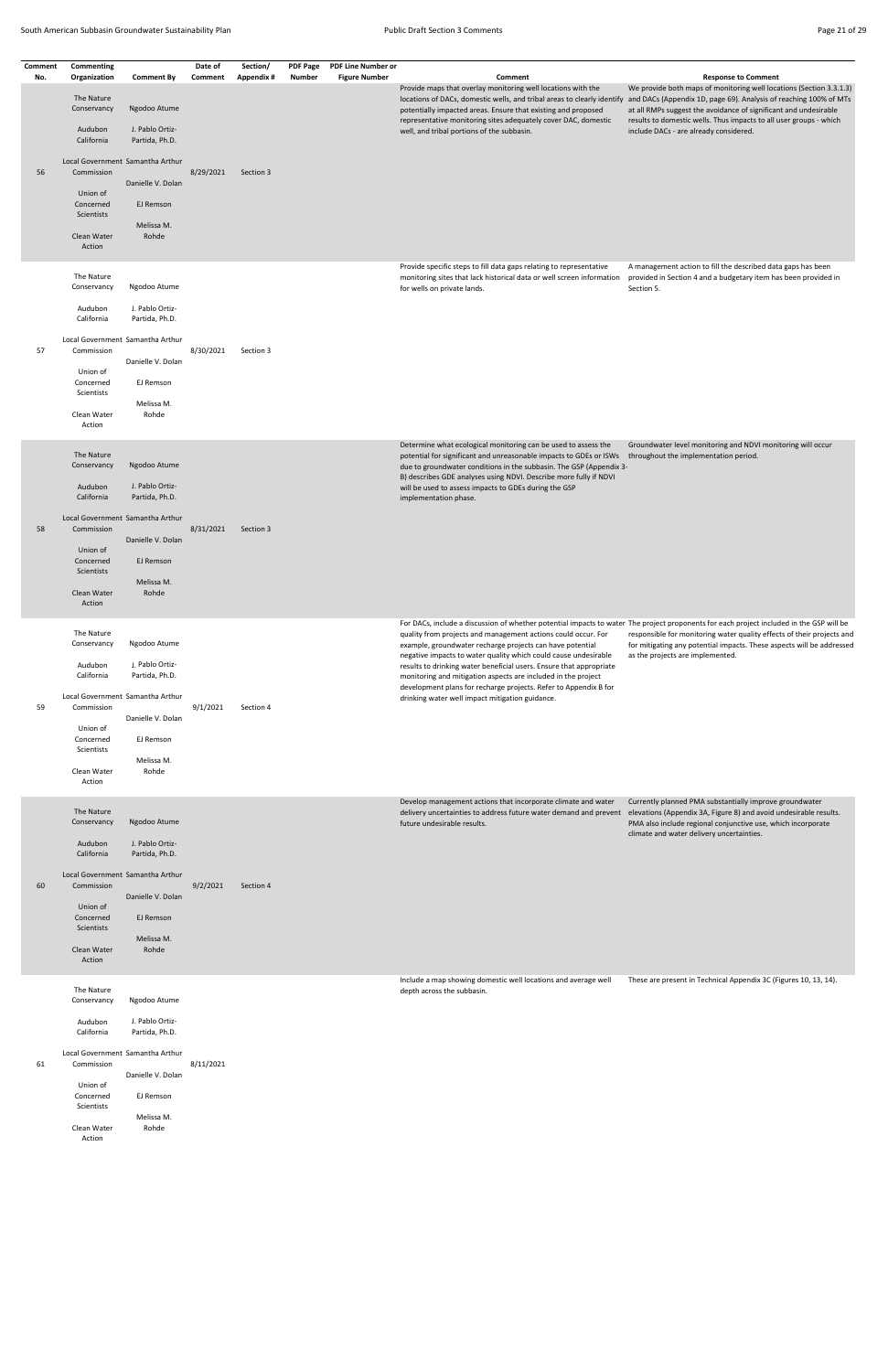| Comment   | Commenting                                                                                                                                       |                                                                                                                                                                     | Date of              | Section/   | <b>PDF Page</b> | <b>PDF Line Number or</b> |                                                                                                                                                                                                                                                                                                                                                                                                                                                                                                                                                                                                                                                                                                                            |                                                                                                                                                                                                                                                                                                                                                                                                                                                                                                                                                                                                                                                                                                                                                                            |
|-----------|--------------------------------------------------------------------------------------------------------------------------------------------------|---------------------------------------------------------------------------------------------------------------------------------------------------------------------|----------------------|------------|-----------------|---------------------------|----------------------------------------------------------------------------------------------------------------------------------------------------------------------------------------------------------------------------------------------------------------------------------------------------------------------------------------------------------------------------------------------------------------------------------------------------------------------------------------------------------------------------------------------------------------------------------------------------------------------------------------------------------------------------------------------------------------------------|----------------------------------------------------------------------------------------------------------------------------------------------------------------------------------------------------------------------------------------------------------------------------------------------------------------------------------------------------------------------------------------------------------------------------------------------------------------------------------------------------------------------------------------------------------------------------------------------------------------------------------------------------------------------------------------------------------------------------------------------------------------------------|
| No.<br>62 | Organization<br>The Nature<br>Conservancy<br>Audubon<br>California<br>Commission<br>Union of<br>Concerned<br>Scientists<br>Clean Water<br>Action | <b>Comment By</b><br>Ngodoo Atume<br>J. Pablo Ortiz-<br>Partida, Ph.D.<br>Local Government Samantha Arthur<br>Danielle V. Dolan<br>EJ Remson<br>Melissa M.<br>Rohde | Comment<br>8/14/2021 | Appendix # | Number          | <b>Figure Number</b>      | Comment<br>The GSP states that a complete list of special status species is<br>presented in Appendix E of the GSP, but this was not included in the with the Freshwater Trust to see to this.<br>public review draft. We recommend that the GSP includes a clear<br>description of the fauna (e.g., birds, fish, amphibians) and flora (e.g.,<br>plants) that are dependent on GDEs within the GDE section of the<br>GSP (see Attachment C of this letter for a list of freshwater species<br>located in the South American subbasin). Also note any threatened<br>or endangered species.                                                                                                                                  | <b>Response to Comment</b><br>This will be included on the website ASAP and we will coordinate                                                                                                                                                                                                                                                                                                                                                                                                                                                                                                                                                                                                                                                                             |
| 63        | The Nature<br>Conservancy<br>Audubon<br>California<br>Commission<br>Union of<br>Concerned<br>Scientists<br>Clean Water<br>Action                 | Ngodoo Atume<br>J. Pablo Ortiz-<br>Partida, Ph.D.<br>Local Government Samantha Arthur<br>Danielle V. Dolan<br>EJ Remson<br>Melissa M.<br>Rohde                      | 8/15/2021            |            |                 |                           | Refer to Attachment B for more information on TNC's plant rooting<br>depth database. Deeper thresholds are necessary for plants that<br>have reported maximum root depths that exceed the averaged 30<br>feet threshold, such as valley oak (Quercus lobata). We recommend<br>that the reported max rooting depth for these deeper-rooted plants highly specific to geology (i.e., isotope transport in fractured rock<br>be used. For example, a depth-to-groundwater threshold of 80 feet<br>should be used instead of the 30 feet threshold, when verifying<br>whether valley oak polygons from the NC Dataset are connected to different than those in relatively flat valley floors). Moreover, other<br>groundwater. | The consultant team has reviewed the study in question (Lewis and<br>Burgy, 1964) and does not find merit in the results. The study<br>concerns an isotope-tracer study in a fractured rock aquifer in hilly<br>topography using a small sample ( $n = 15$ ) of trees. These results are<br>and alluvium are not at all comparable), and hydraulics (i.e.,<br>topographic driven flow patterns in mountainous regions are much<br>literature reviewed by TNC suggest rooting depths of around 30<br>feet. The scientific de-merits outlined above give cause to not<br>consider an 80 foot rooting depth parameter, and hence, we<br>maintain the GDE study carried out the Freshwater Trust for the<br>SASb (see technical Memo 3B (groundwater dependent<br>ecosystems). |
| 64        | The Nature<br>Conservancy<br>Audubon<br>California<br>Commission<br>Union of<br>Concerned<br>Scientists<br>Clean Water<br>Action                 | Ngodoo Atume<br>J. Pablo Ortiz-<br>Partida, Ph.D.<br>Local Government Samantha Arthur<br>Danielle V. Dolan<br>EJ Remson<br>Melissa M.<br>Rohde                      | 8/18/2021            | Section 3  |                 |                           | Describe direct and indirect impacts on DACs and tribes when<br>defining undesirable results for chronic lowering of groundwater<br>levels.                                                                                                                                                                                                                                                                                                                                                                                                                                                                                                                                                                                | Undesirable results are defined with respect to domestic, industrial,<br>agricultural, municipal, and environmental users. DACs are already<br>considered by inclusion in these user groups (particularly domestic<br>users).                                                                                                                                                                                                                                                                                                                                                                                                                                                                                                                                              |
| 65        | The Nature<br>Conservancy<br>Audubon<br>California<br>Commission<br>Union of<br>Concerned<br>Scientists<br>Clean Water<br>Action                 | Ngodoo Atume<br>J. Pablo Ortiz-<br>Partida, Ph.D.<br>Local Government Samantha Arthur<br>Danielle V. Dolan<br>EJ Remson<br>Melissa M.<br>Rohde                      | 8/19/2021            | Section 3  |                 |                           | Evaluate the cumulative or indirect impacts of proposed minimum<br>thresholds on DACs and tribes.                                                                                                                                                                                                                                                                                                                                                                                                                                                                                                                                                                                                                          | Analysis of reaching 100% of MTs at all RMPs suggest the avoidance<br>of significant and undesirable results to domestic wells. Thus<br>impacts to all user groups - which include DACs - are already<br>considered.                                                                                                                                                                                                                                                                                                                                                                                                                                                                                                                                                       |
| 66        | The Nature<br>Conservancy<br>Audubon<br>California<br>Commission<br>Union of<br>Concerned<br>Scientists<br>Clean Water<br>Action                 | Ngodoo Atume<br>J. Pablo Ortiz-<br>Partida, Ph.D.<br>Local Government Samantha Arthur<br>Danielle V. Dolan<br>EJ Remson<br>Melissa M.<br>Rohde                      | 8/20/2021            | Section 3  |                 |                           | Describe direct and indirect impacts on DACs and tribes when<br>defining undesirable results for degraded water quality. For specific agricultural, municipal, and environmental users. DACs are already<br>guidance on how to consider domestic water users, refer to "Guide considered by inclusion in these user groups (particularly domestic<br>to Protecting Water Quality Under the Sustainable Groundwater<br>Management Act."<br>Evaluate the cumulative or indirect impacts of proposed minimum                                                                                                                                                                                                                  | Undesirable results are defined with respect to domestic, industrial,<br>users).<br>Groundwater quality MTs suggest the avoidance of significant and                                                                                                                                                                                                                                                                                                                                                                                                                                                                                                                                                                                                                       |
|           | The Nature                                                                                                                                       |                                                                                                                                                                     |                      |            |                 |                           | thresholds on DACs and tribes.                                                                                                                                                                                                                                                                                                                                                                                                                                                                                                                                                                                                                                                                                             | undesirable results for all users. Thus impacts to all user groups -                                                                                                                                                                                                                                                                                                                                                                                                                                                                                                                                                                                                                                                                                                       |

Conservancy Ngodoo Atume

Audubon California J. Pablo Ortiz‐ Partida, Ph.D.

Local Government Samantha Arthur

Action

| 67 | Commission        |                   | 8/21/2021 | Section 3 |  |
|----|-------------------|-------------------|-----------|-----------|--|
|    |                   | Danielle V. Dolan |           |           |  |
|    | Union of          |                   |           |           |  |
|    | Concerned         | EJ Remson         |           |           |  |
|    | <b>Scientists</b> |                   |           |           |  |
|    |                   | Melissa M.        |           |           |  |
|    | Clean Water       | Rohde             |           |           |  |
|    | $A - 1 - n$       |                   |           |           |  |

which include DACs ‐ are already considered.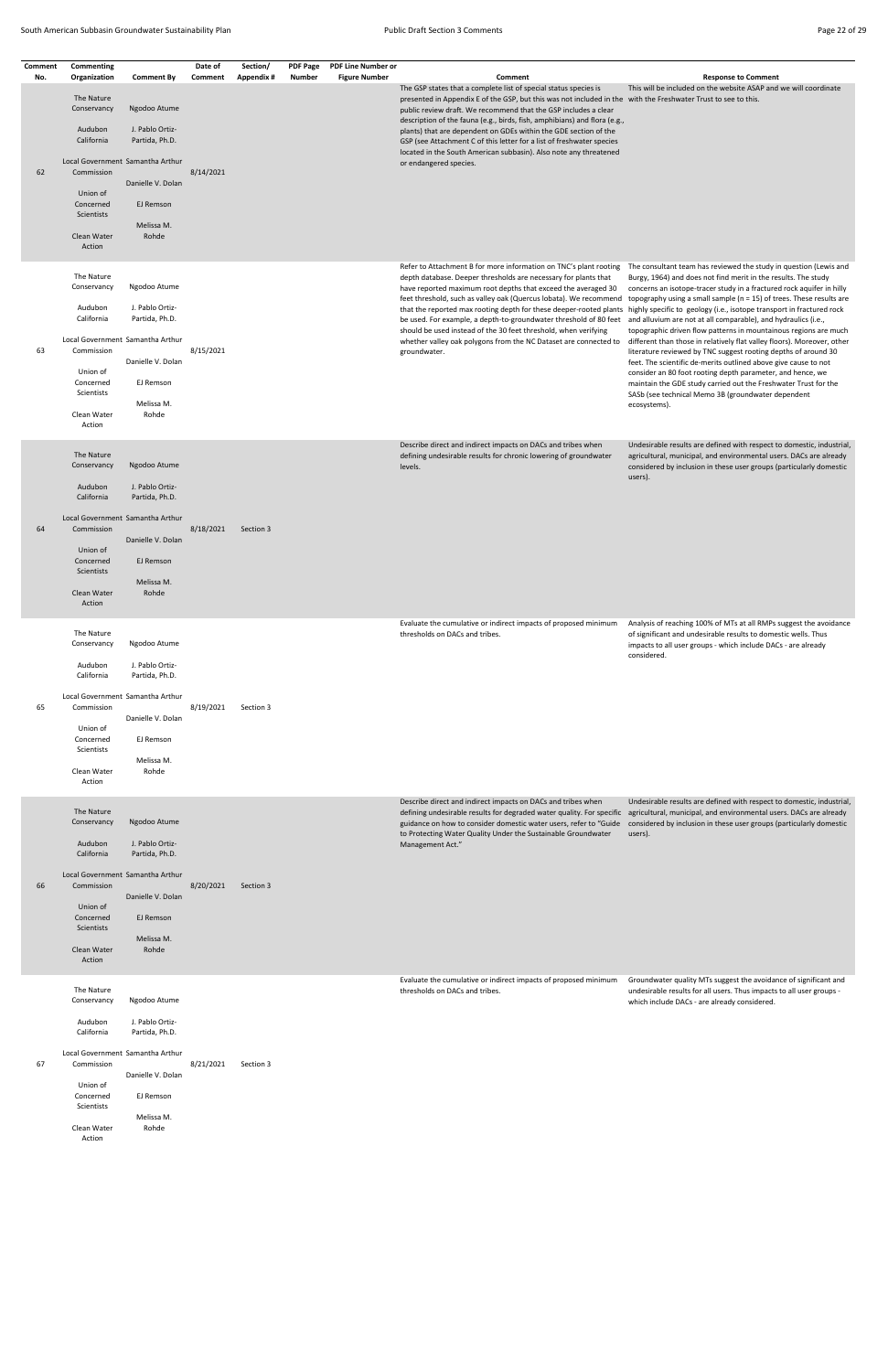L

| Comment<br>No. | Commenting<br>Organization                                                                                                                                           | <b>Comment By</b>                                                                                          | Date of<br>Comment | Section/<br><b>Appendix #</b> | <b>PDF Page</b><br>Number | <b>PDF Line Number or</b><br><b>Figure Number</b> | Comment                                                                                                                                                                                                                                                                                                                                                                                                                                                                                                                                                                                                                                                                                                                                                            | <b>Response to Comment</b>                                                                                                                                                                                                                                                                                                                                                                                                                                                                                                                                                                                                                                                                                                                                                                                                                                                                                                                                                                                                                                                                                                                                                                                                                                                                                                                   |
|----------------|----------------------------------------------------------------------------------------------------------------------------------------------------------------------|------------------------------------------------------------------------------------------------------------|--------------------|-------------------------------|---------------------------|---------------------------------------------------|--------------------------------------------------------------------------------------------------------------------------------------------------------------------------------------------------------------------------------------------------------------------------------------------------------------------------------------------------------------------------------------------------------------------------------------------------------------------------------------------------------------------------------------------------------------------------------------------------------------------------------------------------------------------------------------------------------------------------------------------------------------------|----------------------------------------------------------------------------------------------------------------------------------------------------------------------------------------------------------------------------------------------------------------------------------------------------------------------------------------------------------------------------------------------------------------------------------------------------------------------------------------------------------------------------------------------------------------------------------------------------------------------------------------------------------------------------------------------------------------------------------------------------------------------------------------------------------------------------------------------------------------------------------------------------------------------------------------------------------------------------------------------------------------------------------------------------------------------------------------------------------------------------------------------------------------------------------------------------------------------------------------------------------------------------------------------------------------------------------------------|
| 68             | The Nature<br>Conservancy<br>Audubon<br>California<br>Local Government Samantha Arthur<br>Commission<br>Union of<br>Concerned<br>Scientists<br>Clean Water<br>Action | Ngodoo Atume<br>J. Pablo Ortiz-<br>Partida, Ph.D.<br>Danielle V. Dolan<br>EJ Remson<br>Melissa M.<br>Rohde | 8/22/2021          | Sections 2<br>and 3           |                           |                                                   | Section 2.3.4 (Groundwater quality) discusses TDS, however Section The groundwater quality section (Section 2.3.4) uses analysis of<br>3.3.3 (Maximum threshold for degraded groundwater quality)<br>discusses specific conductivity. Choose one measurement to<br>describe salinity and use it consistently throughout the GSP.                                                                                                                                                                                                                                                                                                                                                                                                                                   | Total Dissolved Solids (TDS), as opposed to specific conductivity, to<br>evaluate salinity levels in the Subbasin as this data is historically<br>abundant for the subbasin. Section 3.3.3 (Maximum threshold for<br>degraded groundwater quality) discusses specific conductivity, as<br>opposed to TDS, for the reason that specific conductivity can be<br>measured with an in-situ probe, while TDS requires laboratory<br>results. This ease of measurement will enable easier collection of<br>salinity data for the subbasin moving forward. We understand that<br>disconnect arises with use of the different methods, but feel that<br>the historic analysis available through TDS data, and the future ease<br>of measurements available through probe measurements of specific<br>conductivity, outweigh any potential disconnect.                                                                                                                                                                                                                                                                                                                                                                                                                                                                                                |
| 69             | The Nature<br>Conservancy<br>Audubon<br>California<br>Local Government Samantha Arthur<br>Commission<br>Union of<br>Concerned<br>Scientists<br>Clean Water<br>Action | Ngodoo Atume<br>J. Pablo Ortiz-<br>Partida, Ph.D.<br>Danielle V. Dolan<br>EJ Remson<br>Melissa M.<br>Rohde | 8/23/2021          | Section 3                     |                           |                                                   | The plan only sets minimum thresholds and measurable objectives<br>for nitrates and specific conductivity. The GSP should set SMC for<br>the additional COCs in the subbasin (arsenic, iron, and manganese)<br>and ensure they align with drinking water standards.                                                                                                                                                                                                                                                                                                                                                                                                                                                                                                | Analysis of the available data for arsenic, iron, and manganese does<br>show that exceedances of these constituents occur throughout the<br>Subbasin. Arsenic is different from iron and manganese for the<br>reason that there are public health risks associated with elevated<br>arsenic concentrations, as opposed to the aesthetic considerations<br>that arise due to elevated concentrations of iron and manganese.<br>Further analysis of elevated concentrations of these constituents<br>reveals that exceedances of the Maximum Contaminant Level (MCL),<br>and Secondary Maximum Contaminant Levels (SMCLs) occur within<br>regions that are served water by Municipal Community Water<br>Systems (this analysis will be presented in an upcoming draft). The<br>monitoring and treatment of these constituents should be sufficient<br>to protect the beneficial users of groundwater.<br>As part of the updated GSP Draft, it is not proposed that SMC be set<br>for these constituents, but instead proposed that the three<br>constituents be included in the two monitoring networks proposed<br>by the GSP (the GSP Water Quality Monitoring Network, and the<br>Community Monitoring Effort). This monitoring data will then be<br>evaluated, and if deemed necessary, SMC will be set in the next GSP<br>update in 2027. |
| 70             | The Nature<br>Conservancy<br>Audubon<br>California<br>Local Government Samantha Arthur<br>Commission<br>Union of<br>Concerned<br>Scientists<br>Clean Water<br>Action | Ngodoo Atume<br>J. Pablo Ortiz-<br>Partida, Ph.D.<br>Danielle V. Dolan<br>EJ Remson<br>Melissa M.<br>Rohde | 8/24/2021          | Section 3                     |                           |                                                   | When defining undesirable results for chronic lowering of<br>groundwater levels and depletions of interconnected surface<br>waters, provide specifics on what biological responses (e.g., extent<br>of habitat, growth, recruitment rates) would best characterize a<br>significant and unreasonable impact to GDEs. Undesirable results to<br>environmental users occur when 'significant and unreasonable'<br>effects on beneficial users are caused by groundwater conditions in<br>the subbasin. Thus, potential impacts on environmental beneficial<br>uses and users need to be considered when defining undesirable<br>results9 in the subbasin. Defining undesirable results is the crucial<br>first step before the minimum thresholds can be determined. | See Technical Appendix 3B and Section 3's Table 3-2 (The<br>Freshwater Trust, 2020). GDE area and NDVI declining below<br>historical observed levels are used as quantitative metrics to define<br>when significant and unreasonable impacts occur.                                                                                                                                                                                                                                                                                                                                                                                                                                                                                                                                                                                                                                                                                                                                                                                                                                                                                                                                                                                                                                                                                          |
| 71             | The Nature<br>Conservancy<br>Audubon<br>California<br>Local Government Samantha Arthur<br>Commission<br>Union of<br>Concerned<br>Scientists<br>Clean Water<br>Action | Ngodoo Atume<br>J. Pablo Ortiz-<br>Partida, Ph.D.<br>Danielle V. Dolan<br>EJ Remson<br>Melissa M.<br>Rohde | 8/29/2021          | Section 3                     |                           |                                                   | Provide maps that overlay monitoring well locations with the<br>potentially impacted areas. Ensure that existing and proposed<br>representative monitoring sites adequately cover DAC, domestic<br>well, and tribal portions of the subbasin.                                                                                                                                                                                                                                                                                                                                                                                                                                                                                                                      | We provide both maps of monitoring well locations (Section 3.3.1.3)<br>locations of DACs, domestic wells, and tribal areas to clearly identify and DACs (Appendix 1D, page 69). Analysis of reaching 100% of MTs<br>at all RMPs suggest the avoidance of significant and undesirable<br>results to domestic wells. Thus impacts to all user groups - which<br>include DACs - are already considered.                                                                                                                                                                                                                                                                                                                                                                                                                                                                                                                                                                                                                                                                                                                                                                                                                                                                                                                                         |
| 72             | The Nature<br>Conservancy<br>Audubon<br>California<br>Local Government Samantha Arthur<br>Commission<br>Union of<br>Concerned<br>Scientists<br>Clean Water<br>Action | Ngodoo Atume<br>J. Pablo Ortiz-<br>Partida, Ph.D.<br>Danielle V. Dolan<br>EJ Remson<br>Melissa M.<br>Rohde | 8/30/2021          | Section 3                     |                           |                                                   | Provide specific steps to fill data gaps relating to representative<br>monitoring sites that lack historical data or well screen information<br>for wells on private lands.                                                                                                                                                                                                                                                                                                                                                                                                                                                                                                                                                                                        | A management action to fill the described data gaps has been<br>provided in Section 4 and a budgetary item has been provided in<br>Section 5.                                                                                                                                                                                                                                                                                                                                                                                                                                                                                                                                                                                                                                                                                                                                                                                                                                                                                                                                                                                                                                                                                                                                                                                                |
| 73             | The Nature<br>Conservancy<br>Audubon<br>California<br>Local Government Samantha Arthur<br>Commission<br>Union of<br>Concerned<br>Scientists<br>Clean Water<br>Action | Ngodoo Atume<br>J. Pablo Ortiz-<br>Partida, Ph.D.<br>Danielle V. Dolan<br>EJ Remson<br>Melissa M.<br>Rohde | 8/31/2021          | Section 3                     |                           |                                                   | Determine what ecological monitoring can be used to assess the<br>potential for significant and unreasonable impacts to GDEs or ISWs throughout the implementation period.<br>due to groundwater conditions in the subbasin. The GSP (Appendix 3-<br>B) describes GDE analyses using NDVI. Describe more fully if NDVI<br>will be used to assess impacts to GDEs during the GSP<br>implementation phase.                                                                                                                                                                                                                                                                                                                                                           | Groundwater level monitoring and NDVI monitoring will occur                                                                                                                                                                                                                                                                                                                                                                                                                                                                                                                                                                                                                                                                                                                                                                                                                                                                                                                                                                                                                                                                                                                                                                                                                                                                                  |
| 74             |                                                                                                                                                                      | Carl Werder                                                                                                | 7/5/2021           | Section 3                     | Page 7                    | Lines 104 and 105                                 | Section 3 - Page 7 of 85, Lines 104 and 105., This sentence should<br>include remediation as a major use of groundwater in the basin<br>since they extract approximately 30,000 AF/yr.                                                                                                                                                                                                                                                                                                                                                                                                                                                                                                                                                                             | We see the reviewer's perspective, but technically remediated<br>groundwater is either returned to the groundwater system (and<br>hence not consumed), or consumed for one of the already<br>mentioned uses including agricultural, domestic, industrial, and<br>municipal categories. Thus, we keep the text as-is.                                                                                                                                                                                                                                                                                                                                                                                                                                                                                                                                                                                                                                                                                                                                                                                                                                                                                                                                                                                                                         |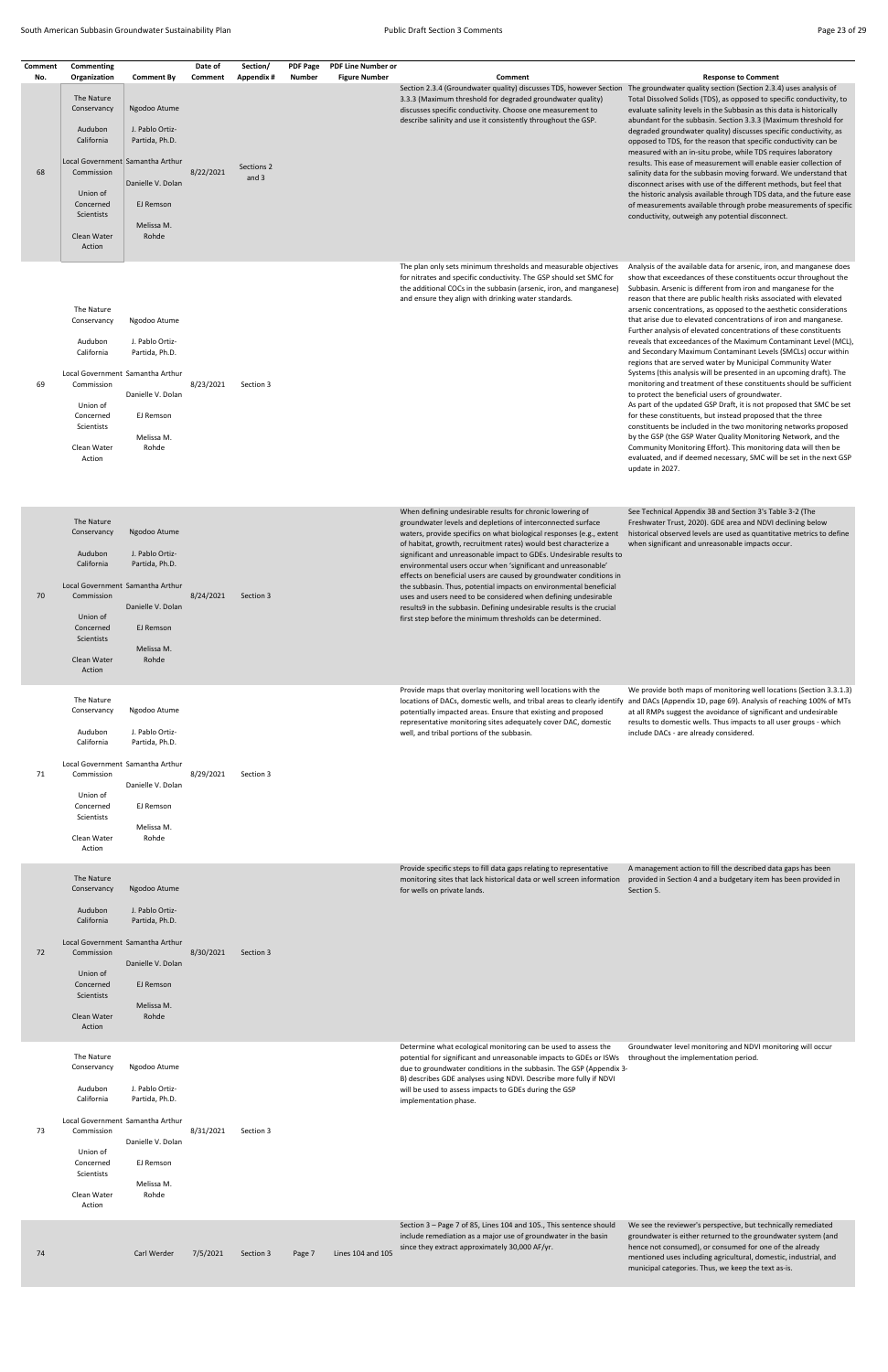| Comment | Commenting   |                   | Date of  | Section/   | <b>PDF Page</b> | <b>PDF Line Number or</b> |                                                                                                                                                                                                                                                                               |                                                                                                                                                                                                                                                                                                                                                                                                                                                         |
|---------|--------------|-------------------|----------|------------|-----------------|---------------------------|-------------------------------------------------------------------------------------------------------------------------------------------------------------------------------------------------------------------------------------------------------------------------------|---------------------------------------------------------------------------------------------------------------------------------------------------------------------------------------------------------------------------------------------------------------------------------------------------------------------------------------------------------------------------------------------------------------------------------------------------------|
| No.     | Organization | <b>Comment By</b> | Comment  | Appendix # | <b>Number</b>   | <b>Figure Number</b>      | Comment                                                                                                                                                                                                                                                                       | <b>Response to Comment</b>                                                                                                                                                                                                                                                                                                                                                                                                                              |
| 75      |              | Carl Werder       | 7/5/2021 | Section 3  | Page 14         | Line 363                  | Page 14 of 85, Line 363., Introduction of a new project called<br>"Harvest Water Project" without any explanation of what this is or<br>maybe I missed it? Need to refer reader to Section 4.4.1 at this<br>location.                                                         | This comment is well taken, and the requested cross-reference has<br>been made.                                                                                                                                                                                                                                                                                                                                                                         |
| 76      |              | Carl Werder       | 7/5/2021 | Section 3  | Page 32         | Line 791, Table 3-3       | Page 32 of 85, Line 791, Table 3-3., The 50th percentile column has This comment is also well taken, and the requested rounding has<br>figures carried out to the hundredths while all other columns are<br>not. Recommend dropping the decimal point figures in this column. | been made.                                                                                                                                                                                                                                                                                                                                                                                                                                              |
| 77      |              | Carl Werder       | 7/5/2021 | Section 3  | Page 40         | Line 852, Table 3-4       | table is DWR's, but again it would be better to add SCGA's numbers IDs associated with SCGA well IDs in the SMC table. Unfortunately,                                                                                                                                         | Page 40, Line 852, Table 3-4., It is assumed that the 'Well ID' in this This comment suggests using the shorter, more easily-readable well<br>to locate the hydrograph that goes with the information in the table. not all DWR state well IDs are also SCGA wells. Hence, we revise the<br>entire ordering to be consistent with a direction (south to north) and<br>a more easily readable scheme ("RMP number"). See updated<br>Figures 3-4 and 3-5. |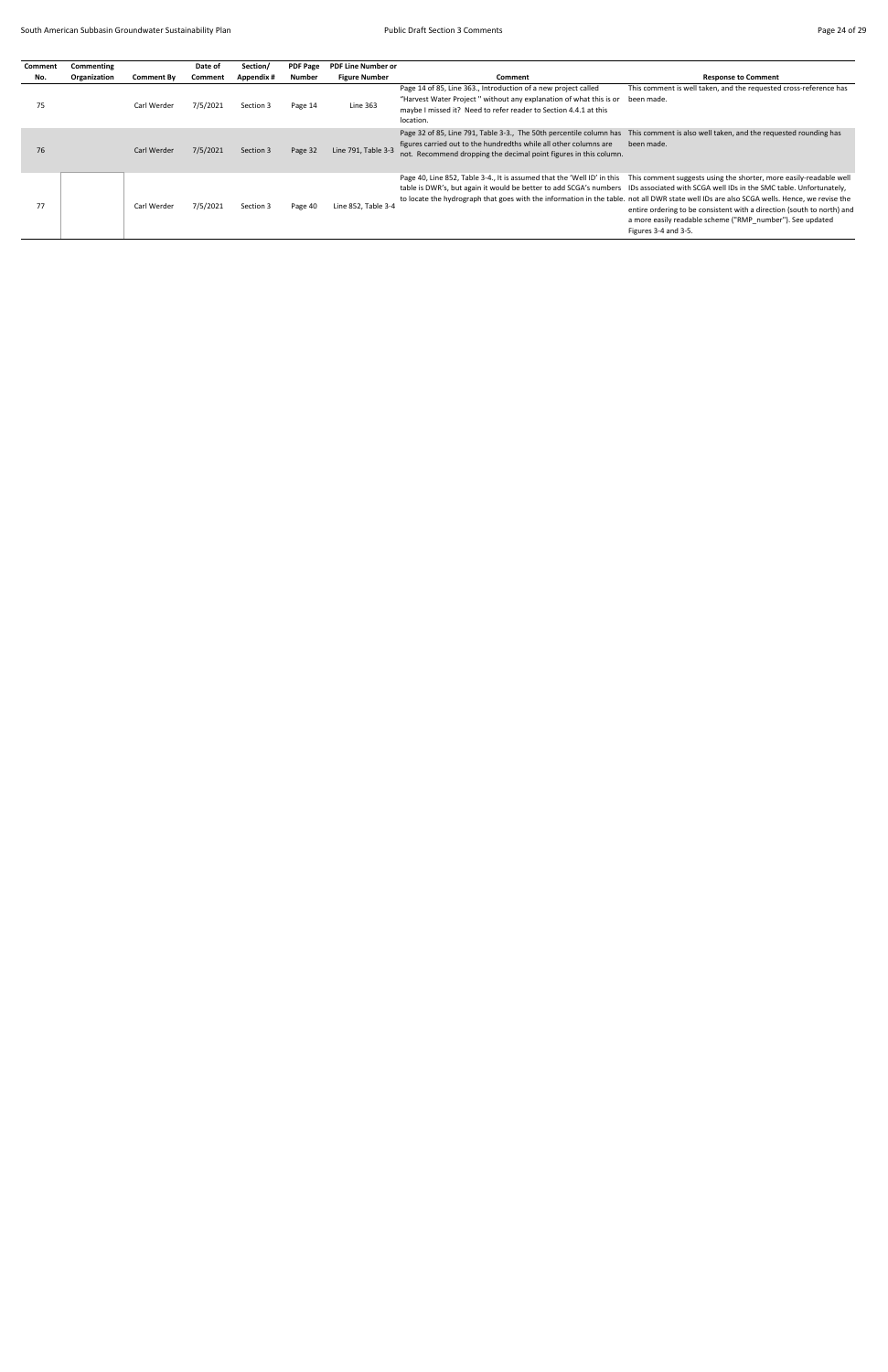| Comment<br>No. | Commenting<br>Organization                       | <b>Comment By</b> | Date of<br>Comment | Section/<br>Appendix # | <b>PDF Page</b><br>Number | <b>PDF Line Number or</b><br><b>Figure Number</b> | Comment                                                                                                                                                                                                                                                                                                                                                                                                                                                                                                                                                                                                                                                                                                                                                                                                                                                                                                                                                                                                                                                                                                                                                                                                                                                                                                                                                                                                                                                                                                                                                                                                                                                                                                                                                                                                                                                                                 | <b>Response to Comment</b>                                                                                                                                                                                                                                                                                                                                                                                                                                                                                                                                                                                                                                                                                                                                                                                                                                                                                                                                                                                                                                                                                                                                                                                                                                                                                                                       |
|----------------|--------------------------------------------------|-------------------|--------------------|------------------------|---------------------------|---------------------------------------------------|-----------------------------------------------------------------------------------------------------------------------------------------------------------------------------------------------------------------------------------------------------------------------------------------------------------------------------------------------------------------------------------------------------------------------------------------------------------------------------------------------------------------------------------------------------------------------------------------------------------------------------------------------------------------------------------------------------------------------------------------------------------------------------------------------------------------------------------------------------------------------------------------------------------------------------------------------------------------------------------------------------------------------------------------------------------------------------------------------------------------------------------------------------------------------------------------------------------------------------------------------------------------------------------------------------------------------------------------------------------------------------------------------------------------------------------------------------------------------------------------------------------------------------------------------------------------------------------------------------------------------------------------------------------------------------------------------------------------------------------------------------------------------------------------------------------------------------------------------------------------------------------------|--------------------------------------------------------------------------------------------------------------------------------------------------------------------------------------------------------------------------------------------------------------------------------------------------------------------------------------------------------------------------------------------------------------------------------------------------------------------------------------------------------------------------------------------------------------------------------------------------------------------------------------------------------------------------------------------------------------------------------------------------------------------------------------------------------------------------------------------------------------------------------------------------------------------------------------------------------------------------------------------------------------------------------------------------------------------------------------------------------------------------------------------------------------------------------------------------------------------------------------------------------------------------------------------------------------------------------------------------|
|                |                                                  |                   |                    |                        |                           |                                                   | 8. Comment #8 Water Storage Investment Program, Harvest Water See response to comment No. 3<br>Project: The Department's dedicated Water Storage Investment                                                                                                                                                                                                                                                                                                                                                                                                                                                                                                                                                                                                                                                                                                                                                                                                                                                                                                                                                                                                                                                                                                                                                                                                                                                                                                                                                                                                                                                                                                                                                                                                                                                                                                                             |                                                                                                                                                                                                                                                                                                                                                                                                                                                                                                                                                                                                                                                                                                                                                                                                                                                                                                                                                                                                                                                                                                                                                                                                                                                                                                                                                  |
| 1              | California<br>Department of<br>Fish and Wildlife | Kevin Thomas      | 8/17/2021          | 4.4.1                  |                           |                                                   | Program (WSIP) staff have completed additional review of the GSP's<br>inclusion of the Harvest Water Project as a PMA and provide the<br>following comments for GSA consideration.<br>a. Background: In July 2018, the Sacramento Regional County<br>Sanitation District (Regional San) received a maximum conditional<br>eligibility determination of \$287.5 million from the California Water<br>Commission for the public benefits to be provided by the Harvest<br>Water Program. The California Water Commission is administering<br>funds dedicated by Proposition 1 through the WSIP for public<br>benefits associated with water storage projects. The Department is<br>the administering agency for public ecosystem benefits. As required<br>by regulations, to receive funding, the Department will be<br>contracting with Regional San for administration of Harvest Water's<br>proposed ecosystem benefits to riparian, wetland, Greater sandhill<br>crane, and vernal pool habitats, as well as increased Cosumnes River<br>flows.<br>More specifically, three of Harvest Water's proposed public<br>ecosystem benefits are dependent upon increasing groundwater<br>levels: enhancement of riparian habitat, enhancement of wetland<br>habitat, and increased flows in the Cosumnes River to support fall-<br>run Chinook salmon. The implementation of the GSP and the<br>resultant groundwater levels in the subbasin will influence Harvest<br>Water's ability to increase groundwater levels within their project<br>area to elevations necessary for these public ecosystem benefits.<br>The WSIP contract between the Department and Regional San will<br>constitute a long-term commitment by the Harvest Water Program<br>to administer public ecosystem benefits for the life of the project,<br>estimated during the WSIP application process to be 84 years. |                                                                                                                                                                                                                                                                                                                                                                                                                                                                                                                                                                                                                                                                                                                                                                                                                                                                                                                                                                                                                                                                                                                                                                                                                                                                                                                                                  |
| 2              | California<br>Department of<br>Fish and Wildlife | Kevin Thomas      | 8/17/2021          | 4.4.1                  |                           |                                                   | b. Issues:<br>i. Groundwater Levels: The GSP states the Harvest Water project is<br>expected to restore "depleted groundwater levels up to 35 feet<br>within 15 years" (page 4-8) but elsewhere states "model simulations<br>indicate groundwater levels will increase upwards of 25 feet in the<br>main recharge zone" (page 3-44). The GSP also notes that the<br>measurable objectives for eight of the representative monitoring<br>points "within or near the Harvest Water recharge project" are<br>increased to reflect "an aspirational goal of increasing groundwater<br>levels in the southern SASb" (page 3-44).<br>ii. Measurement Frequency: The GSP states "All wells will collect at<br>least biannual measurements Wells in or adjacent to the Harvest<br>Water Recharge management zone will collect monthly<br>measurements" (page 3-57). However, Figure 3-23 (page 3-60)<br>indicates that most of the RMPs near the Harvest Water program<br>area will be monitored biannually (indicated by the green dots)<br>while other areas will be monitored on a 15-minute frequency. This<br>mapping leaves the reader to guess which of these "biannual" RMPs<br>will be monitored on a monthly frequency.<br>iii. Model Assumptions: The GSP describes only limited assumptions<br>utilized to model the Harvest Water project (page 4-21).                                                                                                                                                                                                                                                                                                                                                                                                                                                                                                                             | See response to comment No. 3                                                                                                                                                                                                                                                                                                                                                                                                                                                                                                                                                                                                                                                                                                                                                                                                                                                                                                                                                                                                                                                                                                                                                                                                                                                                                                                    |
| 3              | California<br>Department of<br>Fish and Wildlife | Kevin Thomas      | 8/17/2021          | 4.4.1                  |                           |                                                   | c. Recommendations:<br>i. Groundwater Levels: The GSP should clarify expected groundwater comes from available documentation for the Harvest Water Project,<br>levels in the Harvest Water program area and their relation to<br>minimum thresholds and measurable objectives. Further, the GSP<br>should explicitly describe how GSP implementation will meet these<br>aspirational goals, which will support Harvest Water's groundwater<br>elevation targets.<br>ii. Measurement Frequency: For the sake of clarity, the GSP should<br>indicate which RMPs will be monitored more frequently than<br>biannually.<br>iii. Model Assumptions: Due to the importance of this project in the<br>subbasin, the GSP should more thoroughly describe the inputs and<br>assumptions utilized when modeling Harvest Water. Specific topics<br>on which the GSP should elaborate include:<br>1. The locations of in-lieu recharge and winter application recharge.<br>2. The total volume of water delivered to the subbasin. Specifically,<br>the volume of the in-lieu net recharge (22,500 Acre Feet per Year<br>[AFY]) and the winter application (8,750 AFY) do not correctly sum to anticipate future data sharing so that data collected under the<br>the total delivery volume (41,250 AFY).<br>3. Restrictions to delivery of recycled water imposed by the 2019<br>Wastewater Change Petition.<br>4. Project ramp-up timing (i.e., as the project ramps up delivery                                                                                                                                                                                                                                                                                                                                                                                                                  | i. The description of expected benefits described in Section 4.4<br>and may differ from the results of modeling simulated for the GSP<br>due to differences in project or baseline assumptions. Refinements<br>of groundwater level benefits for the project will be developed by<br>the Harvest Water program going forward.<br>ii. We apologize for the confusion. The RMP network (Figure 3-23)<br>shows biannual well monitoring within and near Harvest Water;<br>these wells will be monitored biannually as part of the GSP for<br>comparison to SMC and assessment of the avoidance of significant<br>and unreasonable impacts to beneficial users. Importantly, monthly<br>monitoring is not necessary or required for GSP purposes in the<br>South American Subbasin. However, the Harvest Water Program<br>may incorporate additional monitoring wells and may incorporate<br>higher frequency monitoring, to the extent necessary to support the<br>needs of that program. The GSAs have coordinated with Regional<br>San on the Harvest Water Program during GSP development and<br>Harvest Water Program can be incorporated into analyses for GSP<br>purposes, to the extent relevant.<br>iii. The information provided is sufficient for purposes of describing<br>the model simulation performed for the GSP. For more detailed |

volumes from startup to full operation).

the model simulation performed for the GSP. For more detailed assumptions regarding potential project parameters and operations, please refer to documentation developed by the Harvest Water program.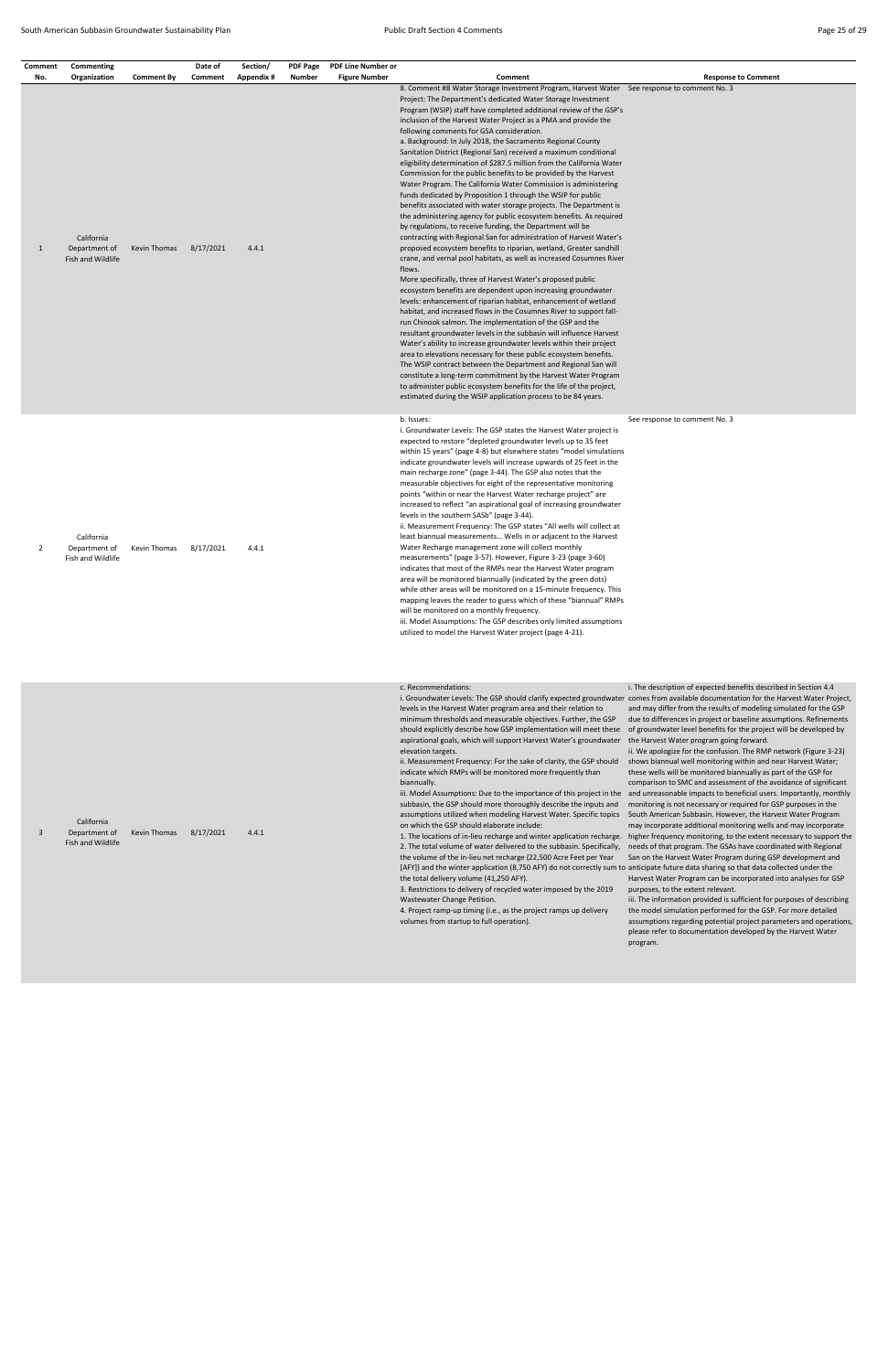| Comment        | Commenting                                       |                                                    | Date of   | Section/                                                                                                             | <b>PDF Page</b> | PDF Line Number or   |                                                                                                                                                                                                                                                                                                                                                                                                                                                                                                                                                                                                                                                                                                                                                                                                                                                                                                                                                                                                                                                                                                                                                                                                                                                                                                                                                                                                                                                                                                                                                                                                                                                                                                                                                                                                                                                                                                                                                                                                                                                                                                                                            |                                                                                                                                                                                                                                                                                                                                                                                                                                                                                                                                                                                          |
|----------------|--------------------------------------------------|----------------------------------------------------|-----------|----------------------------------------------------------------------------------------------------------------------|-----------------|----------------------|--------------------------------------------------------------------------------------------------------------------------------------------------------------------------------------------------------------------------------------------------------------------------------------------------------------------------------------------------------------------------------------------------------------------------------------------------------------------------------------------------------------------------------------------------------------------------------------------------------------------------------------------------------------------------------------------------------------------------------------------------------------------------------------------------------------------------------------------------------------------------------------------------------------------------------------------------------------------------------------------------------------------------------------------------------------------------------------------------------------------------------------------------------------------------------------------------------------------------------------------------------------------------------------------------------------------------------------------------------------------------------------------------------------------------------------------------------------------------------------------------------------------------------------------------------------------------------------------------------------------------------------------------------------------------------------------------------------------------------------------------------------------------------------------------------------------------------------------------------------------------------------------------------------------------------------------------------------------------------------------------------------------------------------------------------------------------------------------------------------------------------------------|------------------------------------------------------------------------------------------------------------------------------------------------------------------------------------------------------------------------------------------------------------------------------------------------------------------------------------------------------------------------------------------------------------------------------------------------------------------------------------------------------------------------------------------------------------------------------------------|
| No.            | Organization                                     | <b>Comment By</b>                                  | Comment   | Appendix #                                                                                                           | <b>Number</b>   | <b>Figure Number</b> | Comment                                                                                                                                                                                                                                                                                                                                                                                                                                                                                                                                                                                                                                                                                                                                                                                                                                                                                                                                                                                                                                                                                                                                                                                                                                                                                                                                                                                                                                                                                                                                                                                                                                                                                                                                                                                                                                                                                                                                                                                                                                                                                                                                    | <b>Response to Comment</b>                                                                                                                                                                                                                                                                                                                                                                                                                                                                                                                                                               |
| 4              | California<br>Department of<br>Fish and Wildlife | Kevin Thomas                                       | 8/17/2021 | Project and<br>Management<br>Actions<br>(PMA); 4.6<br>Results of<br>Model<br>Scenarios;<br>starting page<br>$4 - 20$ |                 | page 4-20            | 7. Comment #7 Project and Management Actions (Project and<br>Management Actions (PMA); 4.6 Results of Model Scenarios;<br>starting page 4-20): Projects and management actions that would<br>support demand management in the subbasin lack specificity.<br>a. Issue: The modeled project and management action scenarios<br>presented in the GSP include two demand management scenarios<br>that would involve reductions in both urban and agricultural water<br>use (Table 4-3). Though the GSP provides detailed explanations for<br>the three supply augmentation scenarios included in the PMA<br>modeling, similar specificity is not provided for demand reduction<br>scenarios. The GSP states that 2020 urban water management plans,<br>developed by water supply agencies within the subbasin, are<br>anticipated to lead to increased conservation and encourage<br>demand management scenarios (line 786). However, as water<br>management plan specifics are not provided, it is unclear whether it<br>is reasonable for the GSP to assume that these plans will be able to<br>collectively meet the demand reductions modeled in Scenario 1 and<br>2, or when and how they would be implemented within the<br>subbasin. PMA Scenario 5, which includes implementation of the<br>Harvest Water, Omochumne-Hartnell Water District (OHWD)<br>Recharge, and Regional Conjunctive Use projects (Table 4-4,<br>Scenario 5) results in an annual net storage change deficit of 100<br>acre-feet per year with climate change. Should any of the three<br>projects encounter delays or result in less than the projected benefit<br>to groundwater storage volumes, annual subbasin storage deficits<br>could increase significantly. Only six of the 172 potential projects<br>and management actions presented in Appendix 4-A are categorized<br>as demand management; the lack of specificity for how and when<br>these demand reduction actions would be implemented within the<br>subbasin could delay implementation and undermine the subbasin's<br>ability to achieve sustainability goals, particularly if the expected | See response to Comment 23 for Section 3. If, in the future, the<br>need for demand management arises, the GSA may consider<br>demand management as a management action under a revised GSP.                                                                                                                                                                                                                                                                                                                                                                                             |
| 5              | California<br>Department of<br>Fish and Wildlife | Kevin Thomas                                       | 8/17/2021 | Project and<br>Management<br>Actions<br>(PMA); 4.6<br>Results of<br>Model<br>Scenarios;<br>starting page<br>$4 - 20$ |                 | page 4-20            | b. Recommendation: The Department recommends detailing when<br>and how demand reduction projects and management actions<br>would be implemented to meet the targets outlined in Scenarios 1<br>and 2. Add specific measures that would lead to initiation of<br>demand reduction actions should planned projects within the basin<br>fail to provide the necessary benefit to groundwater levels in the<br>subbasin.                                                                                                                                                                                                                                                                                                                                                                                                                                                                                                                                                                                                                                                                                                                                                                                                                                                                                                                                                                                                                                                                                                                                                                                                                                                                                                                                                                                                                                                                                                                                                                                                                                                                                                                       | Failure to meet SMC and avoid undesirable results could lead to<br>further exploration of demand management and/or implementation<br>of additional recharge projects as an element of the GSP. These<br>triggering mechanisms will be evaluated annually and considered in<br>5-year updates to the GSP. Best available information does not<br>indicate that such actions will be necessary.                                                                                                                                                                                            |
| 6              | Community<br>Member                              | Suzanne Pecci<br>(916) 893-3139<br>slpecci@aol.com | 8/18/2021 | Section 4                                                                                                            |                 |                      | Section 4. Projects and Management Action,<br>4.1 History and Context<br>8. Regional Water Reliablity Plan prepared for Regional Water<br>Authority-<br>2019 Neither a discussion of the RWA Reliability Plan nor an<br>overview of the general concepts of water banking were provided in added to Section 4 to provide greater clarity regarding the<br>the Public Outreach and Engagement Meetings or workshops<br>conducted by SCGA or OHWD. It is my understanding water banking work with the parties involved in regional water banking discussion<br>is an overarching goal in the SASb for both SCGA, and OHWD. There<br>is the potential to partcipate in a regional water bank in the SASb<br>facilitated by staffing of SCGA by SGA and RWA which is currently<br>under consideration In my opinion there was suffficient time and<br>opportunity for the public to be informed about water banking in<br>the SASb, but the conversation seem to get stuck on SGMA 101 The<br>public requires an overview of water banking before GSP adoption.                                                                                                                                                                                                                                                                                                                                                                                                                                                                                                                                                                                                                                                                                                                                                                                                                                                                                                                                                                                                                                                                                | Regional water banking discussions are ongoing among key players<br>in the North Amercian and South Amercian subbasins. A complete<br>public process will occur as those plans become more detailed.<br>Discussions of water banking were described in GSPWG meetings<br>and are described in Section 4 and Appendix 4-A. Text has been<br>management action in the GSP which calls for action by the GSAs to<br>to develop a regional water bank and associated accounting system.<br>This measure was widely supported by GSPWG members and public<br>participants in public meetings. |
| $\overline{7}$ | Community<br>Member                              | Suzanne Pecci<br>(916) 893-3139<br>slpecci@aol.com |           | 8/18/2021 Section 4.2                                                                                                |                 |                      | 4.2 Projects and Managements Actions under SGMA.<br>In my understanding, recycled water projects, recharge<br>projects, conjunctive use and water banking are the basis for<br>achieving sustainability in the SASb. Water quality implications of<br>these innovative new concepts and projects were not appropriately<br>disclosed to the large community of shallow well owners whose<br>wells could potentially be impacted by poor water quality resulting<br>from implementing these projects. Recently, in attempting to<br>compare recent water tests results from our private well to wells<br>locations similar to my ag res parcel, directly adjacent to agriculture,<br>I found there were no monitoring wells in the SASb monitoring<br>network or the GAMA network with which I could compare results.<br>A monitoring network, of shallow wells including water quality<br>monitoring is a data gap in the GSP that needs to be addressed.<br>Exisiting water moniitoring data, including water quality data needs<br>to be readily accessible to owners of shallow wells. GSAs that are<br>participating in groundwater level monitoring and/or water quality<br>monitoring programs through the State Water Board, DWR or any<br>County or State Agency must be be required as Public Agencies to be<br>transparent and share their data with the public by making it readily<br>accessible to the public on their websites. An good example is the<br><b>UC Davis</b><br>Well Monitoring project in OHWD. Water quality should be as an<br>element of the shallow well monitoring network PMA with wells<br>located in a variety of areas throughout the rural area in the SASb.                                                                                                                                                                                                                                                                                                                                                                                                                                         | Modifications were made to Section 4 to describe the activities<br>associated with a well protection program in greater detail, including<br>additional data collection for groundwater levels and groundwater<br>quality in shallow wells in the SASb. A volunteer monitoring network<br>is described in Section 4 as a vehicle for implementation of such data<br>collection activities.                                                                                                                                                                                               |

Harvest Water is an innovative and costly recycled water project, in with broad-based support among State and local agencies and my opinion, designed for agriulture and enviornmental interests with targeted outreach to specific participants and potential participants in the Harvest Water program. There is no evidence of significant outreach to the general public by the public agencies involved since 2011 to the present as the design and construction phases begin. An overview of Harvest Water Program by Regional San introduced the project to the General Public in the last few Public Enegagement and Outreach Meetings, There are lots of moving parts to the project and the public has not been made aware of the entire scope tof he Harvest Water Program and financing for the project.

Shallow monitoring wells should be included in GSP annual reports and the five year update of the GSP as the data is gathered and

quantified and made available for inclusion.

<sup>8</sup> Community Member

Suzanne Pecci (916) 893‐3139 8/18/2021 Section 4.4.1 slpecci@aol.com

## 4.4.1 Harvest Water

The Harvest Water project has moved forward over the past decade stakeholders. A public engagement program has been conducted for Harvest Water, including development and adoption of a program‐ level and project‐level EIR conforming to CEQA requirements by Sacramento REgional County Sanittion Distrct (Regional San). REsponsbility for continued public outreach and engagement rests with Regional San as he implementing agency for Harvest Water.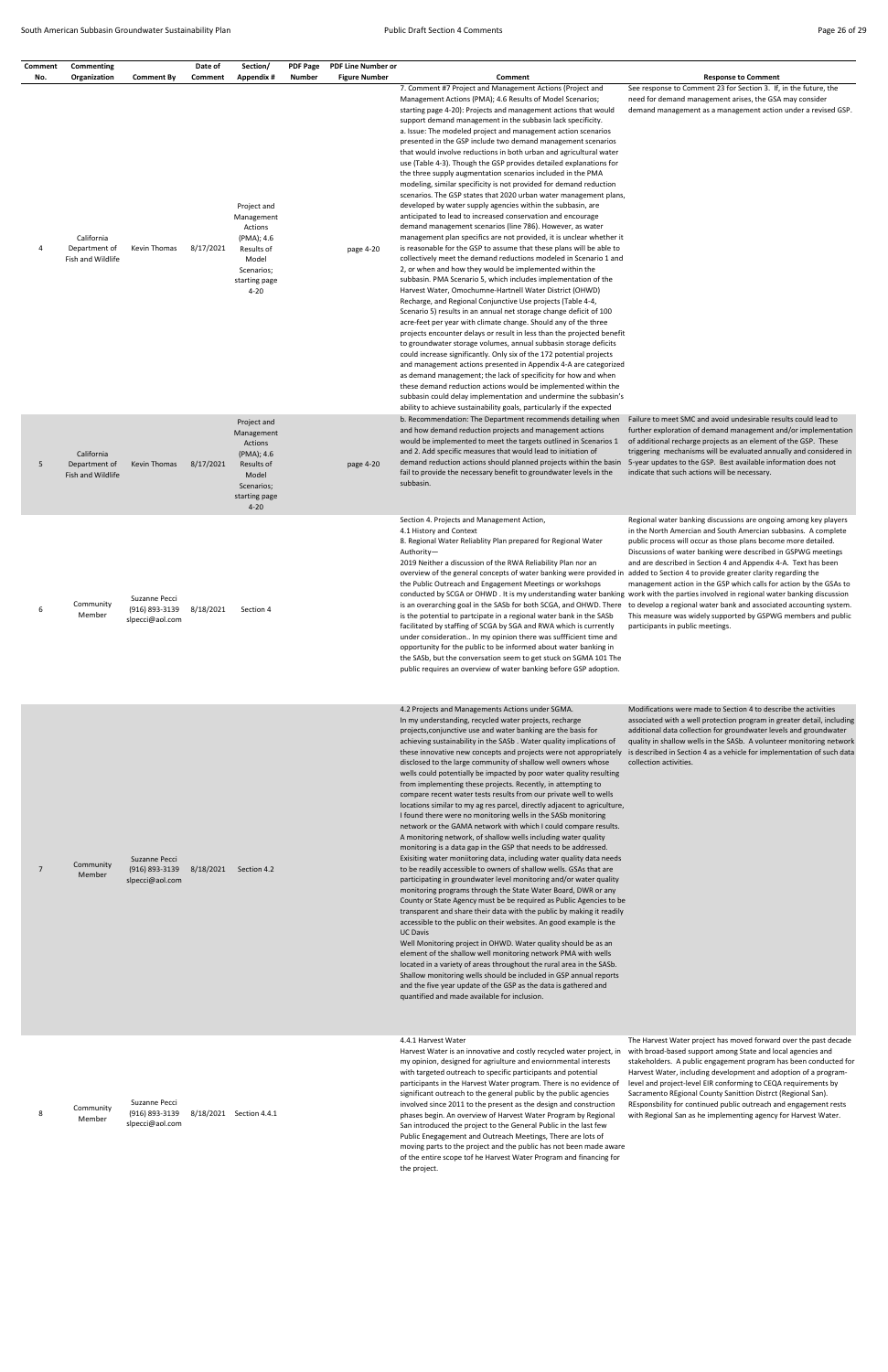| Comment<br>No. | Commenting<br>Organization                                                                                                                                           | <b>Comment By</b>                                                                                          | Date of<br>Comment | Section/<br>Appendix#   | <b>PDF Page</b><br>Number | <b>PDF Line Number or</b><br><b>Figure Number</b> | Comment                                                                                                                                                                                                                                                                                                                                                                                                                                                                                                                                                                                                                                                                                                                                                                                                                                                                                                                                                                                                                                                                                                                                                                                                                                                                                                                                                                                                                                                            | <b>Response to Comment</b>                                                                                                                                                                                                                                                                                                                                                                                                                                                                                                                                                                                                                               |
|----------------|----------------------------------------------------------------------------------------------------------------------------------------------------------------------|------------------------------------------------------------------------------------------------------------|--------------------|-------------------------|---------------------------|---------------------------------------------------|--------------------------------------------------------------------------------------------------------------------------------------------------------------------------------------------------------------------------------------------------------------------------------------------------------------------------------------------------------------------------------------------------------------------------------------------------------------------------------------------------------------------------------------------------------------------------------------------------------------------------------------------------------------------------------------------------------------------------------------------------------------------------------------------------------------------------------------------------------------------------------------------------------------------------------------------------------------------------------------------------------------------------------------------------------------------------------------------------------------------------------------------------------------------------------------------------------------------------------------------------------------------------------------------------------------------------------------------------------------------------------------------------------------------------------------------------------------------|----------------------------------------------------------------------------------------------------------------------------------------------------------------------------------------------------------------------------------------------------------------------------------------------------------------------------------------------------------------------------------------------------------------------------------------------------------------------------------------------------------------------------------------------------------------------------------------------------------------------------------------------------------|
| 9              | Community<br>Member                                                                                                                                                  | Suzanne Pecci<br>(916) 893-3139<br>slpecci@aol.com                                                         |                    | 8/18/2021 Section 4.4.3 |                           |                                                   | Section 4.4.3 Regional Conjunctive Use Program<br>4.4.3.8 Estimated Cost and Funding<br>Funding of these highly innovative concepts and innovative<br>technologies planned for the SASb carry big price tags for<br>construction, operated and ongoing maintenance. Transparency has<br>been lacking from GSAs planning and developing these projects and<br>more detailed information is required in this GSP for public review<br>and comment. Public/Private Partnerships as potential funding<br>mechanisms for development and operation of many of these<br>projects in the planning stages has not been discussed in Public<br>Outreach and Engaagement meetings . It is my opinion<br>Public/private partnerships are required o be addressed as a matter<br>of The Public Trust.                                                                                                                                                                                                                                                                                                                                                                                                                                                                                                                                                                                                                                                                          | The regional conjunctive use project described in the GSP and<br>modeled using the CoSANA model will be implemented by the<br>individual entities described in Section 4 of the GSP. These entities<br>have performed similar projects over the past several decades and<br>will be responsible for following applicable regulatory requirements,<br>meeting public outreach requirements and acquiring funding for<br>continued implementation of conjunctive use projects in the SASb.<br>GSAs will communicate and coordinate with these water supply<br>agencies, as described in the GSP, but will not bear the direct burden<br>of implementation. |
| 10             | Community<br>Member                                                                                                                                                  | Suzanne Pecci<br>(916) 893-3139<br>slpecci@aol.com                                                         | 8/18/2021          | Section 4.4             |                           |                                                   | 4.4 Near Term Projects<br>public review and comment which would include proposed funding<br>sources. For instance the Interconnection between the City of<br>Folsom and Omochumne-Hartnell Water District at the Folsom<br>words about this project which a review of public records and LAFCo project are beyond the scope of the GSP.<br>documents in, my opinion, indicate proposed construction and<br>operation of a direct potable reuse recycled water facility in OHWD.<br>At least those of us in the district should know about this project.                                                                                                                                                                                                                                                                                                                                                                                                                                                                                                                                                                                                                                                                                                                                                                                                                                                                                                            | Prior to implementation of specific elements of the regional<br>Additional detail and nformation needs to be provided in the GSP for conjunctive use project, the implementing agencies (in this case, the<br>City of Folsom and OHWD) will need to fulfill all regulatory, CEQA<br>and public notification requirements. Some of these projects are at<br>the concept level where additional detail is unavailable. In general,<br>South Canal Project. The public should be provided more than a few detailed descriptions of the elements of the regional conjunctive use                                                                             |
| 11             | Community<br>Member                                                                                                                                                  | Suzanne Pecci<br>(916) 893-3139<br>slpecci@aol.com                                                         | 8/18/2021          | Section 4.7             |                           |                                                   | Section 4.7 Management Actions<br>4.7.1 Shallow/vulnerable Well Protection Program<br>There is a large ag res presence in the SASb dependent on private<br>individual<br>shallow wells as their sole source of drinking water. Through Public<br>Outreach and Engagement SCGA successfully reached a large<br>number of these irural residents who expressed their great interest acceptable to members of the GSPWG.<br>in having a Shallow Well Protection Program. There have beenn<br>numerous presentations at Public Engagement Meetings, Ag res<br>Workshops and at a recent SCGA Board meeting to articulate the<br>many decisions and considerations that have to be addressed in<br>developing a Well Potection plan, including the lack of funding.<br>There has been no decision by the GSAs in the SASb to move<br>forward with at Well protection Plan for the ag res wells owners. I<br>understand in order to be funded in the GSP, there has to be an<br>identified Project. I suggest this section of the GSP be amended to<br>include: a formal decision by SCGA and the affected GSAs in the<br>SASb supporting development of a Well Protection Plan Framework;<br>a Project framework be developed for inclusion in the current GSP<br>that includes application for grant funding currently available from<br>DWR and a request for technical support and funding from DWR for<br>development of a Pilot Well Protection Plan for the SASb. | As noted by the commenter, significant time and energy has been<br>spent in GSPWG and public meetings to discuss inclusion of a well<br>protection program in the GSP. The result of those discussions is<br>captured in Section 4 of the GSP, where a commitment to<br>implement a mangement action and the process to develop and a<br>framework for the program is described at a level of detail                                                                                                                                                                                                                                                     |
| 12             | Environmental<br>Council of<br>Sacramento<br>(ECOS)                                                                                                                  |                                                                                                            | 6/18/2021          | Section 4               |                           |                                                   | Section 4 provides complete discussions of the Projects<br>contemplated as part of the GSP. However, we believe that water<br>purveyor and Agriculture demand reduction should be added. The<br>GSPD discusses a 10% demand reduction programs for water<br>purveyors and Agriculture. While time may not be sufficient to redo implementation of UWMPs by urban water purveyors in the SASb,<br>the analysis to incorporate these programs, they should be<br>described in the GSPD and included in the next GSP five-year update of future conditions.<br>as Group 1 and 2 projects.                                                                                                                                                                                                                                                                                                                                                                                                                                                                                                                                                                                                                                                                                                                                                                                                                                                                             | See response to Comment No. 69 for Section 3. Demand reduction<br>is anticipated to occur in the future through actions by others, but<br>has not been assumed in Scenarios 4 and 5 described in Section 4.<br>Since demand reduction is planned to occur through the<br>the results described in Scenarios 4 and 5 are conservative estimates                                                                                                                                                                                                                                                                                                           |
| 13             | The Nature<br>Conservancy<br>Audubon<br>California<br>Local Government Samantha Arthur<br>Commission<br>Union of<br>Concerned<br>Scientists<br>Clean Water<br>Action | Ngodoo Atume<br>J. Pablo Ortiz-<br>Partida, Ph.D.<br>Danielle V. Dolan<br>EJ Remson<br>Melissa M.<br>Rohde | 9/1/2021           | Section 4               |                           |                                                   | For DACs, include a discussion of whether potential impacts to water The project proponents for each project included in the GSP will be<br>quality from projects and management actions could occur. For<br>example, groundwater recharge projects can have potential<br>negative impacts to water quality which could cause undesirable<br>results to drinking water beneficial users. Ensure that appropriate<br>monitoring and mitigation aspects are included in the project<br>development plans for recharge projects. Refer to Appendix B for<br>drinking water well impact mitigation guidance.                                                                                                                                                                                                                                                                                                                                                                                                                                                                                                                                                                                                                                                                                                                                                                                                                                                           | responsible for monitoring water quality effects of their projects and<br>for mitigating any potential impacts. These aspects will be addressed<br>as the projects are implemented.                                                                                                                                                                                                                                                                                                                                                                                                                                                                      |
| 14             | The Nature<br>Conservancy<br>Audubon<br>California<br>Local Government Samantha Arthur<br>Commission<br>Union of<br>Concerned<br>Scientists<br>Clean Water<br>Action | Ngodoo Atume<br>J. Pablo Ortiz-<br>Partida, Ph.D.<br>Danielle V. Dolan<br>EJ Remson<br>Melissa M.<br>Rohde | 9/2/2021           | Section 4               |                           |                                                   | Develop management actions that incorporate climate and water<br>delivery uncertainties to address future water demand and prevent<br>future undesirable results.                                                                                                                                                                                                                                                                                                                                                                                                                                                                                                                                                                                                                                                                                                                                                                                                                                                                                                                                                                                                                                                                                                                                                                                                                                                                                                  | Currently planned PMA substantially improve groundwater<br>elevations (Appendix 3A, Figure 8) and avoid undesirable results.<br>PMA also include regional conjunctive use, which incorporate<br>climate and water delivery uncertainties.                                                                                                                                                                                                                                                                                                                                                                                                                |
| 15             |                                                                                                                                                                      | Carl Werder                                                                                                | 7/5/2021           | Section 4               | Page 6                    | Line 64                                           | Section 4 – Page 6 of 44, Line 64., Again the 273,000 AF is a red flag. Information pertaining to the development and utilization of the<br>By using the words, "development of a sustainable yield value of<br>273,000 AF" makes it sound as though this number was based on<br>some criteria. It was not, it was simply negotiated between parties<br>such as developers and environmental folks. Recommend deleting<br>this part of the sentence.                                                                                                                                                                                                                                                                                                                                                                                                                                                                                                                                                                                                                                                                                                                                                                                                                                                                                                                                                                                                               | existing sustainable yield estimate is a matter of record. A new<br>sustainable yield figure has been developed for the SASb based on<br>consideration of the SMC described in Section 3. The basis for this<br>estimate and the methodology used in its derivation is described in<br>Section 2.                                                                                                                                                                                                                                                                                                                                                        |
| 16             |                                                                                                                                                                      | Carl Werder                                                                                                | 7/5/2021           | Section 4               | Page 6                    | Lines 66 and 67                                   | 2006 Groundwater Management Plan has in it action plans if the<br>criteria is exceeded and in 15 years not once has any of these<br>actions been taken.                                                                                                                                                                                                                                                                                                                                                                                                                                                                                                                                                                                                                                                                                                                                                                                                                                                                                                                                                                                                                                                                                                                                                                                                                                                                                                            | Page 6 of 44, Lines 66 and 67., It should also be pointed out that the As required by SGMA, the GSP for the SASb clearly outlines the SMC<br>and monitoring network that will be implemented to ensure that<br>undesirable results do not occur. The GSP outlines the process that<br>will be used to address problems that may arise in the attainment of<br>SMC at representative monitoring points in the SASb. Past<br>performance in implementing the 2006 GMP is not indicative of<br>future actions taken by GSA under this GSP.                                                                                                                  |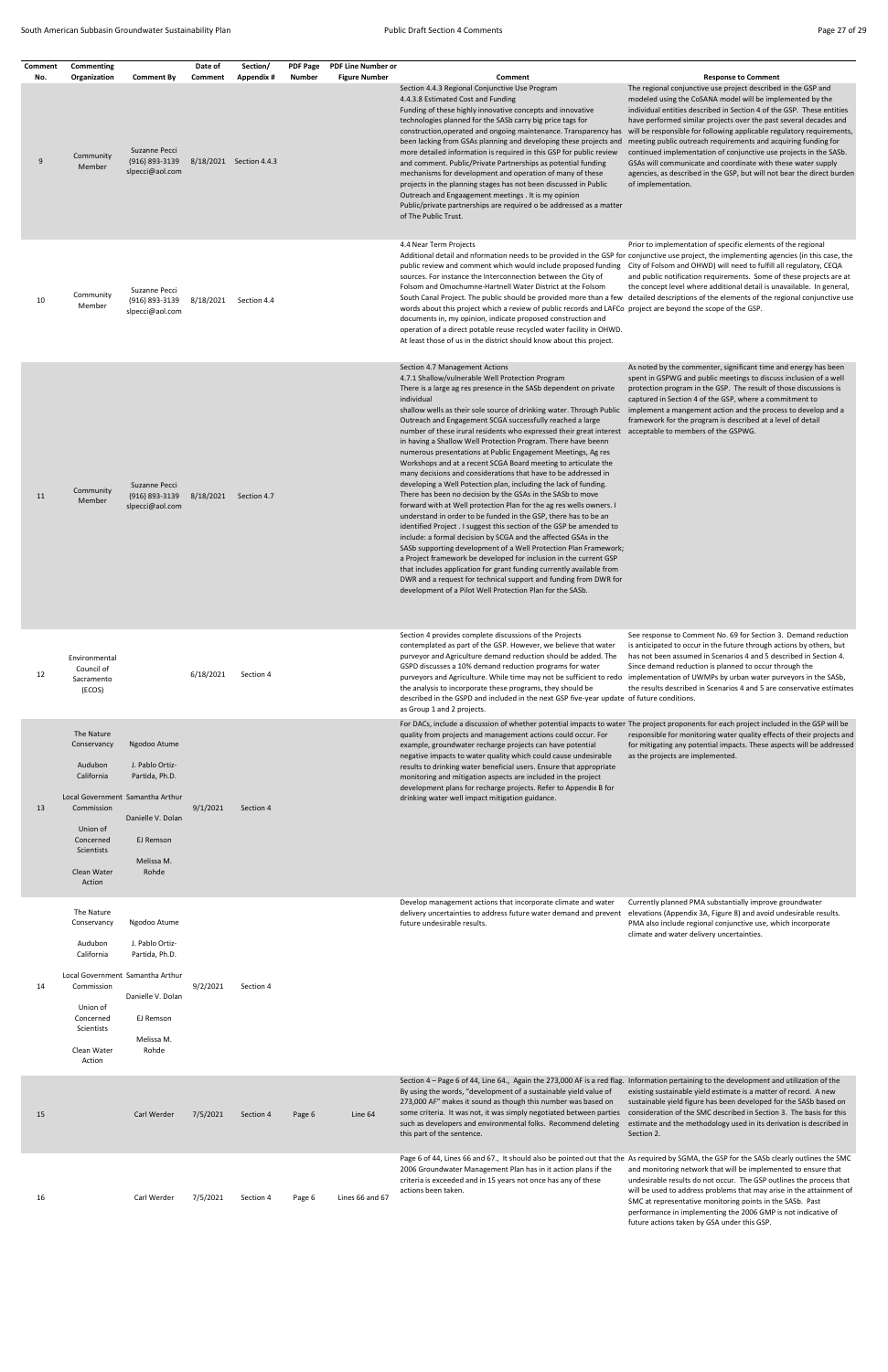| Comment | Commenting   |                                     | Date of   | Section/   | <b>PDF Page</b> | <b>PDF Line Number or</b> |                                                                                                                                                                                                                                                                                                                                                                                                                                                                                                                                                                                                                                                                                                                                                                                                                                                                                                                 |                                                                                                                                                                                                                                                                                                                                                                                                                                                                                                                                  |
|---------|--------------|-------------------------------------|-----------|------------|-----------------|---------------------------|-----------------------------------------------------------------------------------------------------------------------------------------------------------------------------------------------------------------------------------------------------------------------------------------------------------------------------------------------------------------------------------------------------------------------------------------------------------------------------------------------------------------------------------------------------------------------------------------------------------------------------------------------------------------------------------------------------------------------------------------------------------------------------------------------------------------------------------------------------------------------------------------------------------------|----------------------------------------------------------------------------------------------------------------------------------------------------------------------------------------------------------------------------------------------------------------------------------------------------------------------------------------------------------------------------------------------------------------------------------------------------------------------------------------------------------------------------------|
| No.     | Organization | <b>Comment By</b>                   | Comment   | Appendix # | <b>Number</b>   | <b>Figure Number</b>      | Comment                                                                                                                                                                                                                                                                                                                                                                                                                                                                                                                                                                                                                                                                                                                                                                                                                                                                                                         | <b>Response to Comment</b>                                                                                                                                                                                                                                                                                                                                                                                                                                                                                                       |
|         |              | Lynn Wheat<br>Wheat91@yaho<br>o.com | 8/18/2021 | 4.4.1      |                 |                           | Will the new urban areas be using recycled water for domestic use?<br>Will this project be adding additional future drinking water for the<br>region? Is this in the conceptual stage? I have presented this<br>question at SCGA meetings and what I heard is that SCGA is not a<br>land use agency. How can there be coordination between land use<br>agencies and SCGA if the GSP is not based on updated General Plans GSP includes coordinating activities with other GSAs and other<br>of the cities and counties? How can this be a transparent process<br>when the agencies involved in serving Elk Grove are not<br>coordinating meetings to reach out to the ratepayers in a<br>meaningful understandable way? Ratepayers are Stakeholders and<br>have not been identified as such in the draft GSP. However,<br>ratepayers have been identified as a financial source for the funding<br>of projects. | Section 4.4.1 provides a description of the Harvest Water Project,<br>which is in the design phase. The recycled water will be provided for<br>agricultural uses. Regional San is in the process of fulfilling all<br>permitting requirements for the construction and operation of the<br>Harvest Water. As described in Section 5.1.4, implementation of the<br>entities such as those with land use jurisdiction, and the GSAs will<br>need to develop governance and communication processes to<br>support these activities. |